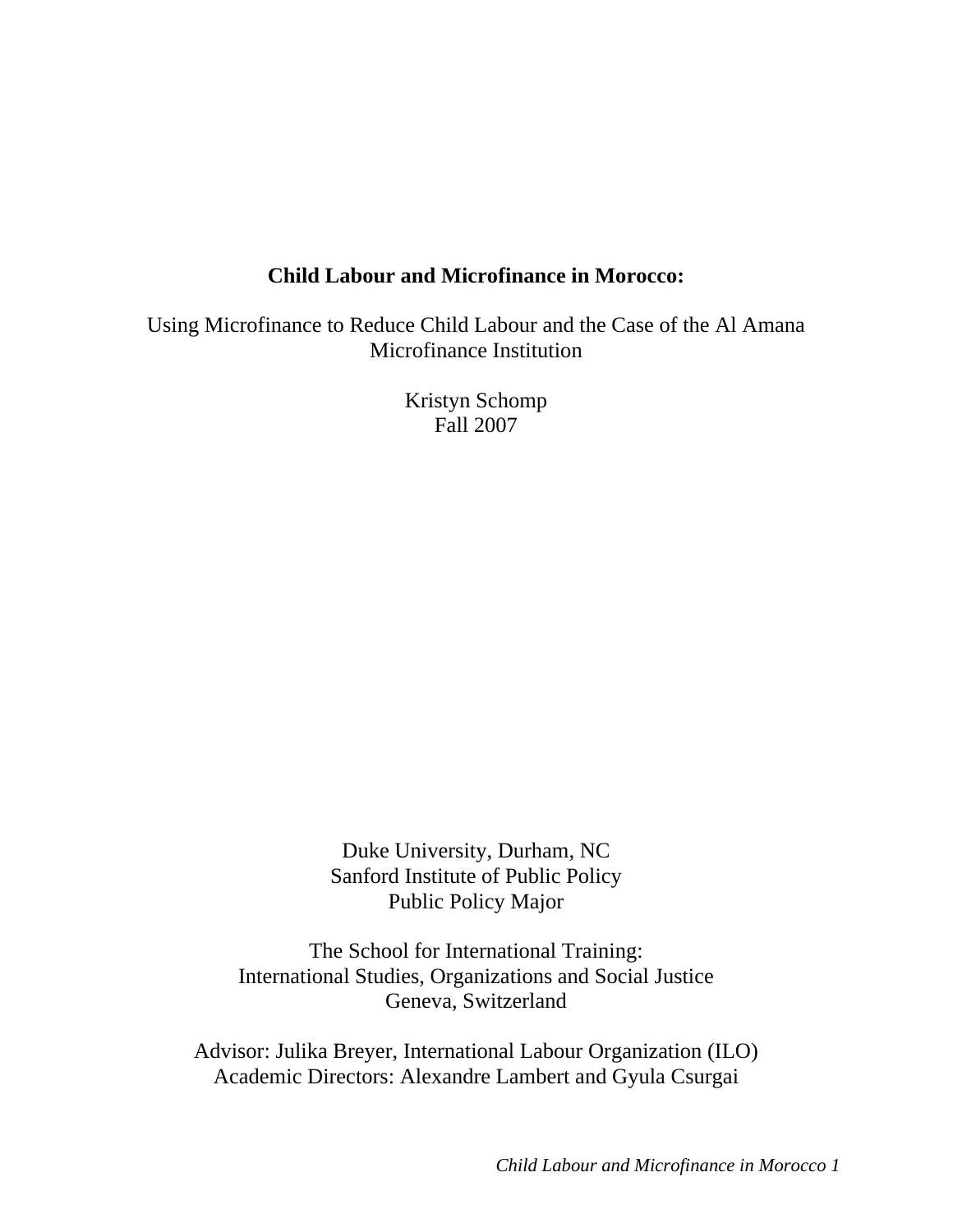# *Copyright permission*

The author hereby does grant the School for International Training the permission to electronically reproduce and transmit this document to the students, alumni, staff, and faculty of the World Learning Community.

The author hereby does grant the School for International Training the permission to electronically reproduce and transmit this document to the public via the World Wide Web or other electronic means.

The author hereby does grant the School for International Training the permission to reproduce this document to the public in print format.

Student: Kristyn Schomp

Signature: Kristyn Schomp (electronically signed)

Date: 30 November 2007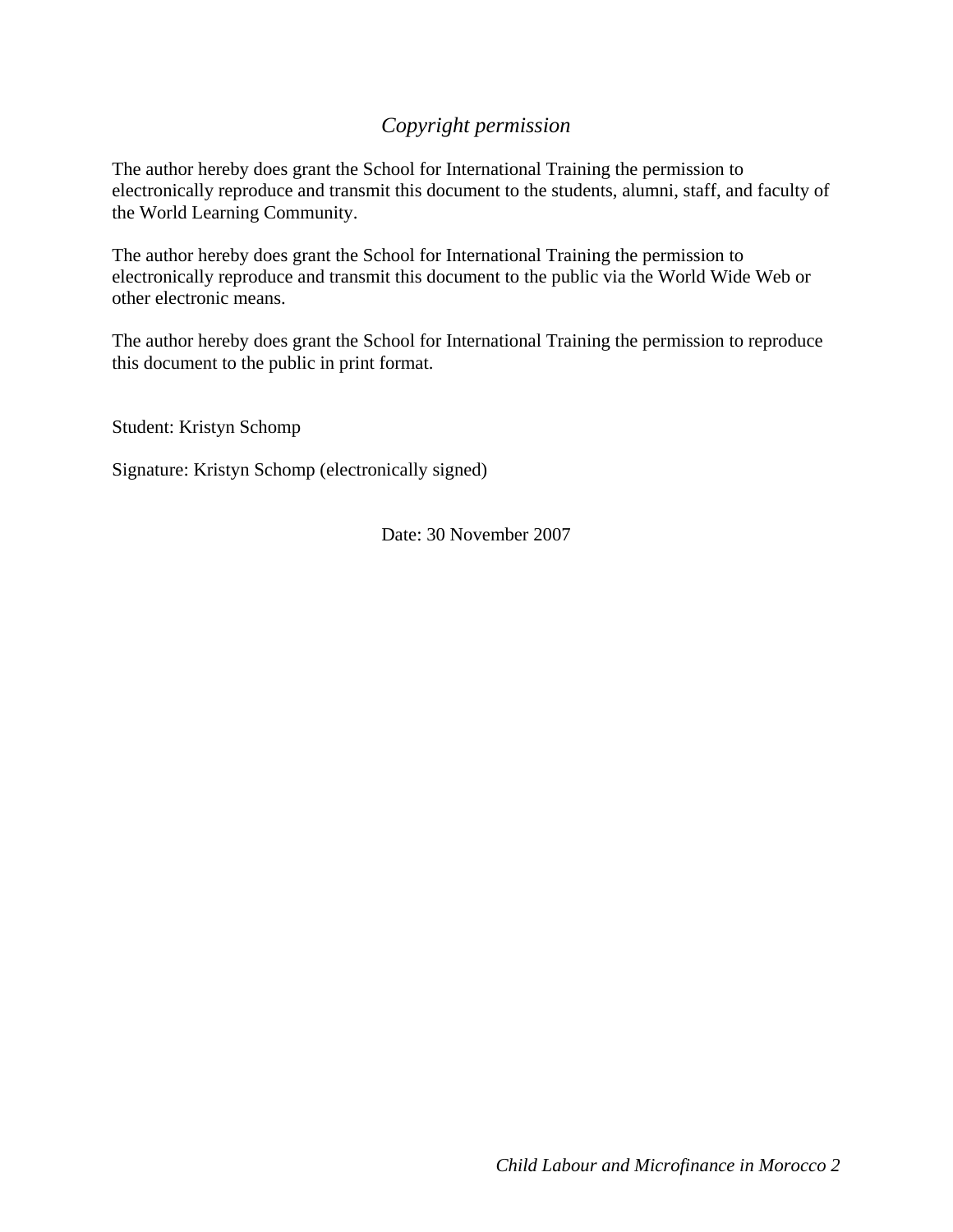## *Acknowledgements*

Thank you to everyone who has been a part of this research project. I would especially like to thank Julika Breyer, who has been a great resource and advisor for this paper. Thank you to the School for International Training as well for providing me with this research opportunity. Thank you to the Al Amana Microfinance Institution for your cooperation, and for allowing me to use this institution as a case study. Finally, this paper benefited greatly the wisdom of numerous experts in the field. Thank you for your time and patience.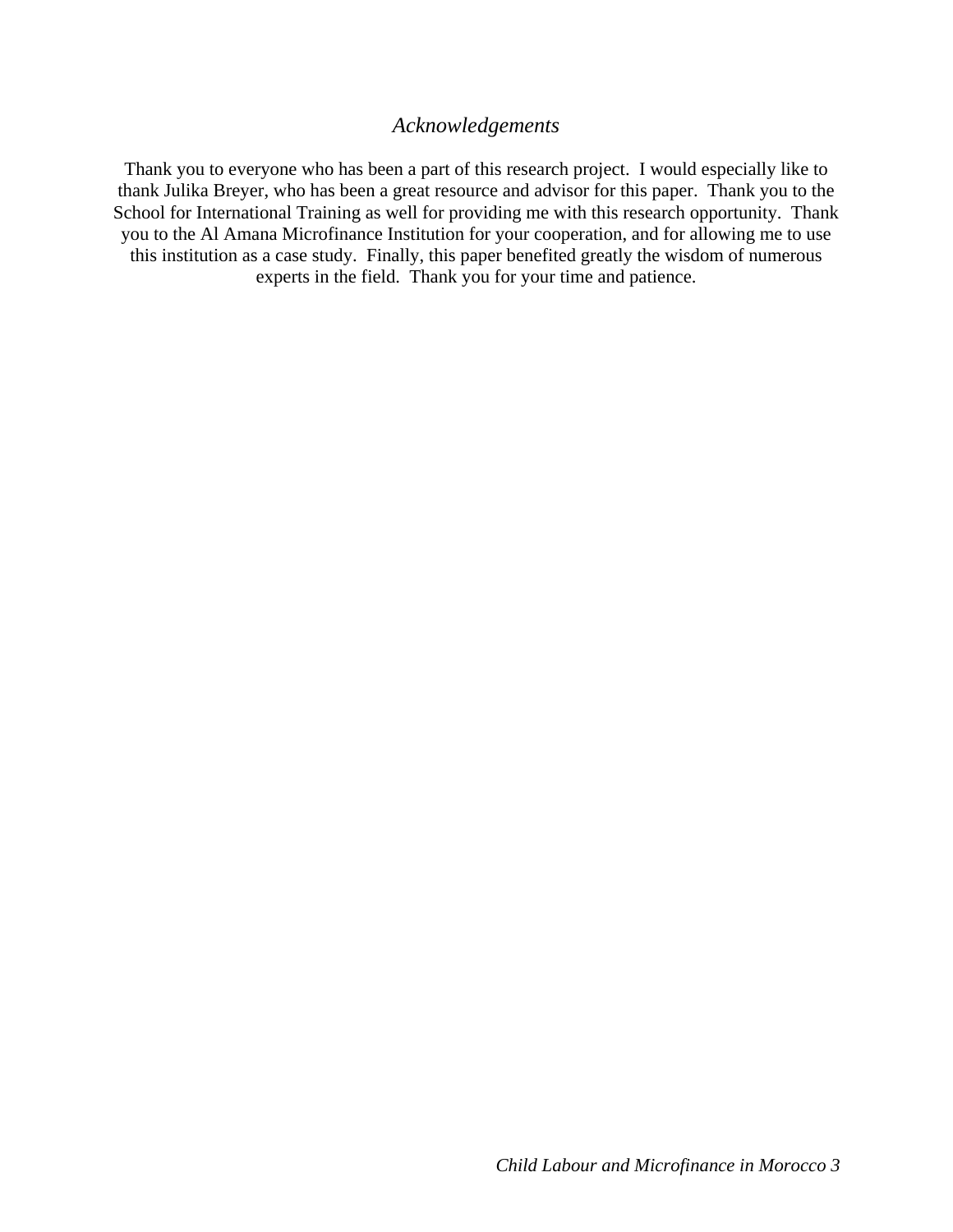## *Abstract*

Approximately 2[1](#page-3-0)8 million children are child laborers worldwide.<sup>1</sup> These children work as agricultural workers, prostitutes, handicraft producers, and in virtually in every other form of employment imaginable. But although the problem of child labour has been one of recent international focus, there are still 126 million children involved in some form of hazardous work each year**.** [2](#page-3-1)

 The existence of such statistics can be attributed in part to the complex and multi-faceted nature of child labour. Similarly, the reasons for child labour can range from economic and political instability, migration, lack of work, and/or poor school systems. Therefore, the reduction of child labour requires a holistic governmental and social reform. This paper seeks to address the child labour situation in one particular country, Morocco.

In order to understand the issue of child labour, it is first it is necessary to come to a universal definition of child labour. Internationally, this definition has been created with the aid of two Conventions by the International Labour Organization (ILO). Therefore, the introduction of this paper will begin by giving a brief overview of these Conventions, and will follow by defining important terms.

The first section of this paper will then be devoted to the historical basis and statistical data of child labour in Morocco. It will describe the conditions of child workers in Morocco. The second section will address the attempts by different actors to reduce child labour, including local, national and international actors. Finally, this paper will look at one specific attempt to reduce child labour, microfinance institutions, and will focus on the efforts of the Al Amana Microfinance Institution as a case study.

<span id="page-3-0"></span><sup>&</sup>lt;sup>1</sup> IPEC. 2006. Hagemann, F: Diallo, Y,: Etienne, A: Mehran, F. *Global Child Labour Trends* 2000-2004. ILO, Statistical Information and Monitoring Programme on Child Labour (SIMPOC), Geneva

<span id="page-3-1"></span><sup>2</sup> IPEC. 2006. Hagemann, F: Diallo, Y,: Etienne, A: Mehran, F. *Global Child Labour Trends 2000-2004.* ILO, Statistical Information and Monitoring Programme on Child Labour (SIMPOC), Geneva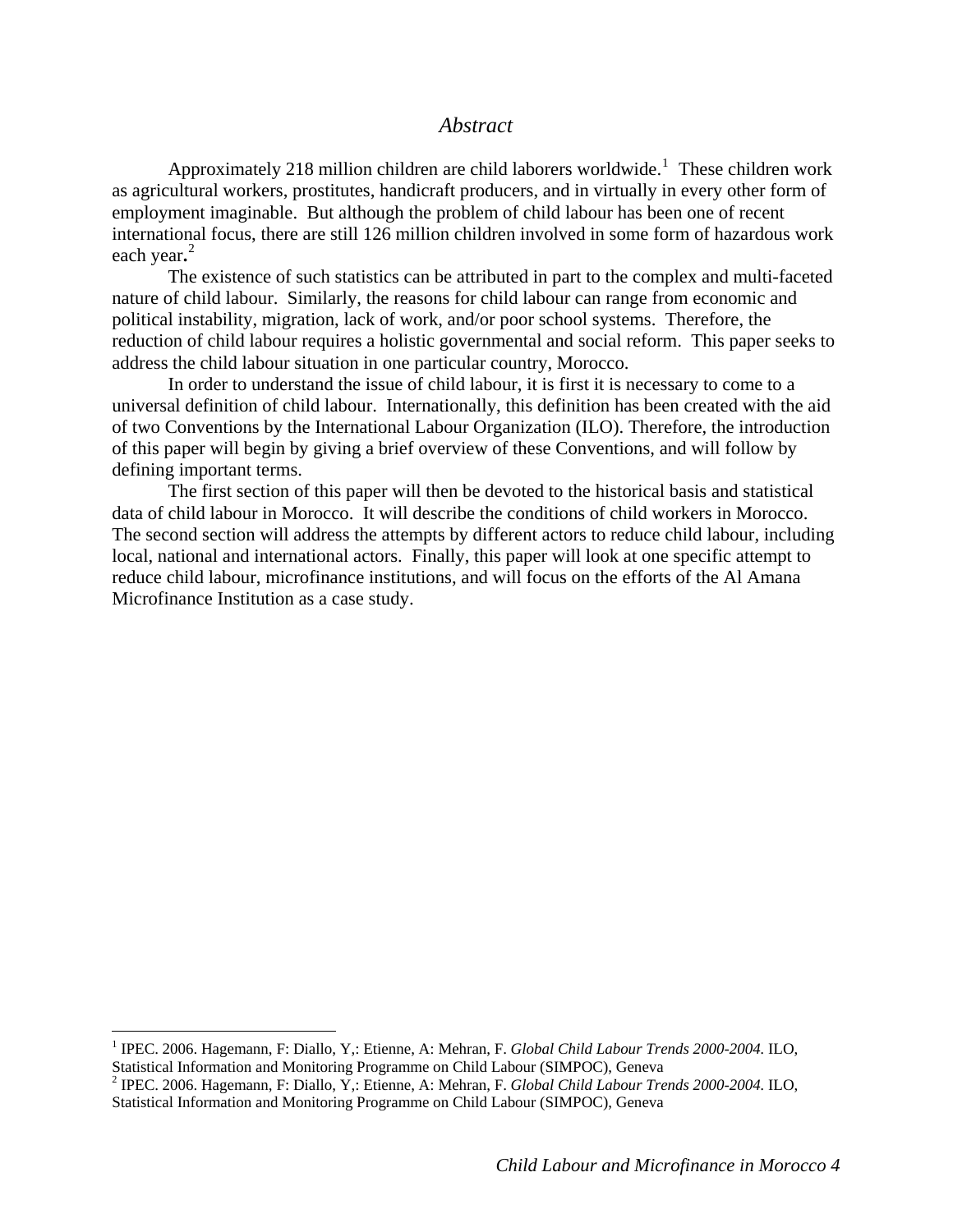# Table of Contents

| 7. |  |
|----|--|
| 2. |  |
| 3. |  |
|    |  |
|    |  |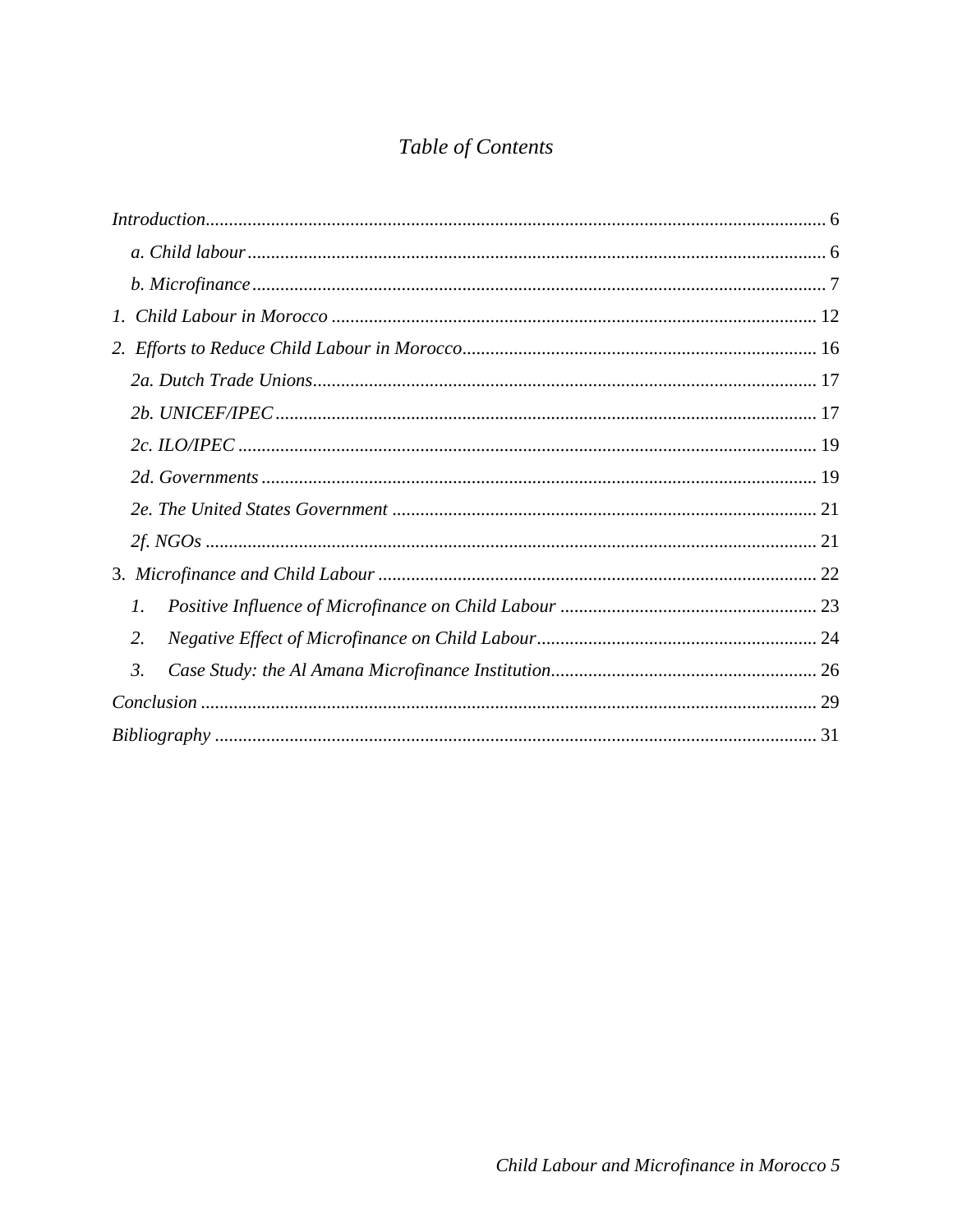## *Introduction*

<span id="page-5-0"></span>This paper will start by giving a basic overview of child labour and microfinance, outlining important terms and facts.

#### *a. Child labour*

 $\overline{a}$ 

The International Labour Organization has published two main conventions with the goal of eliminating child labour worldwide. The first of these conventions is *ILO Convention 138 Minimum Wage Requirements*. Ratified in 1973, this document establishes the minimum age for employment at 14 years of age for developing nations. Additionally, this document establishes restrictions for children involved in "light" or "hazardous" work, creating eighteen as the minimum age for hazardous work. Here, "hazardous" work is defined as any work that infringes upon the physical, mental or social well-being of a child. This includes excessive and/or poor hours of work, and poor or dangerous conditions of work.

The second ILO publication is *ILO Convention 182 on the Worst Forms of Child Labour,*  which was adopted in 1999 and to date has been ratified by 150 countries.<sup>[3](#page-5-1)</sup> This convention establishes standards for the worst forms of child labour, and places international attention on the elimination of this kind of employment. According to this convention, "economic activity" is defined as a minimum of one-hour per week. This broad definition includes all work, whether paid or unpaid, part-time of full time, casual or regular and/or legal or illegal.

The definition of "child labour" is necessarily much more specific than that of "economic activity." Although a definition of child labour is yet to be universally agreed upon, the ILO Minimum Age Convention (No. 138) is often quoted in the establishment of this standard. Child

<span id="page-5-1"></span><sup>&</sup>lt;sup>3</sup> ILO Convention and Recommendation Concerning the Prohibition and Immediate Action for the Elimination of the Worst Forms of Child Labour. Can be viewed at: <http://www.oit.org/public/english/comp/child/standards/ ilo\_conv/index.htm>.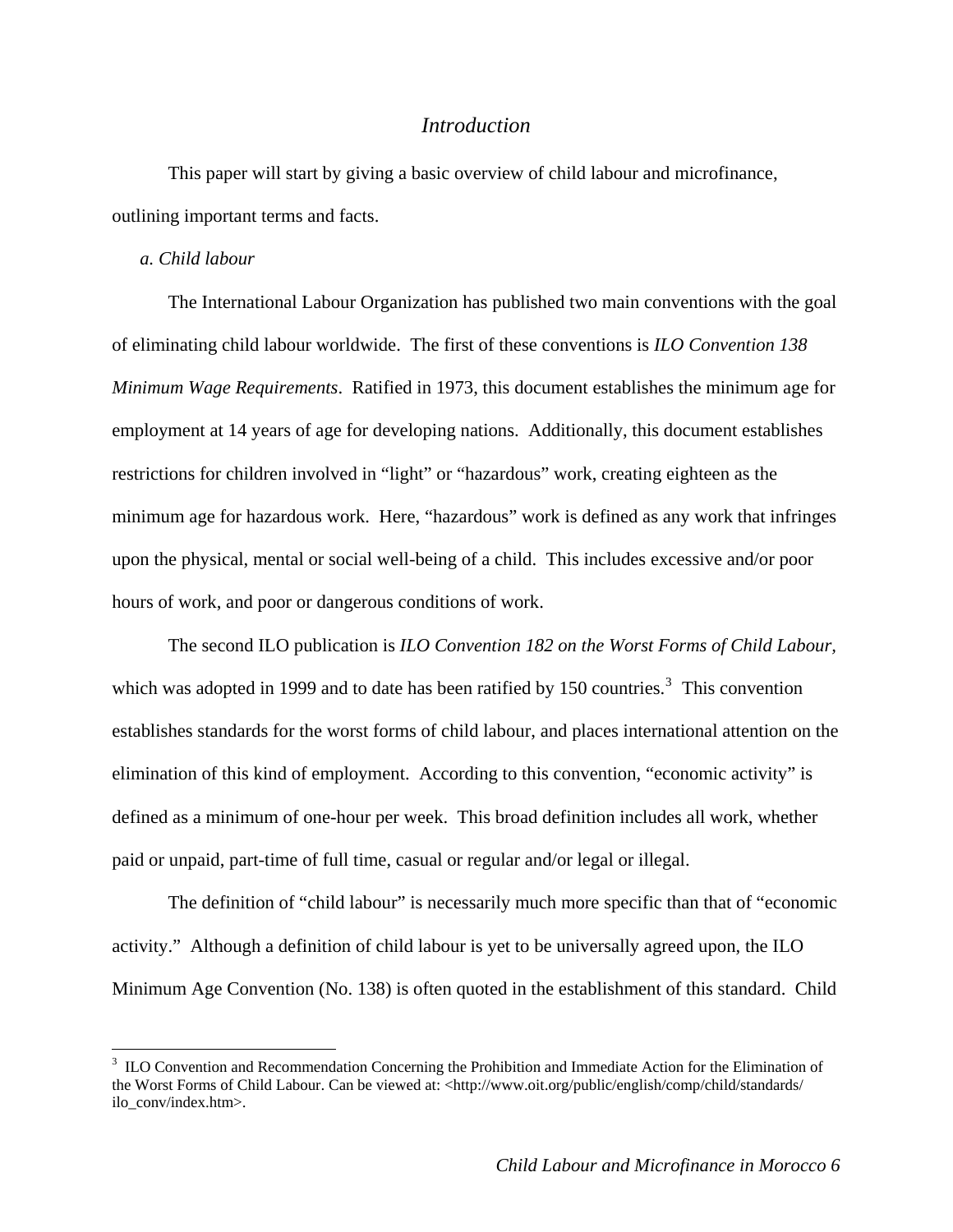<span id="page-6-0"></span>labour includes the hazardous labour of children over 15 years old, and long or hazardous labour by children under 15 years old. Additionally, according to the ILO, child labour is any work that:

- is mentally, physically, socially or morally dangerous and harmful to children; and
- interferes with their schooling by:
	- o depriving them of the opportunity to attend school;
	- o obliging them to leave school prematurely; or
	- o requiring them to attempt to combine school attendance with excessively long and heavy work.<sup>[4](#page-6-1)</sup>

In order to enforce these conventions, the ILO established the International Programme on the Elimination of Child Labour (IPEC) in 1992, which is currently active in 90 countries.

Despite this effort, child labour is still a problem on a massive scale. In 2002, the ILO published a study called *Future Without Child Labour*, which is one of the ILO's most comprehensive study on child labour to date.<sup>[5](#page-6-2)</sup> This report estimated that 218 million children were involved in child labour in 2002. This represents roughly one in every six children aged 5 to 17. Additionally, this study estimates that approximately 170 million children who are less than eighteen years old were involved in some form of hazardous work. Finally, this study concludes that in 2002 roughly 8.4 million children were involved in the unconditional worst forms of labour including slavery, trafficking, debt bondage and other forms of forced labour such as prostitution.

*b. Microfinance* 

*Microfinance Defined* 

<sup>&</sup>lt;sup>4</sup> International Labour Organization Website. <http://www.ilo.org>.

<span id="page-6-2"></span><span id="page-6-1"></span><sup>5</sup> ILO. *A Future Without Child Labour, Global Report under the Follow-up to the ILO Declaration on Fundamental Principles and Rights at Work*, International Labour Conference, 90th Session, 2002, Report I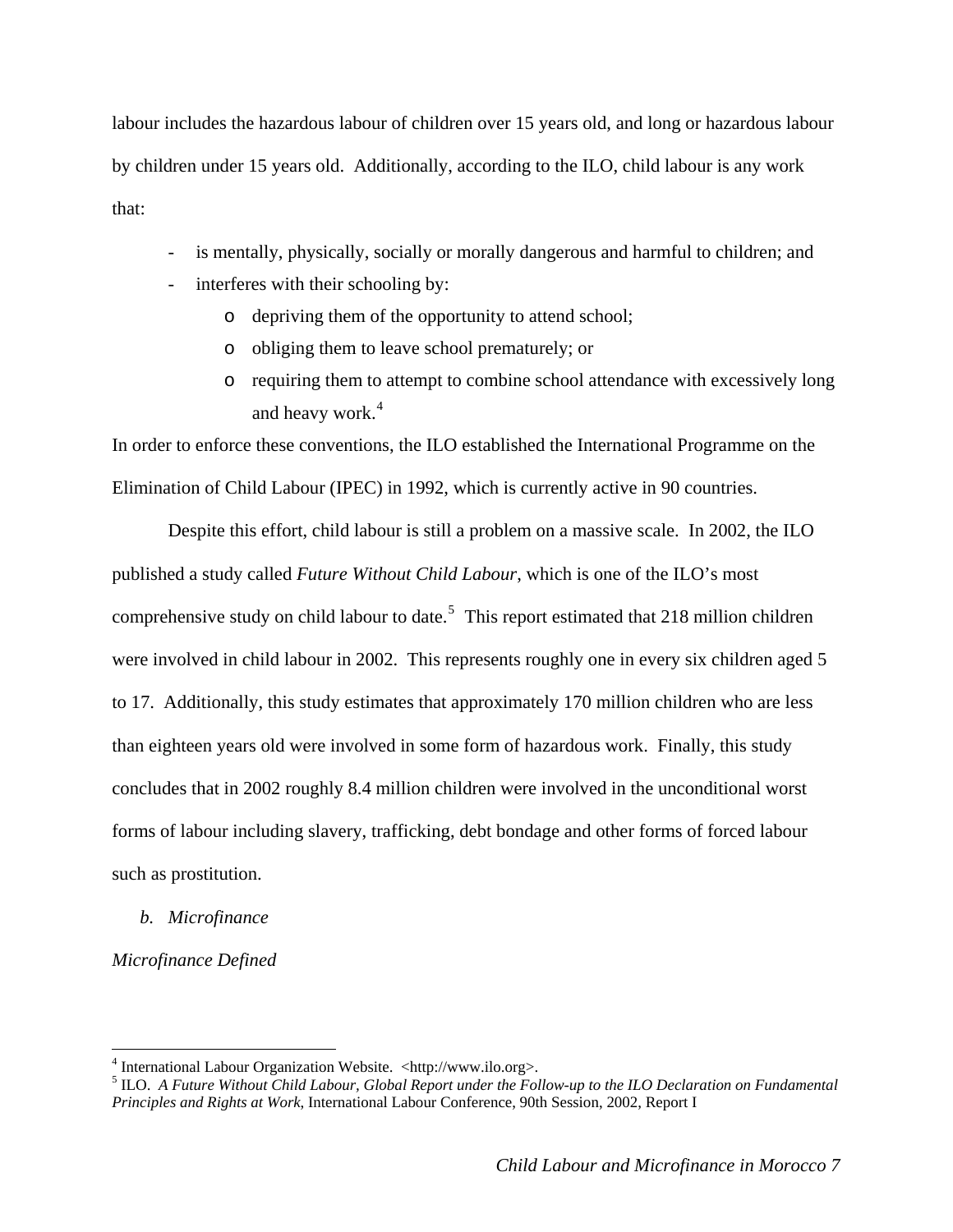Microfinance refers to the provision of financial services, such as credit, insurance and loans, to the poor. These services are provided by organizations called microfinance institutions (MFIs), which range from NGOs to formal credit unions. Although these institutions started to receive publicity in the 1980s, they were first experimented in Bangladesh in the 1950s.<sup>[6](#page-7-0)</sup> *Targeting- Who Benefits from Microfinance Services* 

Although microfinance services were designed to target the poor, in actuality they only are able to reach a limited percentage of the poor population. Recent studies have shown that microfinance services are actually ineffective at reaching the ultra-poor, as clients often lack the social capital, training and/or desire to participate in these services. For the ultra-poor, loaning serves can actually create a greater level of debt. As such, microfinance institutions generally benefit either the moderate poor, or the vulnerable non-poor.

Due to a high level of risk and high transaction costs, the interest rates of microfinance institutions are generally higher than those of banks. Transaction costs are generally higher for microfinance institutions as they handle smaller loans than banks. Therefore, microfinance services are generally utilized by individuals who do not have the collateral to gain a loan from a bank.<sup>[7](#page-7-1)</sup> Again, this shows that microfinance services benefit the poor of a society, while excluding the ultra-poor.

In addition, microfinance clients are often self-employed. In rural areas, they are often small farmers with an income generating activity (IGA), such as the selling of their agricultural goods. In urban areas, these beneficiaries range from artisans to service providers to street vendors. Additionally, microfinance clients are often female heads of households, as women have been proven to have a higher loan repayment rate than their male counterparts.

<span id="page-7-0"></span><sup>&</sup>lt;sup>6</sup> The Microfinance Gateway Website. <http://www.microfinancegateway.org>.

<span id="page-7-1"></span><sup>7</sup> Doorn, J. and Churchill, C. (Feb 2004) "Technical Guidelines: Microfinance Against Child Labour." International Labour Organization (ILO): pg 19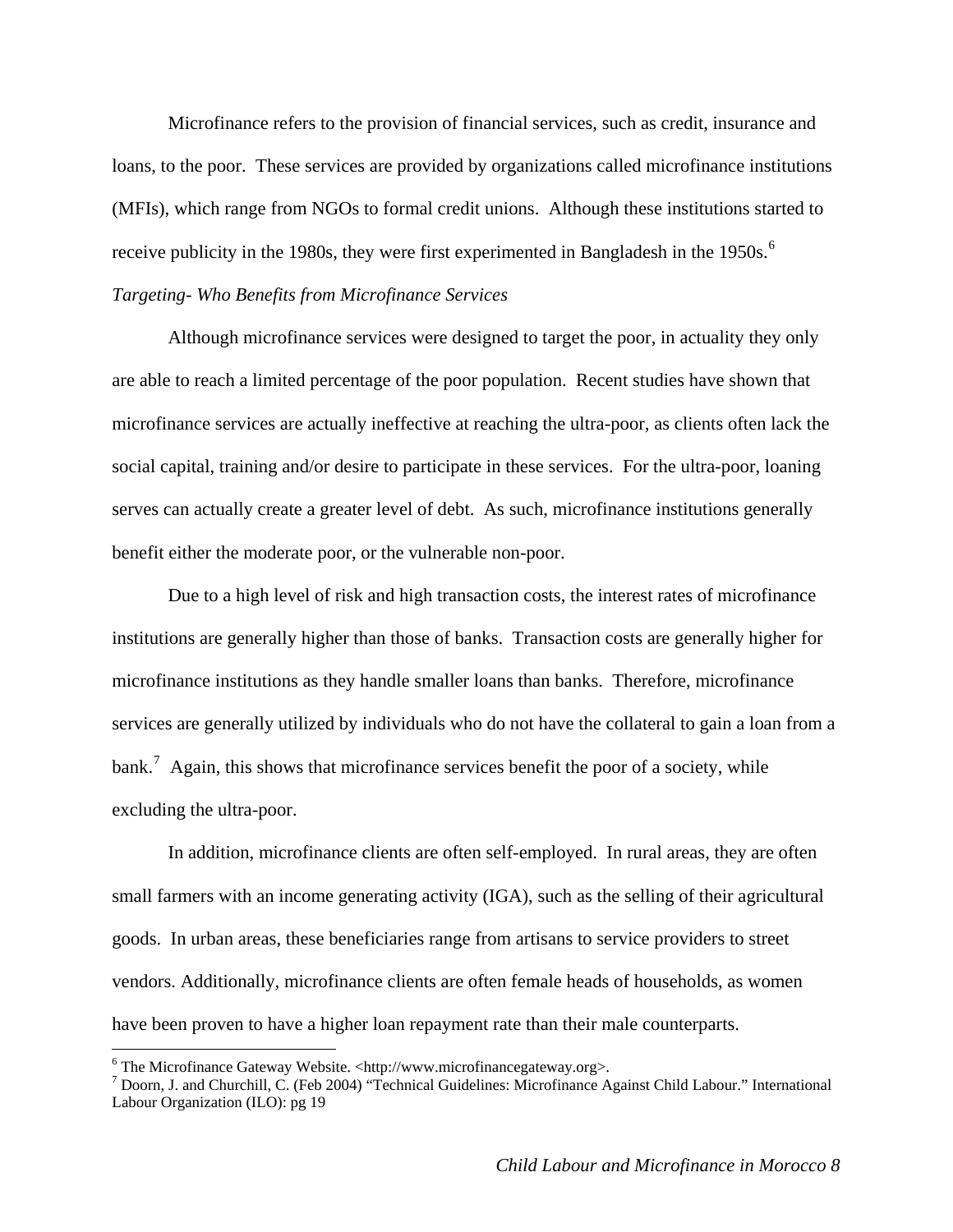#### *Lending Services*

Microfinance has the potential to reduce vulnerability as it creates additional income and credit for beneficiaries. As such, many microfinance institutions have started to incorporate insurance programs with their services. The majority of attempts have been through microcredit programs, however, which refer specifically to the provision of loans to the poor. The majority of these loans are provided for the purposes of either income generated activities or emergency situations. In both cases, loan repayment is most successful if it is tailored around the expected schedule of income generation. Microfinance institutions may issue loans to either individuals or groups. The following will describe the different kinds of lending programs.

#### *a. Individual Lending*

Similar to regular banks, microfinance institutions can issue loans to individuals. These are generally larger than group loans, and are used to establish businesses.

#### *b. Group Lending*

 Loans are also granted to groups. There are three main forms of group-based lending services: solidarity groups, village banking, and savings and credit associations.

Solidarity groups are one such lending group which generally ranges from four to six persons. These groups provide security for individuals members, as the group guarantees the loans of each individual member. In addition, the group collects repayments, issues loans and deposits saving. Solidarity groups can also provide social or professional support for its members. For example, the Grameen Bank has provided social support groups increasing the social capital of its members. In Latin America, on the other hand, banks have provided business support for entrepreneurs.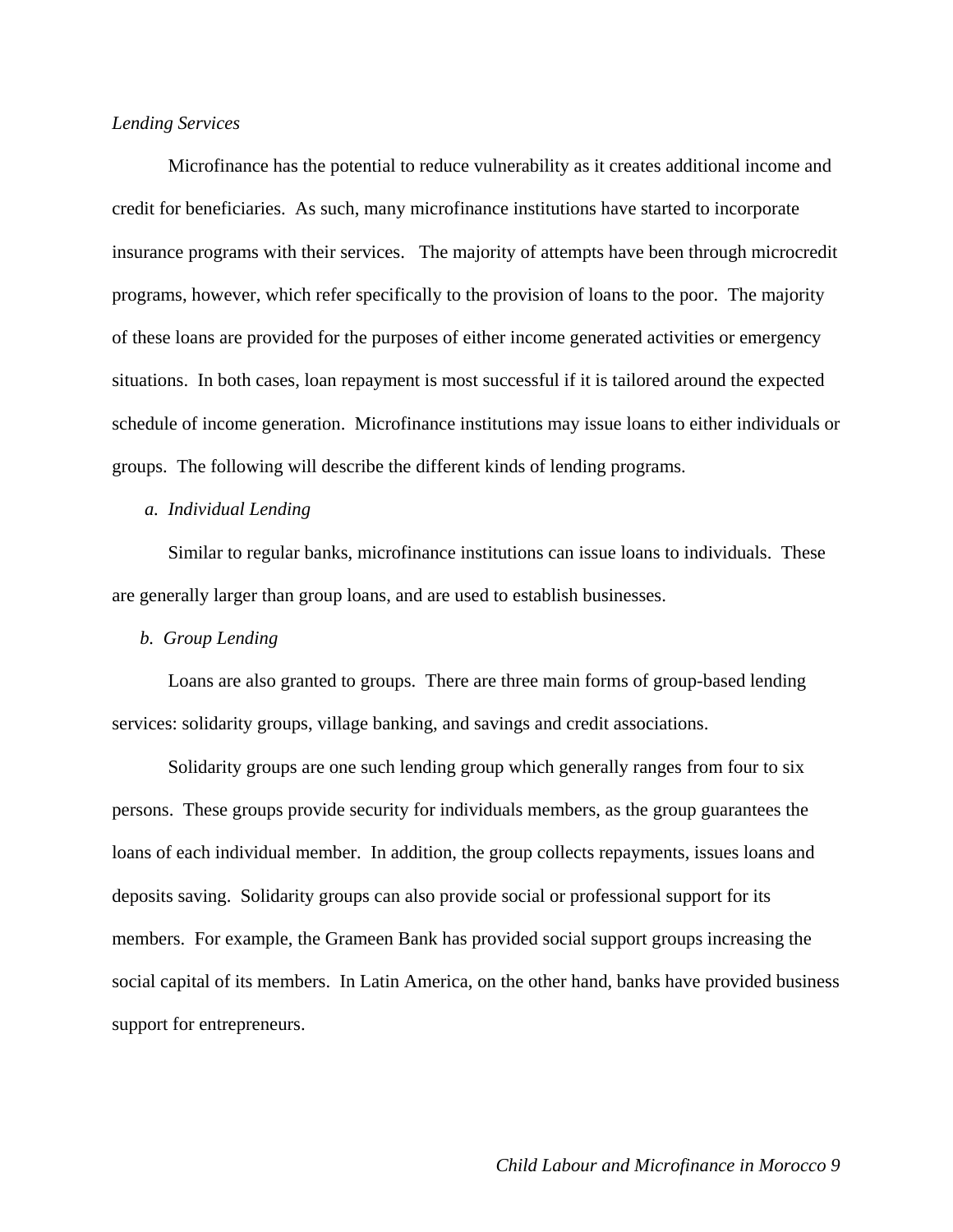A village banks is another form of group-based lending. This bank is a self-standing institution that is comprised of a larger number of individuals than solidarity groups. Participants involved in village banks generally lack the collateral to place individual loans. Instead, each member pays a small deposit to the group, which creates an internal account for the village bank. The group then personally grants loans to members through its external account. Village banks appoint individuals for leadership positions such president and treasurer, and as a whole, are successful in loan repayment because of group peer pressure.

Saving and credit associations are the third group most commonly used for group-based lending. These associations are similar to village banks in that they consist of a larger group of individuals who pay deposits to the group at large. A saving and credit association differs from a village bank, however, in its membership requirements. Saving and credit associations include a necessary savings-component. Likewise, loans are based upon the necessary savings of individuals.

#### *Conditions for Successful Programs*

 $\overline{a}$ 

The provision of loans and the creation of credit allow the poor to reduce vulnerability and work their way out of poverty. As such, microfinance institutions provide a promising vehicle for the reduction of poverty. Despite this, microfinance does not work for every society and every market. The success of a microfinance program is dependent upon a number of factors, including the concentration of low-income persons, the mobility of the target group and the risk-level of beneficiaries.<sup>[8](#page-9-0)</sup> If there is only a small population of low-income individuals in a society, there will not be enough demand to cover the costs of the microfinance institution, for example. Likewise, in mobile or high-risk groups, it is more likely that an individual will walk

<span id="page-9-0"></span><sup>&</sup>lt;sup>8</sup> Doorn, J. and Churchill, C. (Feb 2004) "Technical Guidelines: Microfinance Against Child Labour." International Labour Organization (ILO)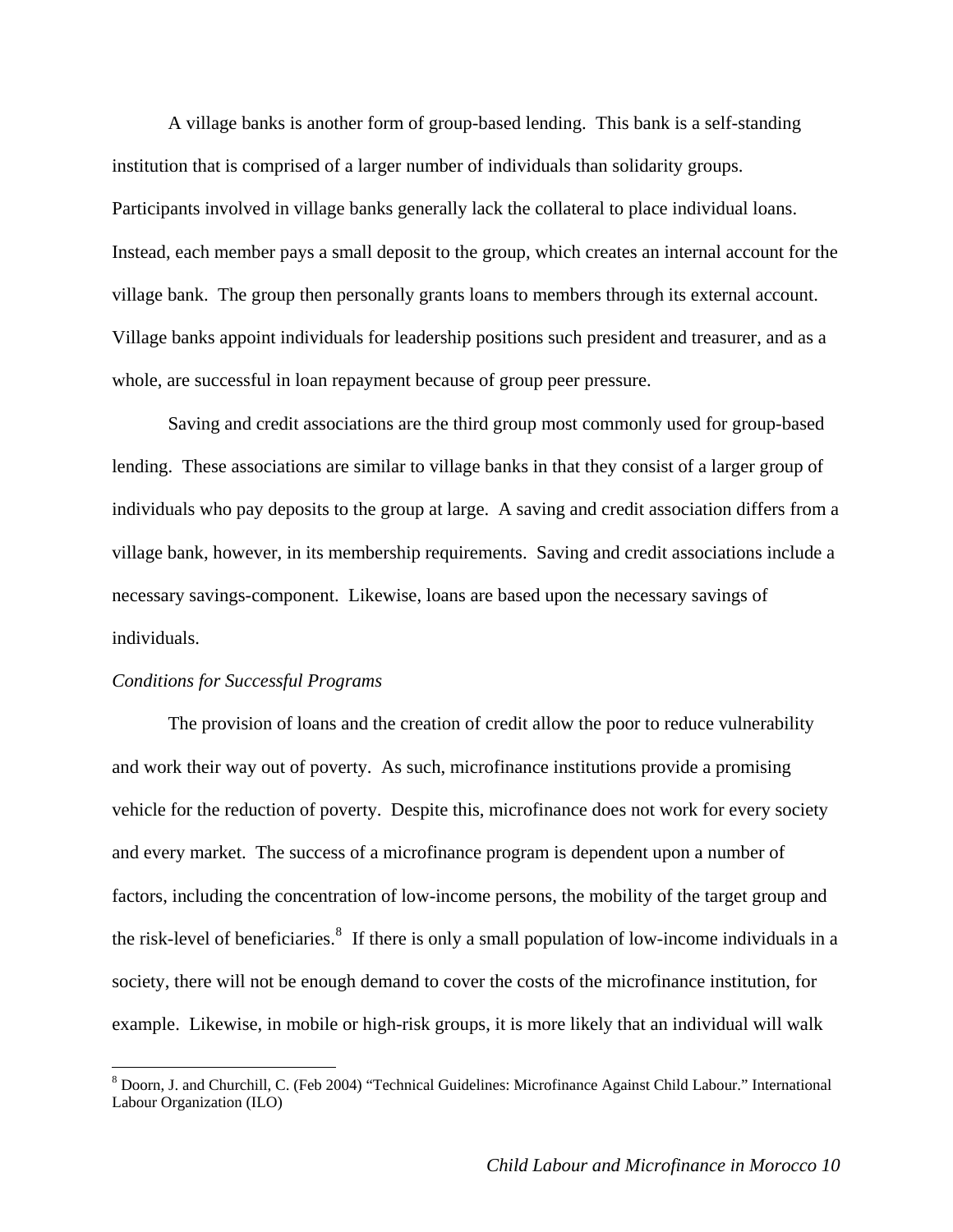away from his or her loan obligations. Other factors that often hinder upon the success of microfinance institutions include the distance from microfinance institutions, and the level of entrepreneurial training of beneficiaries. Therefore, the success of microfinance programs requires prior research of the characteristics of the potential target population.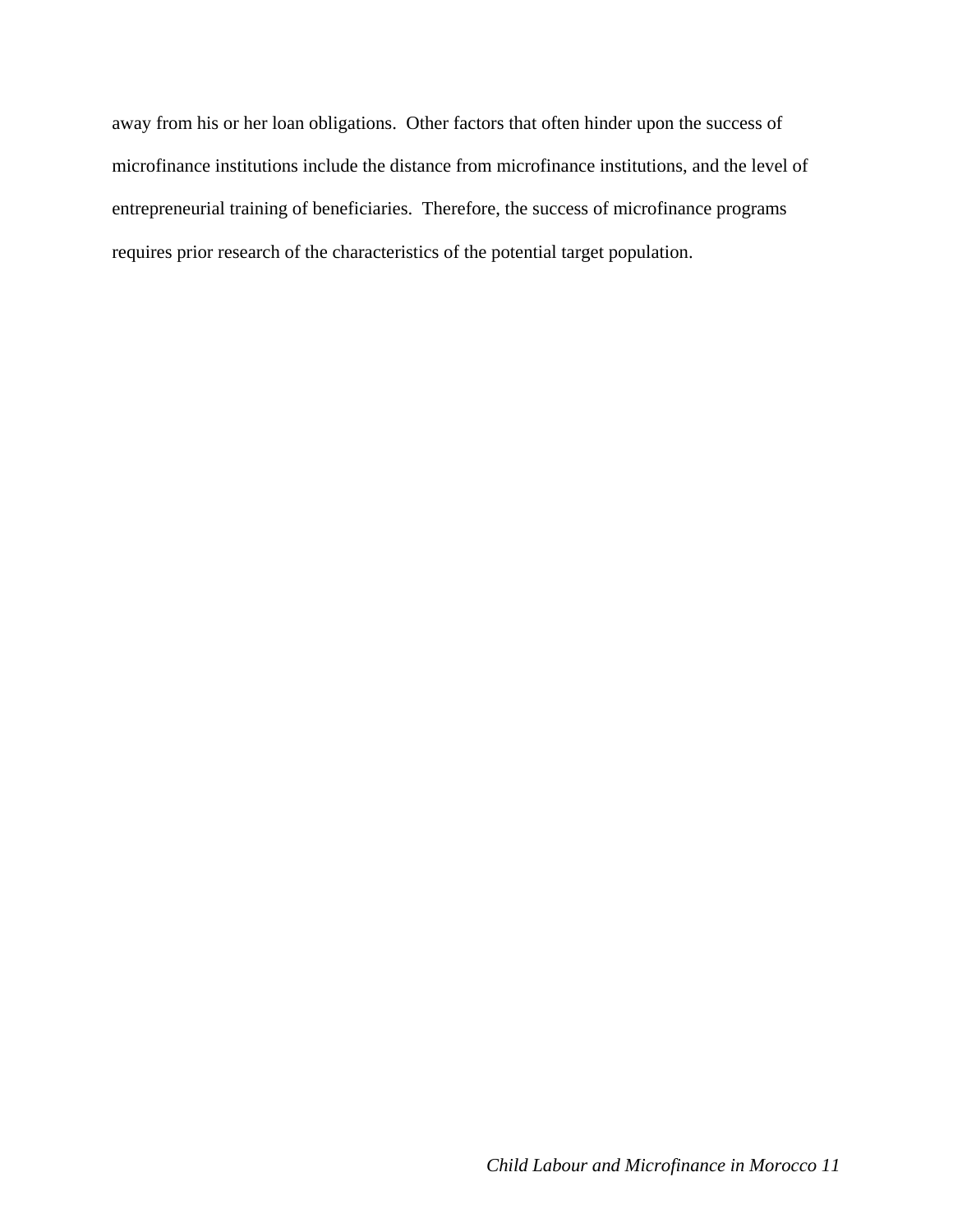## <span id="page-11-0"></span>*1. Child Labour in Morocco*

This section of the paper will outline the primary reasons for child labour in Morocco and introduce the common characteristics of child laborers in Morocco.

#### *1a. Basic Overview of the Problem*

Child labour is a common occurrence in Morocco. According to the most recent Understanding Children's Work (UCW) publication, approximately 600,000 children ages 7-14 are economically active in Morocco.<sup>[9](#page-11-1)</sup> Additionally, eighty-five percent of these children work an average of 45 hours per week, and work for their families without pay.<sup>[10](#page-11-2)</sup> The majority of these child workers are found within the agricultural sector, and children also commonly work as artisans, in the car-repairs sector and as maids. Child workers in Morocco often work under dangerous conditions, being exposed to chemicals, facing long hours, and being subject to physical and verbal abuse. The loss of their education is often a price paid by the children for having to work, as only 14% of child workers attend school.

### *1b. Reasons for Child Labour in Morocco*

 There are a number of factors that contribute to child labour in Morocco. This paper will focus on three of these factors: social influences, financial contributors, and unexpected negative events, also known as shocks. Important to recognize, however, that the causes of the child labour situation are highly dynamic and interlinked, thus the problem cannot be exclusively limited to these three distinct elements. Instead, these factors are fluid and can be linked to a number of other underlying economic, social and political contributors.

## *i. Social Factors*

<span id="page-11-1"></span> $9$  ILO-UNICEF-World Bank, Understanding Children's Work in Morocco, Pg 1

<span id="page-11-2"></span><sup>&</sup>lt;sup>10</sup> ILO-UNICEF-World Bank,*Understanding Children's Work in Morocco*, Pg 24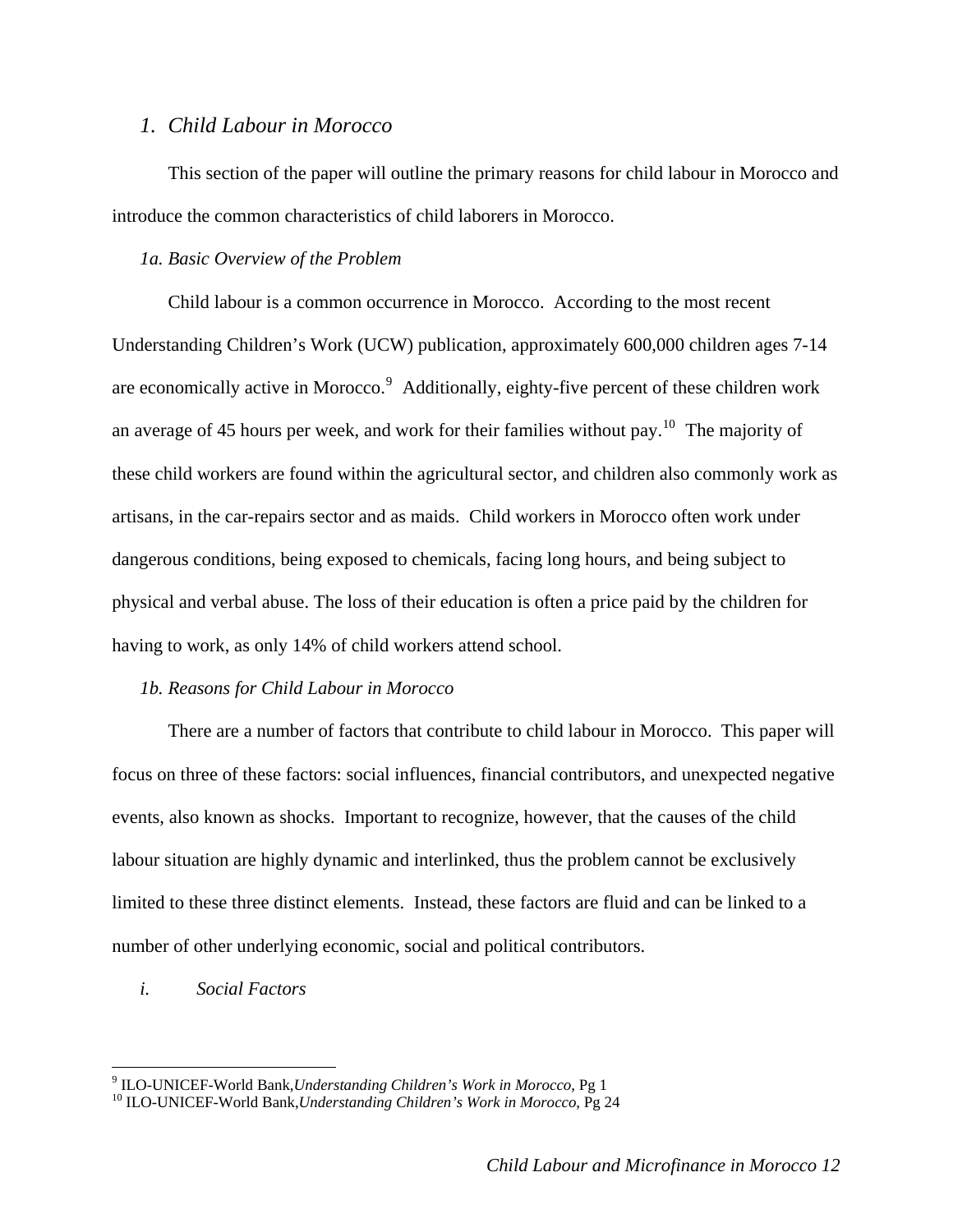The problem of child labour in Morocco can be linked to social factors such as a lack of social capital, or a poor attitude within the community regarding education. Poor families within a society generally lack the social capital or status to borrow in times of economic difficulty. This attributes to their likelihood to promote child work at a young age. Additionally, for many Moroccan families, education is not a valued commodity when compared to the possibility gaining additional income and experience in the workforce. Instead, child work, especially for boys, is socially acceptable and even promoted. Additional factors attributing to child labour include difficult access to schools and poor quality of education.

### *ii. Financial Factors*

Child labour in Morocco can be linked to financial factors within the nation. During the 1990s, the level of poverty within Morocco rose significantly, and the number of families living near the poverty line increased<sup>[11](#page-12-0)</sup>. As a result, Moroccan families with children faced the dilemma of either continuing to place their children in school, or putting their children into the workforce and earning additional income. Schooling often comes with high fees, and with no guarantee of a job. Therefore, although Moroccan law requires that all children aged 7-14 attend school, an estimated 1.3 million children do not attend school.<sup>[12](#page-12-1)</sup>

In addition to the conflict of having to choose between an additional income and education, to date there is no cash transfer schemes in Morocco to provide income support to poor families with children<sup>[13](#page-12-2)</sup>. The lack of governmental subsidy assistance frequently influences the decision of families in choosing child labour over education.As the poverty of families with children has risen, this has lead to the third factor contributing to child labour in Morocco, namely shocks and vulnerabilities.

<span id="page-12-1"></span><span id="page-12-0"></span><sup>&</sup>lt;sup>11</sup> ILO-UNICEF-World Bank, *Understanding Children's Work in Morocco*<br><sup>12</sup> ILO-UNICEF-World Bank, *Understanding Children's Work in Morocco*, Pg 2<br><sup>13</sup> ILO-UNICEF-World Bank, *Understanding Children's Work in Morocco*, P

<span id="page-12-2"></span>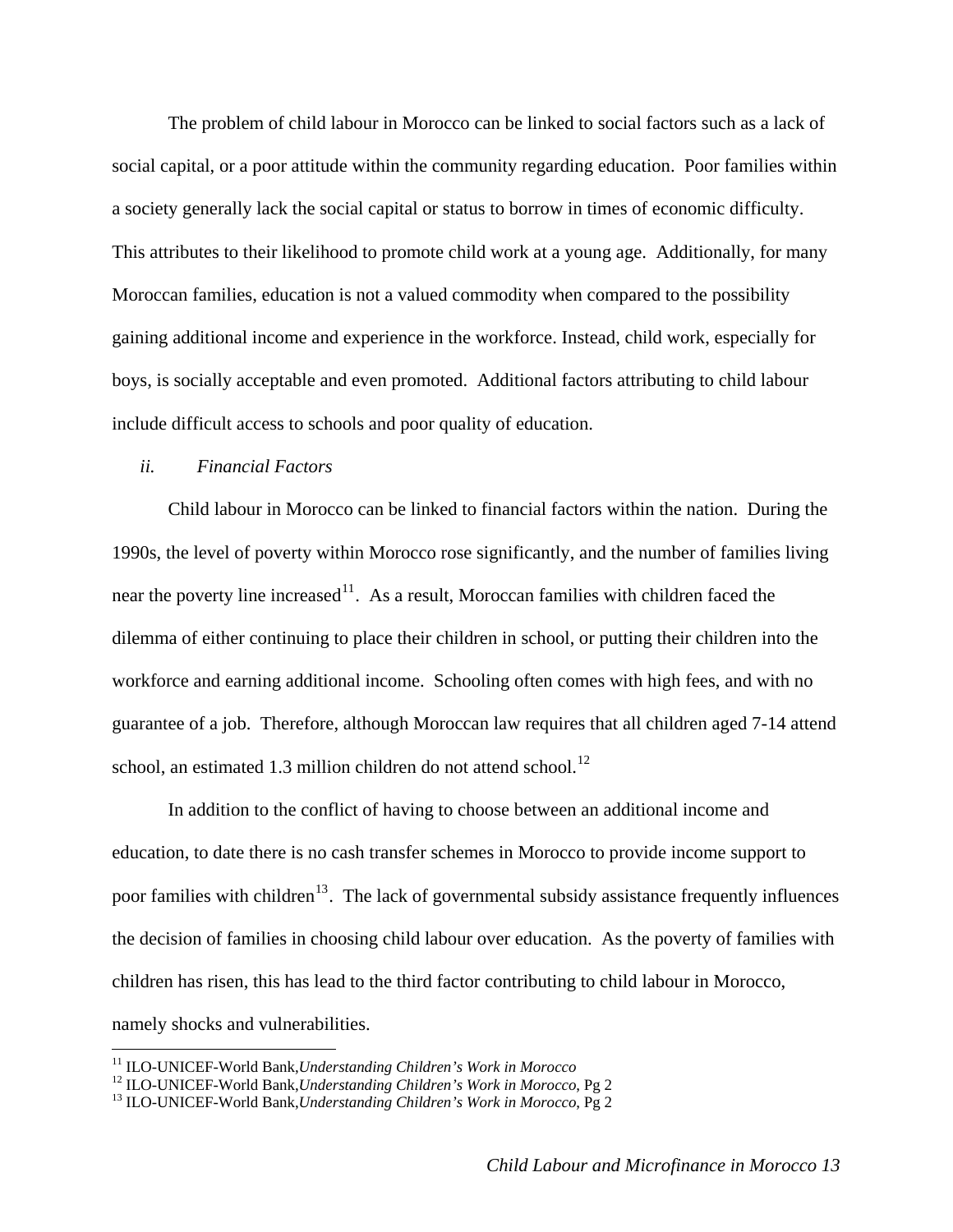## *iii. Cooping with unexpected negative events*

A third factor attributing to child labour in Morocco is the inability to withstand sudden and unforeseen economic difficulties. Shocks, or events such as a death in the family or an agricultural drought, place particular economic strain upon the poorest. In the same way, a family mired in poverty is less able to sustain itself in the case of an unexpected event, as it does not have the economic stability to help it in the time of difficulty. Therefore, resistance to potential hardship can be added through either financial savings or insurance. But as most Moroccan families do not possess either of these securities, the onset of a shock brings more drastic consequences. Without insurance, families are much more likely to withdraw children from school in the case of a poor agricultural season, for example.<sup>[14](#page-13-0)</sup>

#### *1c. Characteristics of Child Workers in Morocco*

 As a result of these and other factors, approximately 600,000 children in Morocco are economically active. The following section will introduce these child workers by explaining where they are generally employed, and the conditions of their work

#### *i. Agricultural Workers*

 $\overline{a}$ 

Approximately 84% of child laborers work in the agricultural sector.<sup>[15](#page-13-1)</sup> Contrary to popular belief, girls more commonly work within this sector, as boys are often sent out to work for commerce or other industries. Children working with cultivation of crops and/or livestock within the agricultural sector often work 43 hours per week, with the exception of peak seasons when they will work more.<sup>[16](#page-13-2)</sup> Typical work of these children involves feeding livestock, preparing the fields, tending crops, and harvesting and transporting goods.

<span id="page-13-0"></span><sup>&</sup>lt;sup>14</sup> Beegle, Kathleen, Dehejia, Rajeev H. and Gatti, Roberta. June 2003, "Child Labor, Income Shocks, and Access to Credit" (June 2003). World Bank Policy Research Working Paper No. 3075.<br><sup>15</sup> ILO-UNICEF-World Bank. *Understanding Children's Work in Morocco* 

<span id="page-13-1"></span>

<span id="page-13-2"></span><sup>&</sup>lt;sup>16</sup> ILO-UNICEF-World Bank.*Understanding Children's Work in Morocco*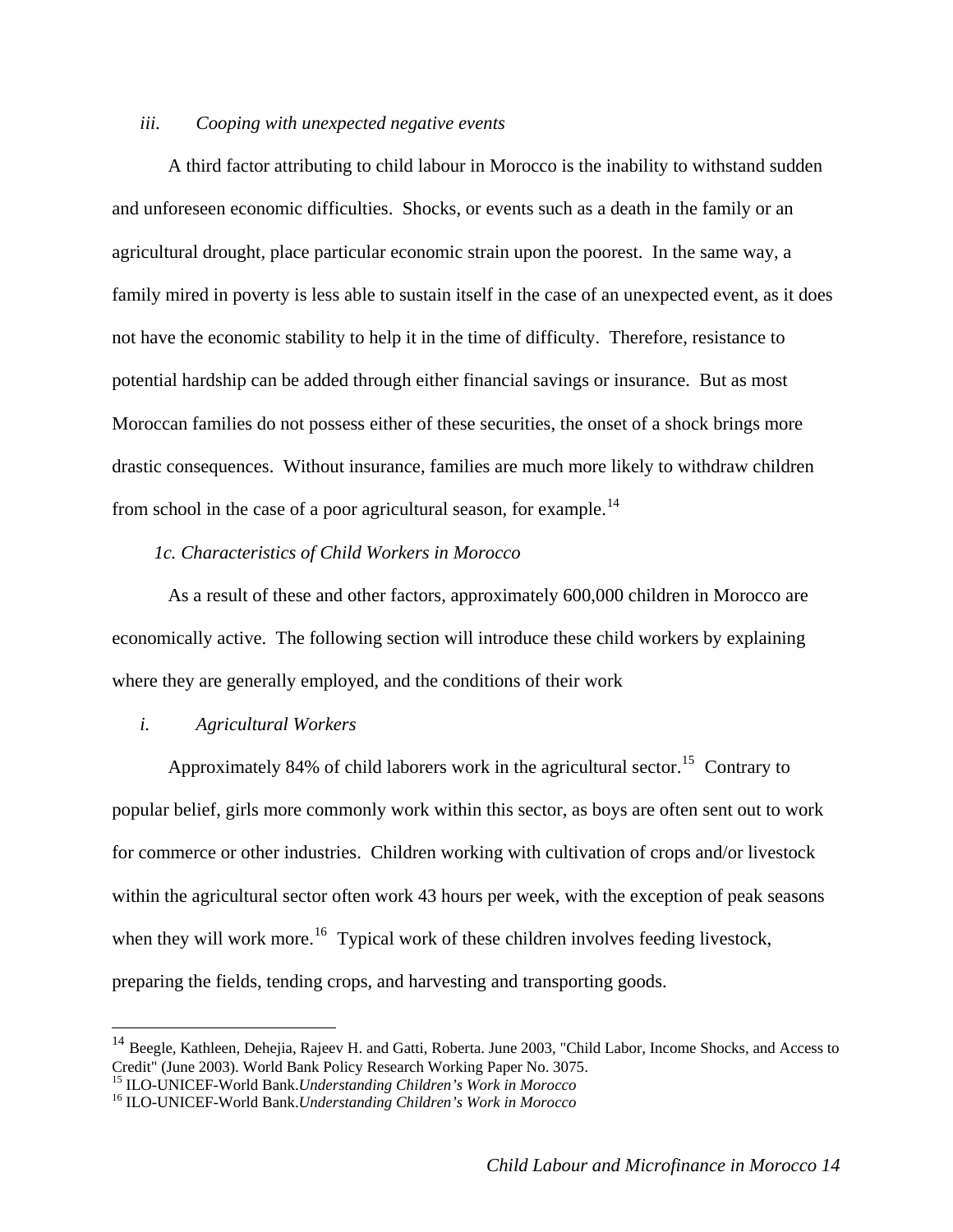In many cases, working conditions of agricultural workers are considered among the Worst Forms of Child Labour. This is because children are often responsible for handling pesticides and other harmful chemicals which can cause cancer or other health problems. Additionally, as farms are becoming increasingly industrialized, children are at risk of handling dangerous machinery.

### *ii. Handicrafts*

The handicraft industry is also a major area of work for children. In 2000, there were approximately 36,000 children working in this capacity.<sup>[17](#page-14-0)</sup> Within this sector, girls often weave rugs, while boys produce pottery, metal and other ceramic products. Children working in this profession face long hours and often receive physical and verbal abuse. Boys are exposed to a number of dangerous chemicals, such as lead exposure within the ceramic industry, acid exposure within the metal industry and fume exposure within the pottery industry. An area of recent international focus has been the carpet industry, where children often handle dangerous machinery. Roughly 29.8 percent of these child workers are unpaid, which is second only to domestic workers.<sup>[18](#page-14-1)</sup>

#### *iii. Car repairs*

Another common profession for boys is within the car repair industry, where approximately 6000 children work under dangerous and difficult conditions.<sup>[19](#page-14-2)</sup> Children working in this industry serve as apprentices to mechanics, assisting in basic tasks and handling dangerous substances. Additionally, children within this industry often face physical and psychological violence and are regularly exposed to excessive noise.

*iv. "Petite Bonnes"* 

<span id="page-14-1"></span><span id="page-14-0"></span><sup>17</sup> ILO-UNICEF-World Bank.*Understanding Children's Work in Morocco* 18 ILO-UNICEF-World Bank.*Understanding Children's Work in Morocco*

<span id="page-14-2"></span><sup>19</sup> ILO-UNICEF-World Bank.*Understanding Children's Work in Morocco*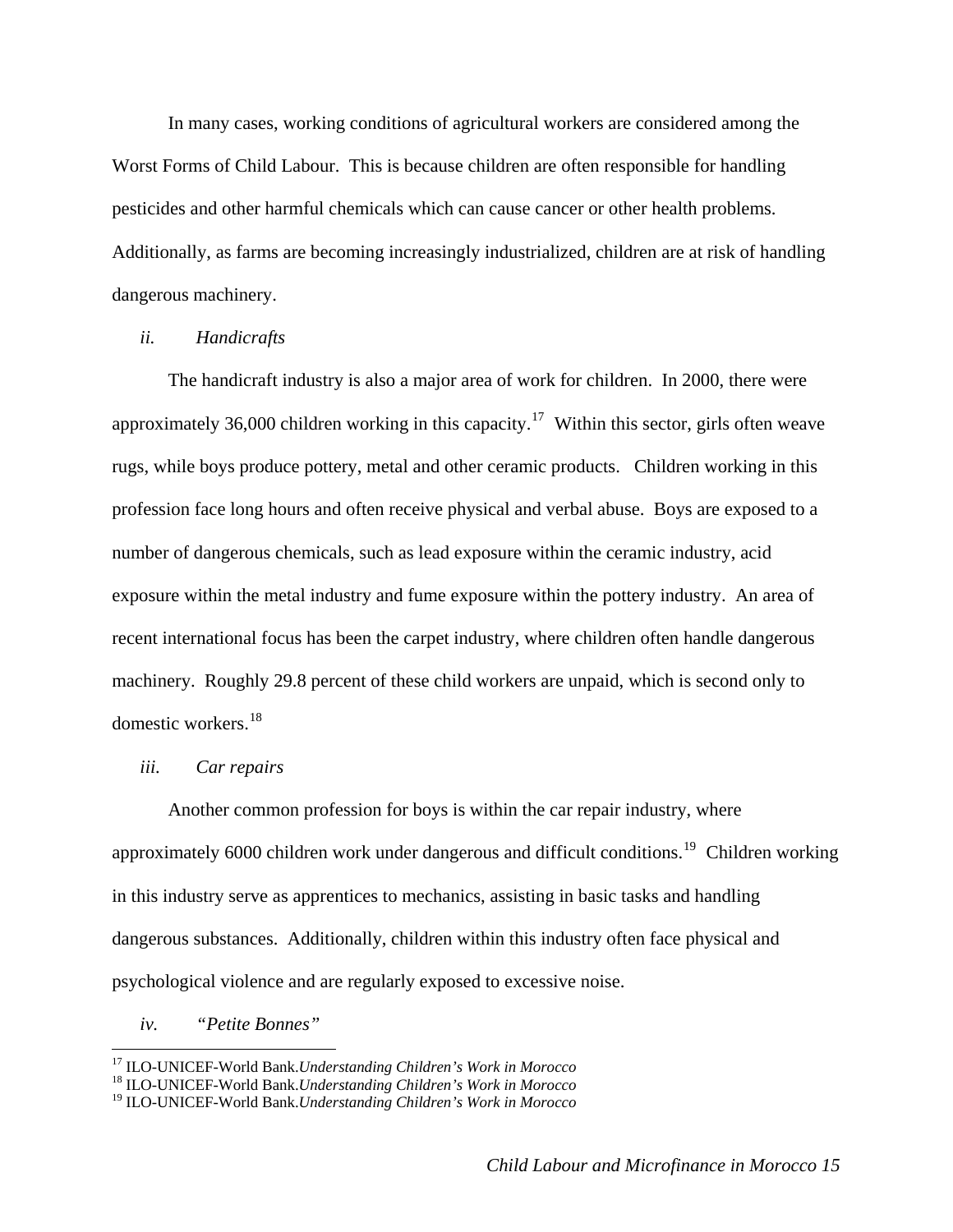<span id="page-15-0"></span>"Petite Bonnes" are house maids, almost unilaterally comprised of young girls. Petite bonnes are in charge of household cleaning, taking care of the children of the house, preparing dinner, and other household chores. Work as a petite bonne is often arranged by a girl's parents, although in some cases a third party broker is arranged.

According to a joint ILO-UNICEF-World Bank study in 2004, child domestic workers are "the most vulnerable group of urban workers."[20](#page-15-1) Petite bonnes often face physical and verbal abuse from their employers. Additionally, domestic employment has the highest form of unpaid labour, with roughly 72 percent of girls not receiving pay from their employers.<sup>[21](#page-15-2)</sup> Instead, girls are paid in the form of used clothes and housing. In the case that the girl requires medical care, money is deducted from a girl's pay without permission, often causing strained relationships between the girl's family and her employees.

Conditions as a petite bonne can be extremely poor, as girls are subject to the orders of their employers. In recent cases documented by the Human Rights Watch, girls have reported working conditions that include sleeping on the kitchen floor, not receiving their days off, and not being allowed to eat after breaking a Ramadan fast. Additionally, sexual abuse has been frequently reported amongst these girls.

## *2. Efforts to Reduce Child Labour in Morocco*

 $\overline{a}$ 

 Although attempts to reduce child labour in Morocco have been abundant, there has yet to be an efficient**,** unified effort among organizations. This paper will focus on the actions of various organizations, particularly trade unions, international organizations, governments, and NGOs, all of whom have the goal of reducing child labour.

<span id="page-15-1"></span><sup>20</sup> Samira, M. Inside the Home, Outside the Law: Abuse of Child Domestic Workers in Morocco *Human Rights Watch Publications.* December 2005 Vol. 17, No. 12(E)

<span id="page-15-2"></span><sup>21</sup> ILO-UNICEF-World Bank.*Understanding Children's Work in Morocco*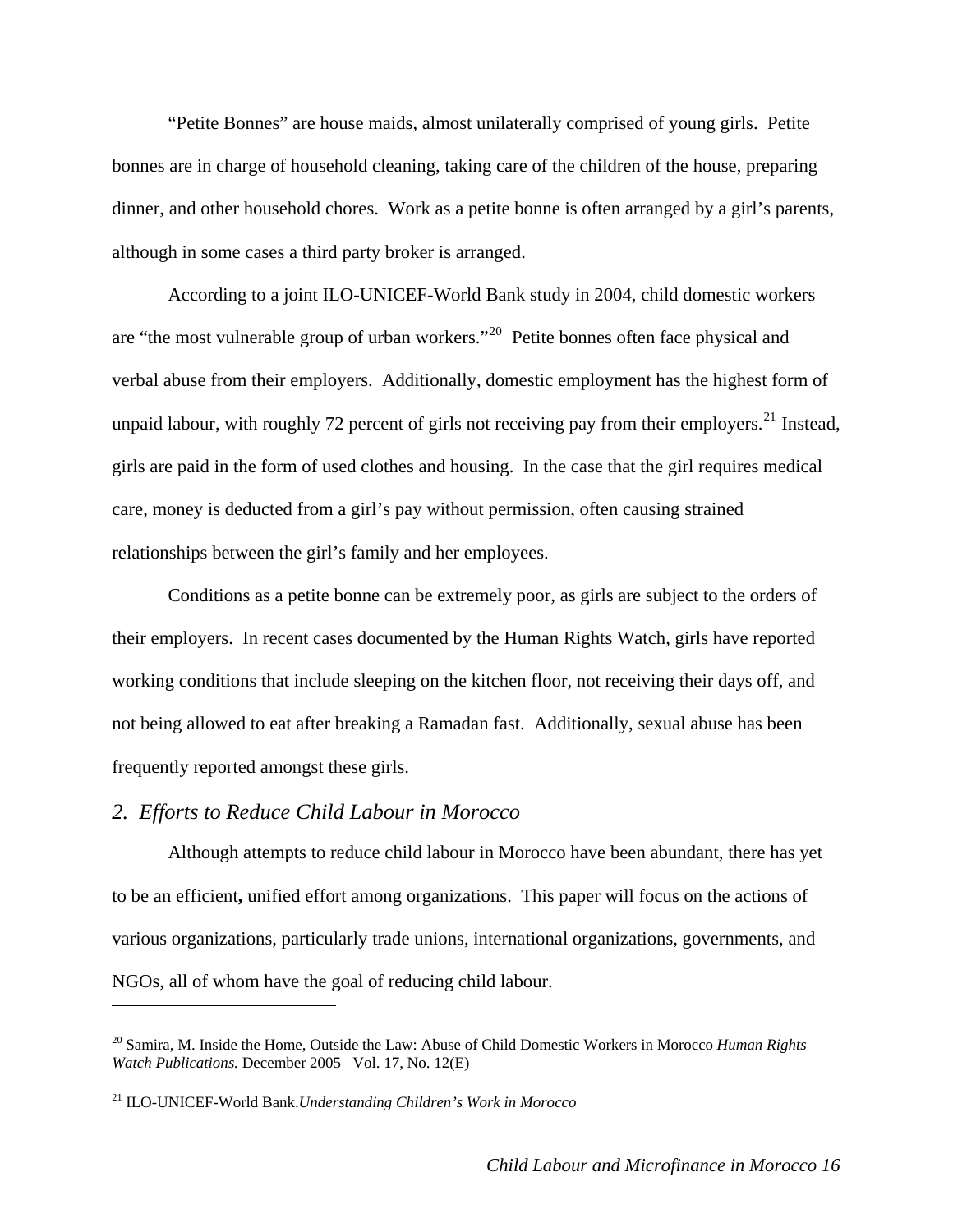### <span id="page-16-0"></span>*2a. Dutch Trade Unions*

Although trade unions have been frequently restricted by the government, in recent years**,** Dutch trade unions have been a source of activism by lobbying for the elimination of child labour in Morocco.<sup>[22](#page-16-1)</sup> These unions have taken a holistic approach to eradicating child labour by advocating for improvements within the school system, calling for additions of family services by the government, and for the capacity building of Moroccan officials. But although these unions have increased the public knowledge about child labour, they have yet to be a major catalyst for institutional reform.

As such, trade unions work primarily to increase the public awareness of child labour in Morocco. For example, unions such as the International Trade Union Confederation (ITUC) have been established to educate the European community regarding this issue. As many young Moroccans live in Holland, this trade union seeks to "[combine] international solidarity with what is happening  $\lceil \text{in Europe} \rceil$ ".<sup>[23](#page-16-2)</sup> Dutch trade unions also work in the Netherlands by organizing campaigns such as the "Stop Child Labour- and School is the Best Place to Work" campaign, and by facilitating group visits to humanitarian-aid programs in Morocco. Additionally, the ITUC promotes the education of teachers in Morocco of the rights of children. Despite its efforts, however, the influence of Dutch trade unions has yet to reach Europe at large, and these unions have not been a large threat to the Moroccan government.

#### *2b. UNICEF/IPEC*

 $\overline{a}$ 

Additionally, the United Nations Children's Fund (UNICEF) has been a major player among international organizations in the reduction of child labour. Since May of 2002, UNICEF

<span id="page-16-1"></span><sup>&</sup>lt;sup>22</sup> US State Dept. Morocco. 4 March 2002. Country Reports on Human Rights Practices. Bureau of Democracy, Human Rights, and Labor

<span id="page-16-2"></span><sup>&</sup>lt;sup>23</sup> Grumiau, Samuel. 22 Jan. 2007. "Spotlight Interview with Judith Ploegman, President of FNV-Jong." International Trade Union Confederations.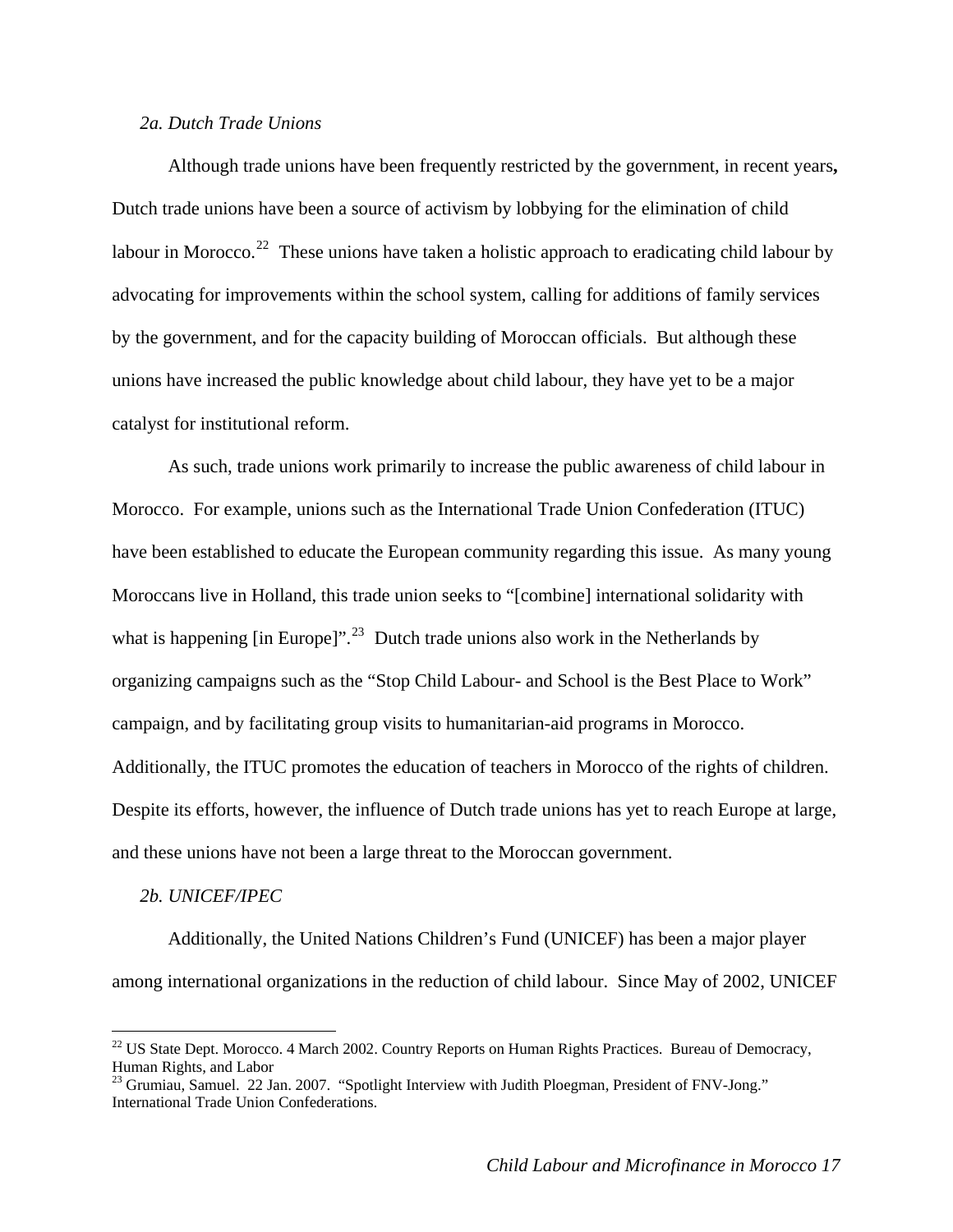has been responsible for implementing programs to improve and promote education, protect vulnerable children, improve the health of women and children, and provide assistance to children in rural areas.<sup>[24](#page-17-0)</sup> In Morocco, primary education has risen by over 30% in the past 10 years, and the disparity between girls and boys receiving education has decreased from 14 to 5 points. At the same time, only 4 out of 10 children finish primary school and about 50% of young girls aged 15-27 years old in rural areas are illiterate. Consequently, UNICEF has focused its efforts on increasing the percentage of girls attending primary school, and improving the overall conditions of families in Morocco.

To accomplish this, UNICEF has expanded a program by National Initiative for Human Development called the Communal Development Plan for Children (PDCE), which includes training and aid for the marginalized, and targets roughly 360 rural communes or 3.5 million people.<sup>[25](#page-17-1)</sup> UNICEF reports that between 2002 and 2005, in cooperation with the World Bank and other bilateral donors, an estimated 20,000 children were prevented from dropping out of school. Additionally, through the UNICEF programme, 600 children were removed from the workforce and enrolled into schools in Fez, Morocco.<sup>[26](#page-17-2)</sup> With the support of the ILO International Programme on the Elimination of Child Labour (IPEC), this "Fez model" is now being expanded into other regions in Morocco.

The IPEC programme also promotes advocacy regarding Moroccan legislation, seeking the improvement of legislation such as the Labour Code, Family Code, Criminal Procedure, Code of Criminal Procedures and the National Plan of Action for Children. Additionally, it

<span id="page-17-0"></span><sup>&</sup>lt;sup>24</sup> UNICEF "Morocco-UNICEF Country Evaluation." Available at: <http://www.mofa.go.jp/policy/oda/ evaluation/2004/morocco.pdf>

<span id="page-17-1"></span><sup>&</sup>lt;sup>25</sup> UNICEF. Information by Country: Morocco Available at: <http://www.unicef.org/<br>infobycountry/morocco.html>.

<span id="page-17-2"></span><sup>&</sup>lt;sup>26</sup> UNICEF Information by Country: Morocco. 1 June 2007. "Oueen Rania, Eminent Advocate for Children, shares Morocco's successes" Available at <http://www.unicef.org/infobycountry/morocco\_39880.html>.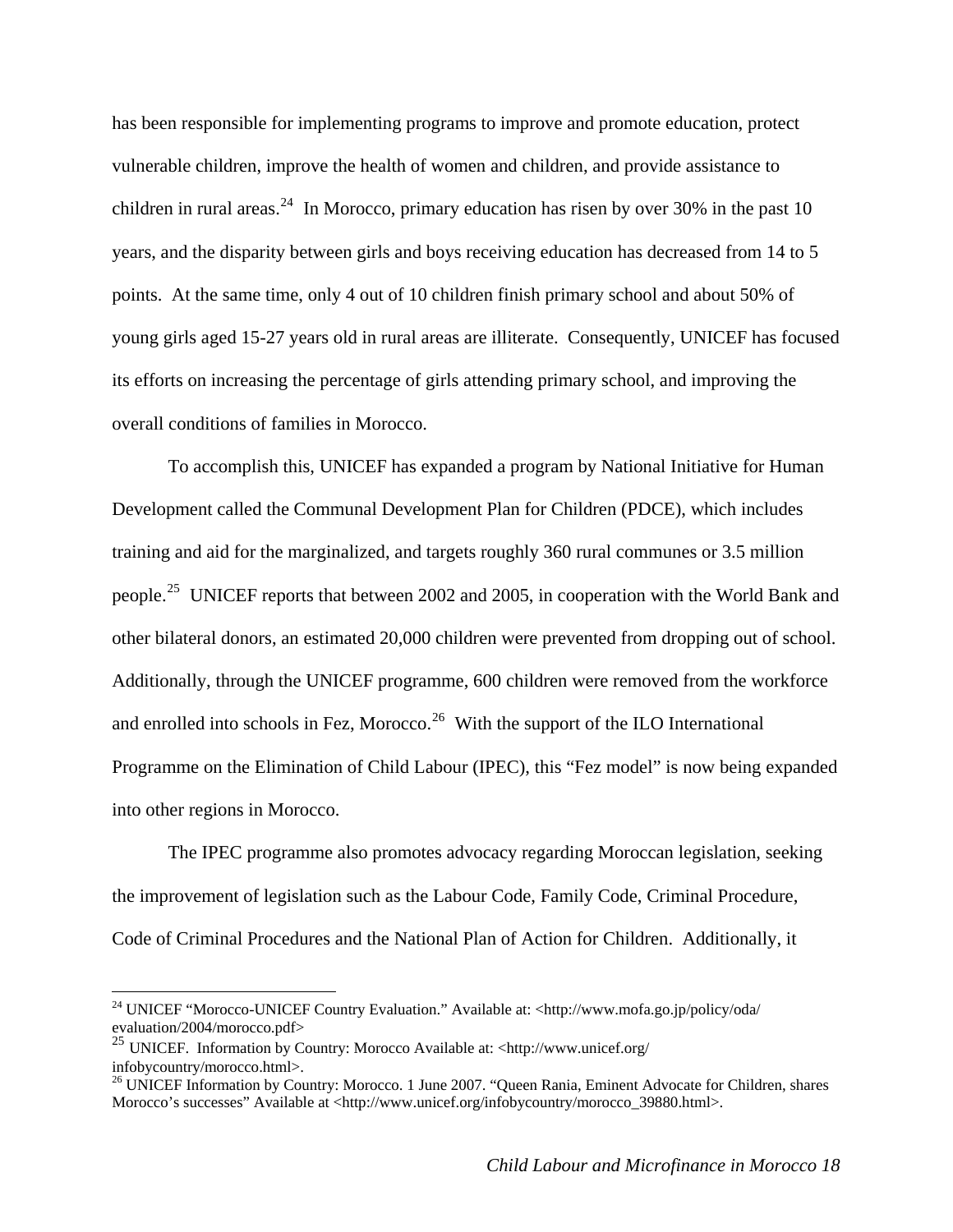<span id="page-18-0"></span>promotes the enforcement of the Convention on the Rights of the Child, and seeks to increase public awareness regarding children's rights.

Finally, in order to reduce the overall poverty and improve the general living conditions in Morocco, this programme has created partnerships with organization such as United Nations Development Assistance Framework (UNDAF). Together with its partners, UNICEF has set the goal to increase primary-school enrollment for girls at a national level from 84 to 95 percent by 2011. Only by partnering with other institutions will UNICEF be effective in achieving this  $\gamma$ goal.<sup>[27](#page-18-1)</sup>

## *2c. ILO/IPEC*

In addition to its support of the UNICEF program, ILO-IPEC has also created the "National Plan and Sectoral Action against Child Labour." This is an initiative that seeks to support the ILO Conventions 138 and 182 regarding the worst forms of child labour by strengthening the Inspector Labour monitoring, extending legislation regarding child labour, educating actors about child labour, and educating children of their rights. This program has also created an apprenticeship training program for children in the agricultural and handicraft sectors and has benefited roughly 8000 youths since its creation in 1997. Its vocational training system hosts about 40,000 persons aged 15-18 and its internship program targets students in rural areas to be eligible for scholarships. These programs have been widely successful, and instead of establishing its own microfinance institutions, IPEC prefers to establish partnerships with microfinance institutions.

#### *2d*. *Governments*

<span id="page-18-1"></span><sup>&</sup>lt;sup>27</sup> UN Economic and Social Council, Morocco. Available at: <http://www.unicef.org/about/execboard/files/06-PL21\_Morocco\_ODS.pdf>.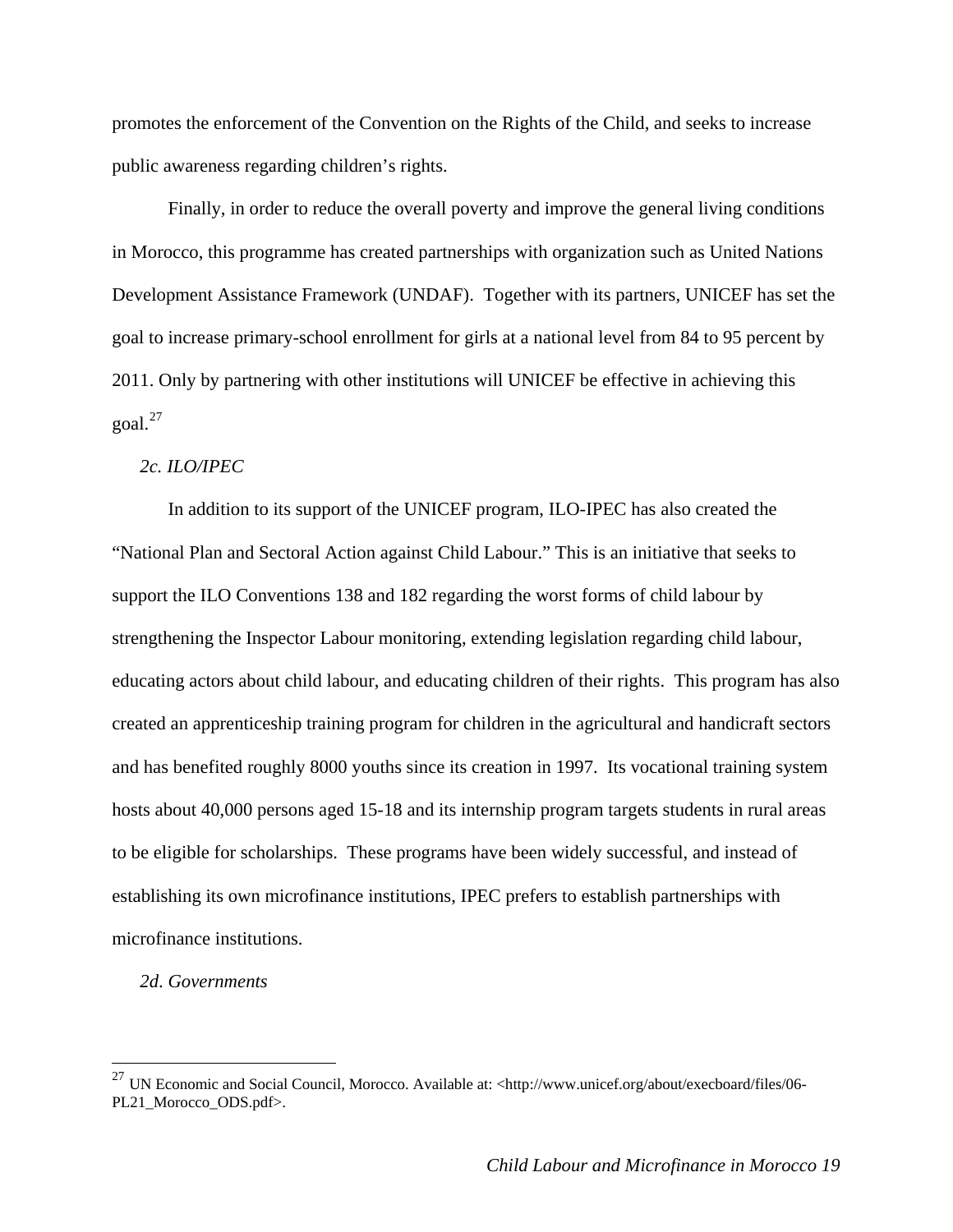On December 8, 2003, the government of Morocco ratified a new Labour Code. This code increased the minimum working age of children in Morocco from twelve to fifteen years old. This legislation prohibits children from working more than 10 hours per day, including a 1 hour break.<sup>[28](#page-19-0)</sup> Children are prohibited from working between 8:00 pm and 5:00 am within the agricultural sector, and between 9:00 pm and 6:00 am within the non-agricultural sector. Additionally, children under 18 years old are not allowed to work in dangerous conditions, including operating heavy machinery or being exposed to toxic chemicals. These legislative efforts have shown an improving and progressive Government effort.<sup>[29](#page-19-1)</sup>

In 2000, the Moroccan government ratified the ILO Convention 138, Minimum Age for Admission to Employment**.** Likewise, in 2001 it ratified the ILO's Convention 182, Worst Forms of Child Labour. But despite these policies, enforcement by the Moroccan government has been limited.<sup>[30](#page-19-2)</sup> The Moroccan Ministry of Employment, Social Affairs and Solidarity is responsible for the enforcement of child labour policies, but it has been restricted because of the limited number of labour inspectors, the limited awareness about child labour and the lack of necessary resources.<sup>[31](#page-19-3)</sup> As a result, roughly 11% of children aged 7-14 are currently employed in economic activity of some sort.

The Labour Code of 2003 also prevents the "involuntary labour" of children, which includes any forced or compulsory labour.<sup>[32](#page-19-4)</sup> But as the line between employment and household chores is difficult to identify, young girls who work as "petite bonnes" have not been

<span id="page-19-0"></span><sup>&</sup>lt;sup>28</sup>Labour Code, Article 184 and 191

<span id="page-19-1"></span><sup>&</sup>lt;sup>29</sup> UNICEF. Information by Country: Morocco "The Big Picture" Available at: <http://www.unicef.org/ infobycountry/morocco.html>.

<span id="page-19-2"></span><sup>30</sup> ILO, *Ratifications by Country,* in ILOLEX [online database] Available at <http://www.ilo.org/ilolex/english/ newratframe@.htm>.

<span id="page-19-3"></span> $31$  Lahlou, Mehdi. Child Labour in Morocco: the Socio-economic Background of the "Little Maids." <http://www.araburban.org/childcity/Papers/English/ Lahlou%20Morocco.pdf>. 32 Labour Code, Article 10

<span id="page-19-4"></span>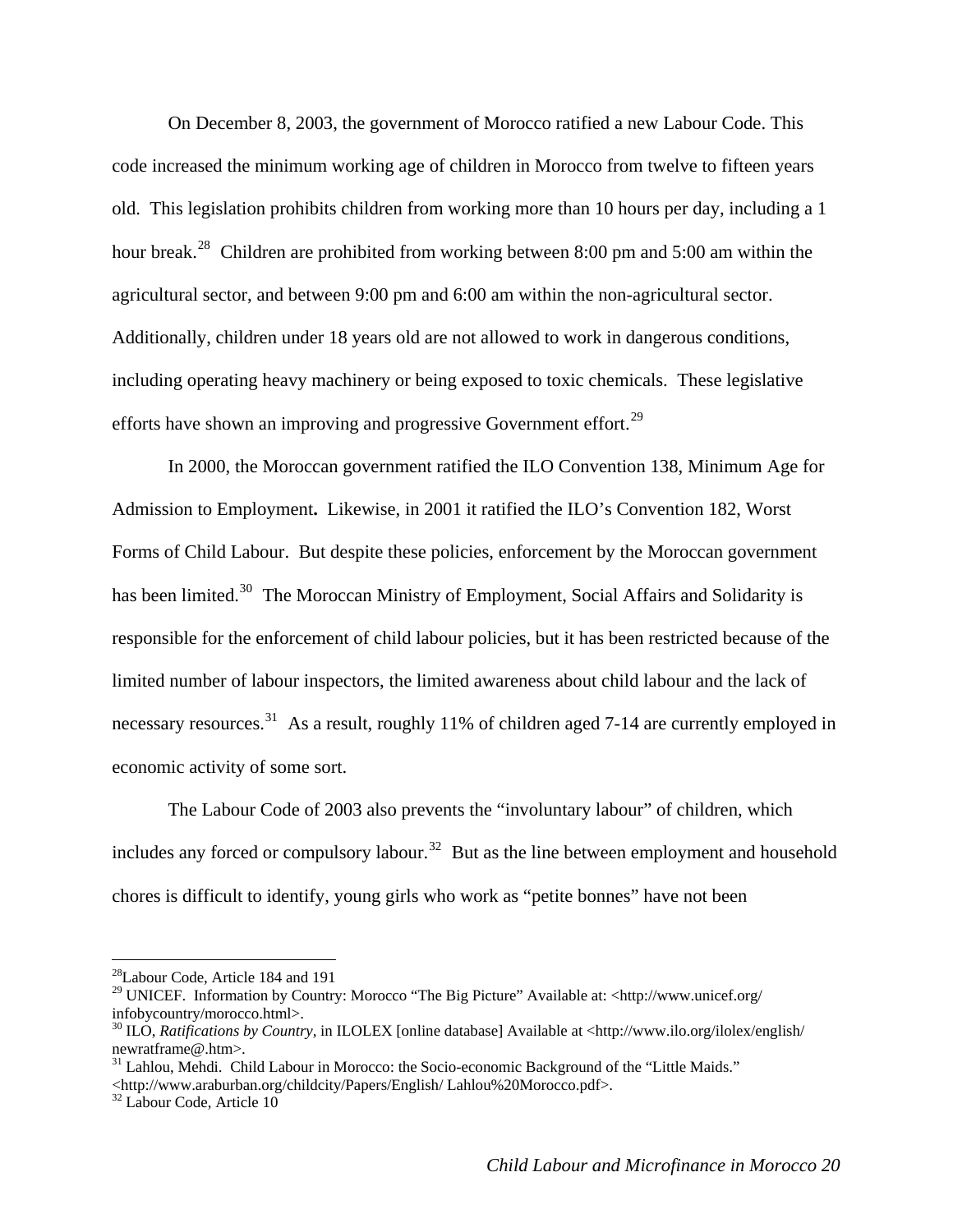<span id="page-20-0"></span>substantially influenced by the Labour Code. Involuntary labour has especially been a problem for young girls without parents or guardians, who are adopted at much higher rates than their male companions for the purposes of household labour.<sup>[33](#page-20-1)</sup>

Instead, the government has focused its efforts on a developmental approach, by working to improve drinking water, increase access to electricity, improve schools and develop hospitals in Morocco. For example, in 2005 His Majesty King Mohammed VI started the "National Initiative for Human Development" (NIHD), with the goals of eradicating poverty and addressing social exclusion of the poor. This program proposal also stated goals regarding child labour and education as a result of its development.<sup>[34](#page-20-2)</sup> Likewise, under its programme "Morocco" Fit for Children," Morocco set the goal of eliminating illiteracy by 2015 and significantly reducing sexual exploitation. Finally, it has established a Children's Parliament and Children's Community Councils to increase awareness among children of their responsibilities of being a citizen. Unfortunately**,** however**,** these councils have not been widely popular.

#### *2e. The United States Government*

In addition, the United States government has put forth efforts to reduce child labour in Morocco. For example, the United States Department of Labor (USDL) funds action programs such as the ACCESS-MENA project**.** This project works to improve the quality of basic education, increase girls' access to education, strengthen civil society, and aid in the development of necessary legislation that will both promote education and reduce child labour in Morocco.<sup>[35](#page-20-3)</sup>

*2f*. *NGOs* 

<span id="page-20-1"></span><sup>&</sup>lt;sup>33</sup> US Department of State Country Reports- 2003: Morocco, section 5

<span id="page-20-2"></span><sup>&</sup>lt;sup>34</sup> CHF International. (21 Dec 2006). ACCESS-MENA Newsletter: Combating Child Labour in Morocco. Available at: <http://chfstage.forumone.com/content/general/detail/4374>.

<span id="page-20-3"></span><sup>&</sup>lt;sup>35</sup> CHF International. (21 Dec 2006). ACCESS-MENA Newsletter: Combating Child Labour in Morocco. Available at: <http://chfstage.forumone.com/content/general/detail/4374>.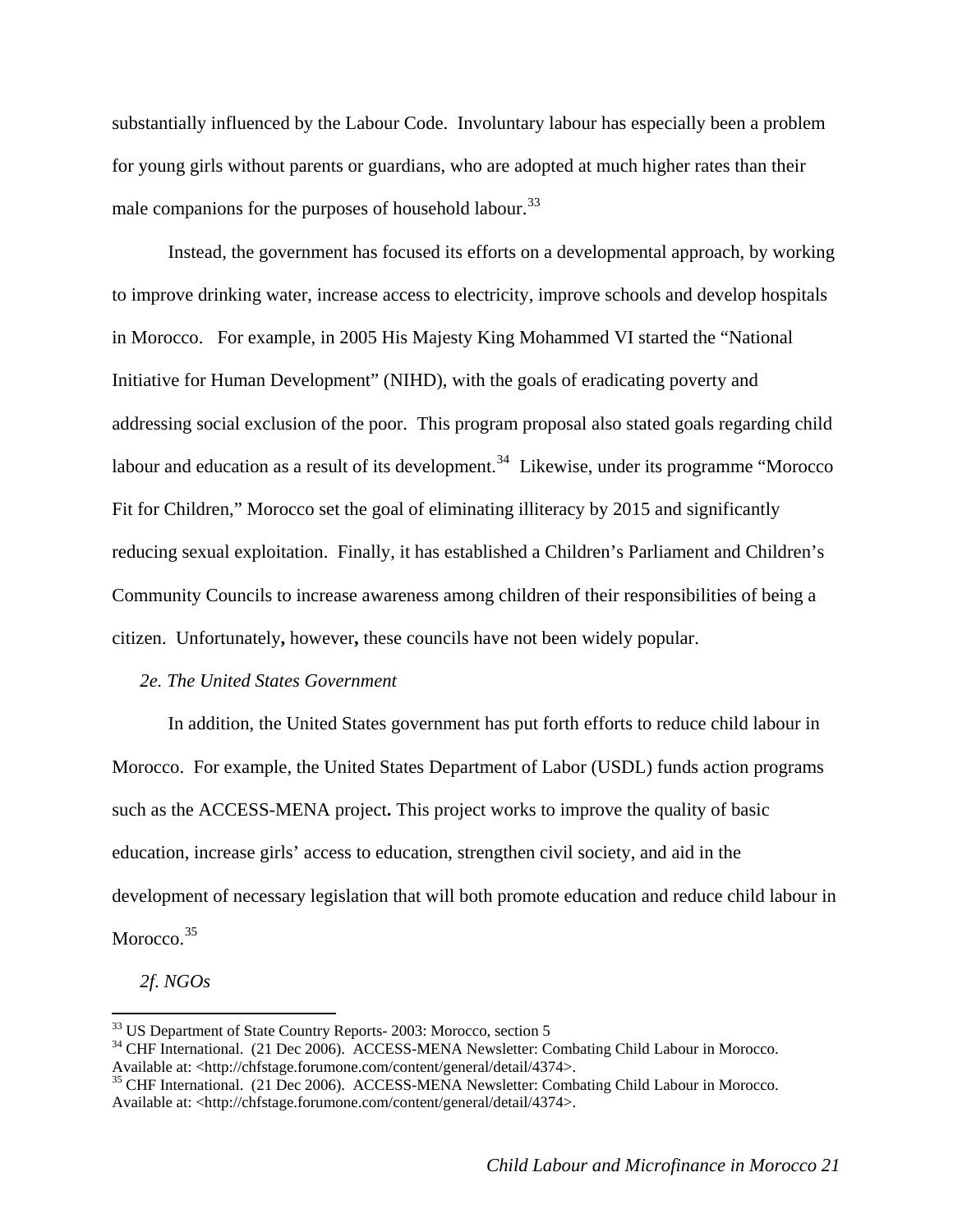<span id="page-21-0"></span> Non-governmental Organizations (NGOs) in Morocco have fought for the elimination of child labour primarily the provision of humanitarian aid. For example, the Program Bulk Supply of Portable Water Rural Grass (PAGER) organizes the supply of water in rural areas. PAGER has the goal of reaching 30,000 locations or 11,000 million persons by 2010.<sup>[36](#page-21-1)</sup> As a result of its programs, Morocco has been able to "enhance the accessibility rate [of water] from 14% in 1994 to 77% in 2006."<sup>[37](#page-21-2)</sup> But although this program has been effective in improving the health of roughly 65% of its child beneficiaries, studies have shown that the effect of access to water on increasing the education of children is quite small.<sup>[38](#page-21-3)</sup>

Another organization called the International Terre des hommes Foundation is an NGO that works to advocate for the rights of children around the world.<sup>[39](#page-21-4)</sup> In Morocco, this organization addresses the needs of children by providing medical care to hundreds of children who lack the financial resources to do so otherwise. Additionally, this program helps single mothers find work, secure housing, and complete the identification process for their babies. The Terre des hommes Foundation also has an educational support program that offers child tutoring services after class. But while this program targets the health needs of children, it does not provide alternative vehicles for income generation for families in need. At the same time, this program reduces the vulnerability of families by providing for the health needs of poor families in Morocco.

## 3. *Microfinance and Child Labour*

 $\overline{a}$ 

As seen in the previous section, there have been many attempts by the international community to reduce child labour in Morocco. But as the majority of these attempts have been

<span id="page-21-1"></span><sup>&</sup>lt;sup>36</sup> African Press Agency. (October 2007). "Morocco-Japan Cooperation" Available at:

<sup>&</sup>lt;http://www.apanews.net/apa.php?page= eco\_article\_eng&id\_article=43515>.

<span id="page-21-2"></span><sup>&</sup>lt;sup>37</sup> The World Bank Group. 2003, "Morocco: A Watershed for Education and Health."

<span id="page-21-3"></span><sup>38</sup> ILO-UNICEF-World Bank, *Understanding Children's Work in Morocco*: Economic Aspects

<span id="page-21-4"></span> $39$  International Federation Terre des Hommes. <http://www.terredeshommes.org>.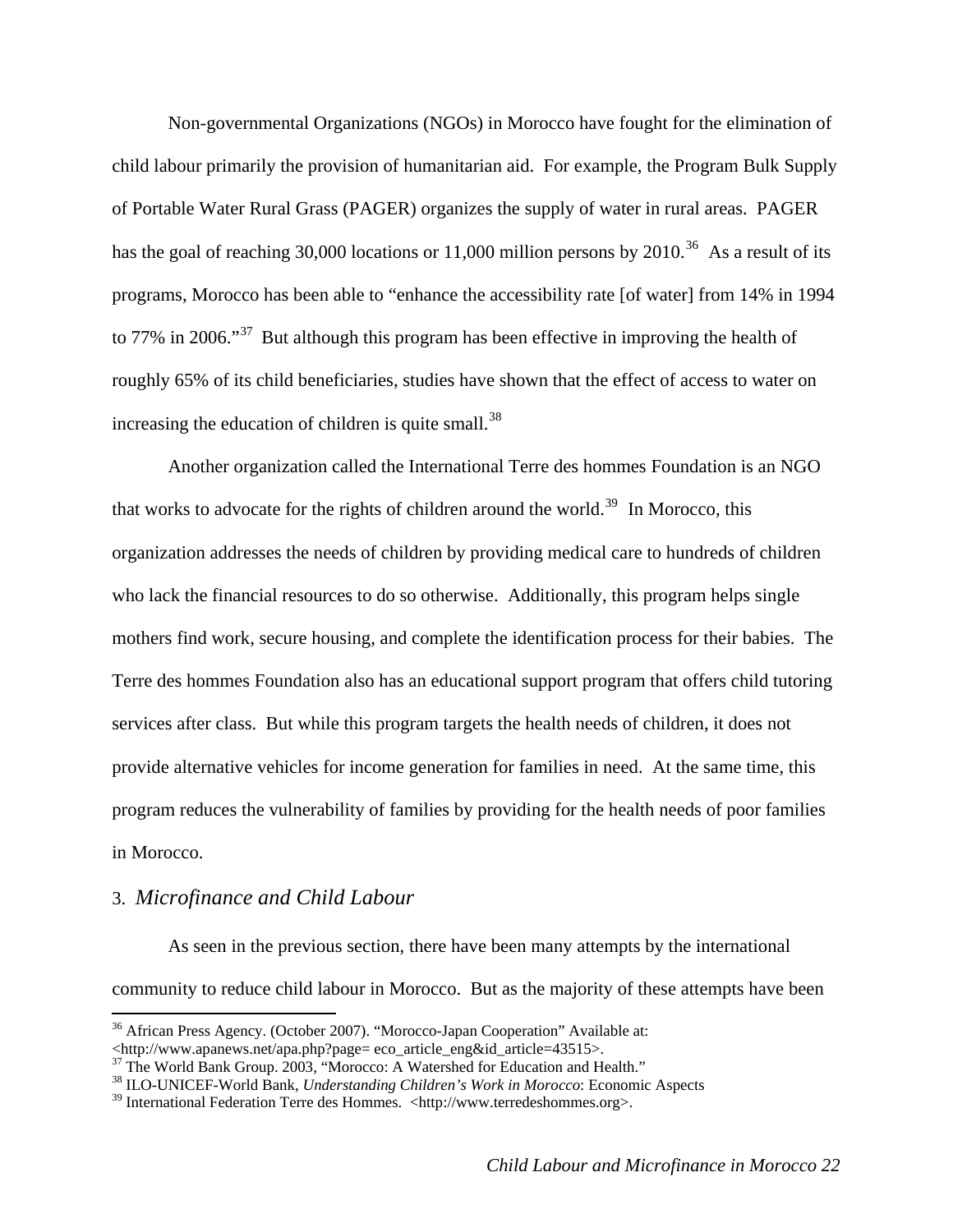<span id="page-22-0"></span>through humanitarian aid, there have been few initiatives that offer additional income to families. For that reason, a recent initiative by the academic community proposes the use of microfinance to reduce child labour. This section will outline the relationship between child labour and microfinance, and will analyze the consequences of this movement.

Microfinance has statistically been associated with the reduction of poverty, the increase of education, and the increase of resistance to negative external events. As a result, it has recently been proposed that microfinance can also be used to reduce child labour. But while research suggests that microfinance institutions can reduce the financial barriers that lead to child labour, they can also create a new need for child labour. The following section will show both the positive and negative aspects of microfinance in its relationship with child labour.

*1. Positive Influence of Microfinance on Child Labour: Resistance to Shocks, Education and Insurance* 

Recent studies have argued that microfinance can be used to reduce child labour. Just as microfinance enterprises can provide additional incomes for poor families, they can also soothe financial conditions in the case of income shocks. These studies show that access to credit is an important factor in both the reduction of child labour and the education of children.

One of the first studies on microfinance and child labour was conducted in 1994, when Jacoby studied Peruvian children in order to show that a lack of access to credit is a major factor in the withdrawal from school.[40](#page-22-1) Likewise, in 2003, Beegle, Dehejia and Gatti examined the relationship between shocks and child labour, explaining that events such as the destruction of

<span id="page-22-1"></span><sup>40</sup> Jacoby, H. 1994. Borrowing constraints and progress through school: Evidence from Peru. *Review of Economics and Statistics* 76: 151-160.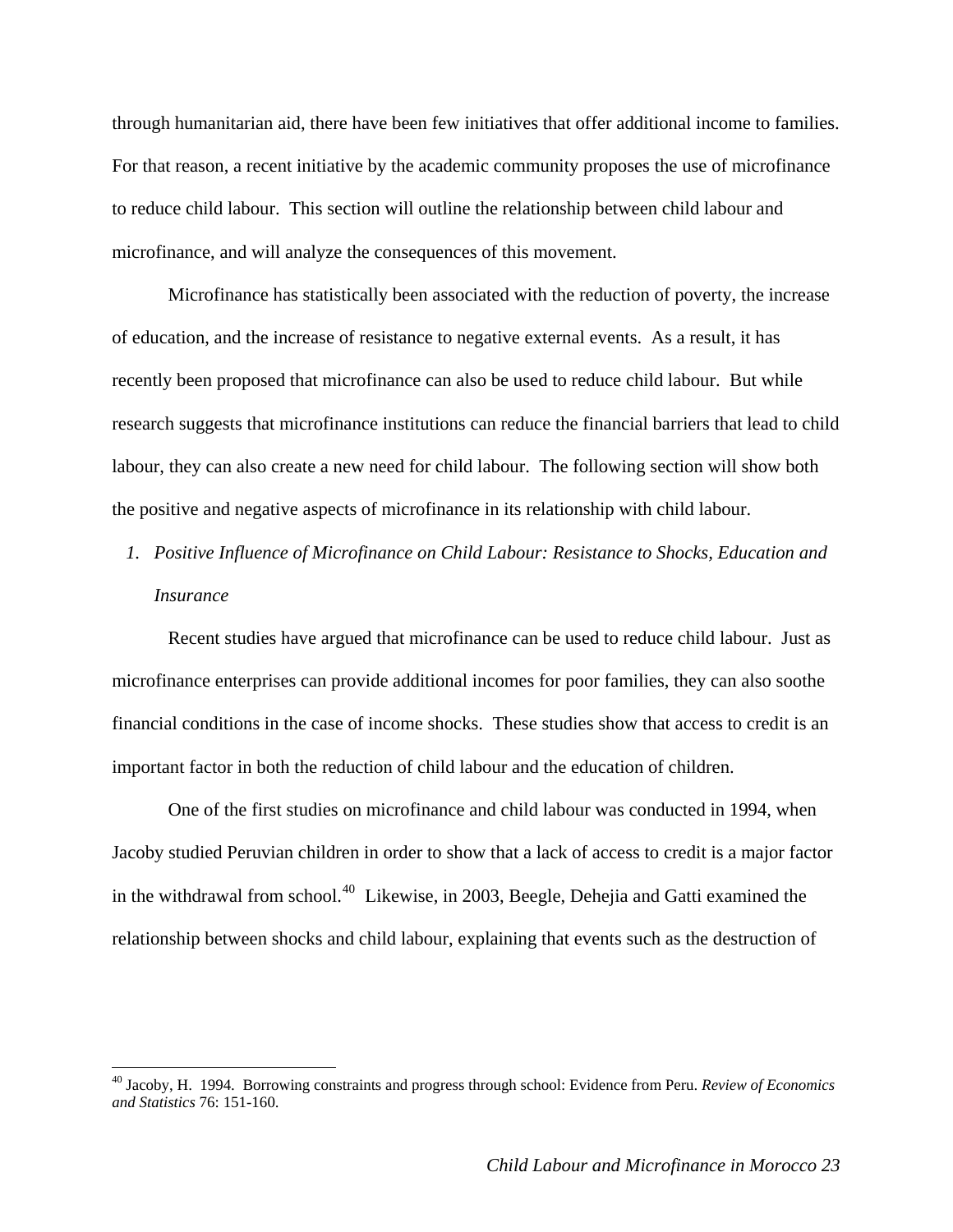<span id="page-23-0"></span>crops by insects increases child labour significantly.[41](#page-23-1) This study finds that access to credit decreases the probability of child labour in the event of a negative event, as families are able to collateralize assets and stabilize its income.

Additionally, studies have shown that there is a relationship between school enrollment and access to credit. In 1997, a study by Jacoby and Skofias examined data from Indian villages to conclude that the largest percentage of children who withdrawal from school do so when a family lacks the credit to face a negative income shock.<sup>[42](#page-23-2)</sup> These authors conclude that education serves as a form of 'self-insurance' for Indian households. As microfinance can serve to increase the access to credit of these families, it can also reduce the need for children to withdrawal from school.

Other studies confirm this finding. Ersado [2002] finds that credit access is likely to improve school enrollment rates and decrease child labour in Nepal, for example.<sup>[43](#page-23-3)</sup> Similarly, Wydick [1999] concludes that an increase of access to credit decreases the likelihood that a child will be withdrawn from school for the purposes of household business in Guatemala.<sup>[44](#page-23-4)</sup> Finally, there is additional evidence to suggest that microfinance institutions can provide children with positive skills development that will aid in the future employment and income.

*2. Negative Effect of Microfinance on Child Labour: Increase in Demand for Child Labour* 

Microfinance does not come without its negative consequences, however. Critics argue that microfinance institutions can actually encourage child labour, as microenterprises create a

<span id="page-23-1"></span><sup>&</sup>lt;sup>41</sup> Beegle, Kathleen, Dehejia, Rajeev H. and Gatti, Roberta, "Child Labor, Income Shocks, and Access to Credit" (June 2003). World Bank Policy Research Working Paper No. 3075. Available at SSRN:

<span id="page-23-2"></span><sup>&</sup>lt;sup>42</sup> Jacoby, H. and E. Skoufias, "Risk, Financial Markets, and Human Capital in a Developing Country," *Review of Economic Studies*, LXIV (1997), 311-335.

<span id="page-23-3"></span><sup>&</sup>lt;sup>43</sup> Ernesto L., 2002., "Child Labor and School Decisions in Urban and Rural Areas: Cross Country Evidence," International Food Policy Research Institute, Washington, D.C.

<span id="page-23-4"></span><sup>44</sup> Wydick, B. "The Effect of Microenterprise Lending on Child Schooling in Guatemala." (Jul 1999). *Economic Development and Cultural Change*, 47 (4): 853-869.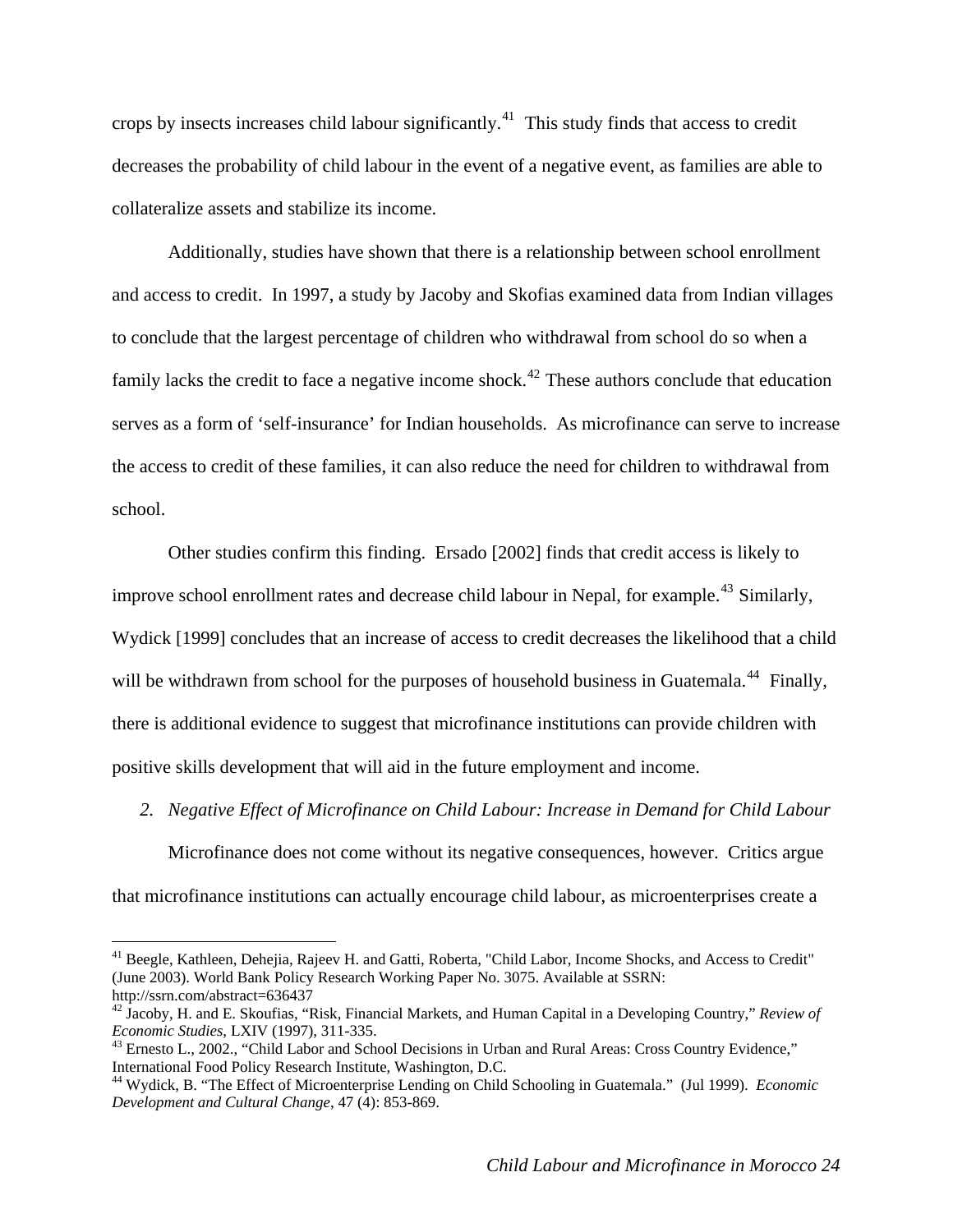new demand for child work. Additional studies show that the link between school enrollment and microfinance enterprises may not be positively linked. These show a gender inequality in the education of children involved with microfinance institutions.

First, studies have shown that microfinance can actually increase child labour, as a new family enterprise creates a new need for household labour. Children either help with the new microfinance enterprise, or take over the household duties of the mother. Studies have shown that the help of children is actually an important determinant in the success of a business, and many children either quit attending school completely or work in addition to their schooling. Wydick [1999] expanded upon this point in his study in Guatemala, which concluded that an increase of credit loans with the purpose of production actually increases the need of household labour.<sup>[45](#page-24-0)</sup> This implies that microfinance institutions actually fuel the already existing incentives for child work.

Secondly, critics argue that the link between education and working is not perfectly linked. For example, Ravallion and Wodon produced a study that showed that an increase in time working many not necessarily decrease the amount of time that is spent in school.<sup>[46](#page-24-1)</sup> Instead leisure time is often eliminated, which can negatively affect the personal development of children. In Morocco, for example, children often work six to eight hours per day in families with microcredit-based enterprises.

Finally, although studies have shown that increasing the credit of families also increases their resistance to shocks, there is likely to be gender inequalities regarding this influence on education. In the 2007 study, microfinance programs were shown to benefit girls more than

<span id="page-24-0"></span><sup>45</sup> Wydick, B. "The Effect of Microenterprise Lending on Child Schooling in Guatemala." (Jul 1999). *Economic Development and Cultural Change*, 47 (4): 853-869.<br><sup>46</sup> Ravallion, Martin & Wodon, Quentin, 2000. "Does Child Labour Displace Schooling? Evidence on Behavioural

<span id="page-24-1"></span>Responses to an Enrollment Subsidy," *Economic Journal*, Royal Economic Society, vol. 110(462), pages C158-75, March.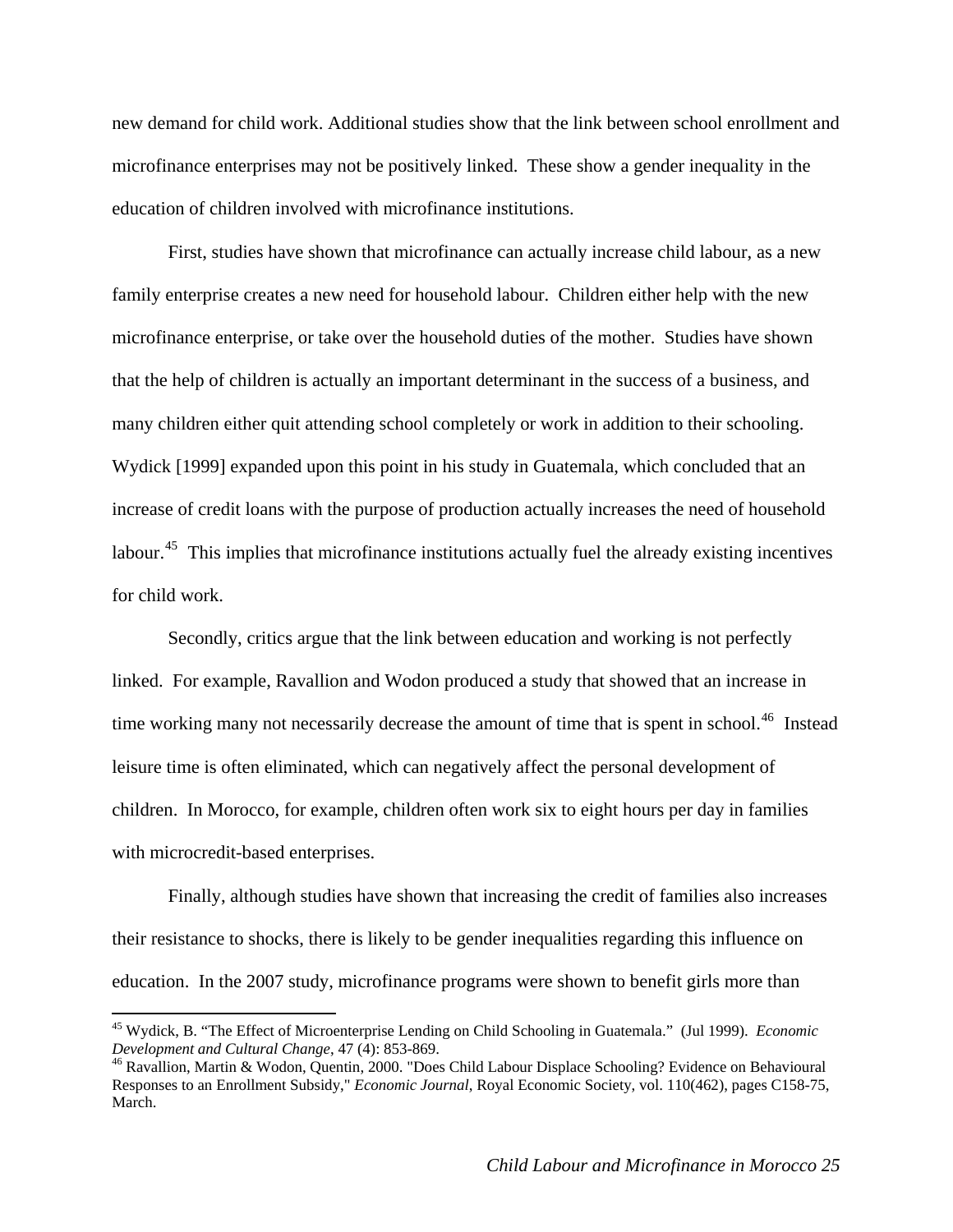<span id="page-25-0"></span>boys, as boys are more likely to drop out of school to help an additional enterprise.<sup>[47](#page-25-1)</sup> Girls, as a whole, have less access to education, and are thereby less affected by the additional credit or income that microfinance institutions provide.

### *3. Case Study: the Al Amana Microfinance Institution*

Despite these problems, there is potential for microfinance institutions to contribute to the greater effort of child labour reduction. The following will examine the efforts of one such organization, the Al Amana Microfinance Institution.

## *a. History and Introduction*

 $\overline{a}$ 

Al Amana was founded in 1997 with the original target population of urban

microentrepreneurs.[48](#page-25-2) Since its creation, Al Amana has become one of the largest microfinance institutions in Morocco, and has been a leading organization in providing financial services to the poor. Based in Rabat, Morocco, this organization is an independent not-for-profit organization.[49](#page-25-3) It has expanded from only 1495 clients in 1997 to over 500,000 clients in 2007, and it currently has over  $360$  branches.<sup>[50](#page-25-4)</sup>

Using a solidarity group methodology, Al Amana began by offering six-month loans to clients. Since that time, its services have expanded and as of 2007 its loans range from 6 months to 5 years for entrepreneurs.<sup>[51](#page-25-5)</sup> The largest proportion of its microenterprise loans are issued for

<span id="page-25-1"></span><sup>&</sup>lt;sup>47</sup> CHF International. (21 Dec 2006). ACCESS-MENA Newsletter: Combating Child Labour in Morocco. Available at: <http://chfstage.forumone.com/content/general/detail/4374>.

<span id="page-25-2"></span><sup>48</sup> The Story of Al Amana: Notes from the Field (August 2004). Available at: <http://www.microlinks.org/ev02.php ID=7864\_201&ID2=DO\_TOPIC>.

<span id="page-25-3"></span><sup>&</sup>lt;sup>49</sup> International Finance Corporation. "Summary of Project Information of Project 508073- GEF PVMTI Al Amana & Noor Web."

<span id="page-25-4"></span> $<sup>50</sup>$  The Mix Market. "Profile: Al Amana Microfinance Institution." Available at:</sup>

<sup>&</sup>lt;http://www.mixmarket.org/en/demand/demand.show. profile.asp?ett=304

<span id="page-25-5"></span> $<sup>51</sup>$  Al Amana Microfinance Institution. <http://www.alamana.org/servies-clients/produits1.htm>.</sup>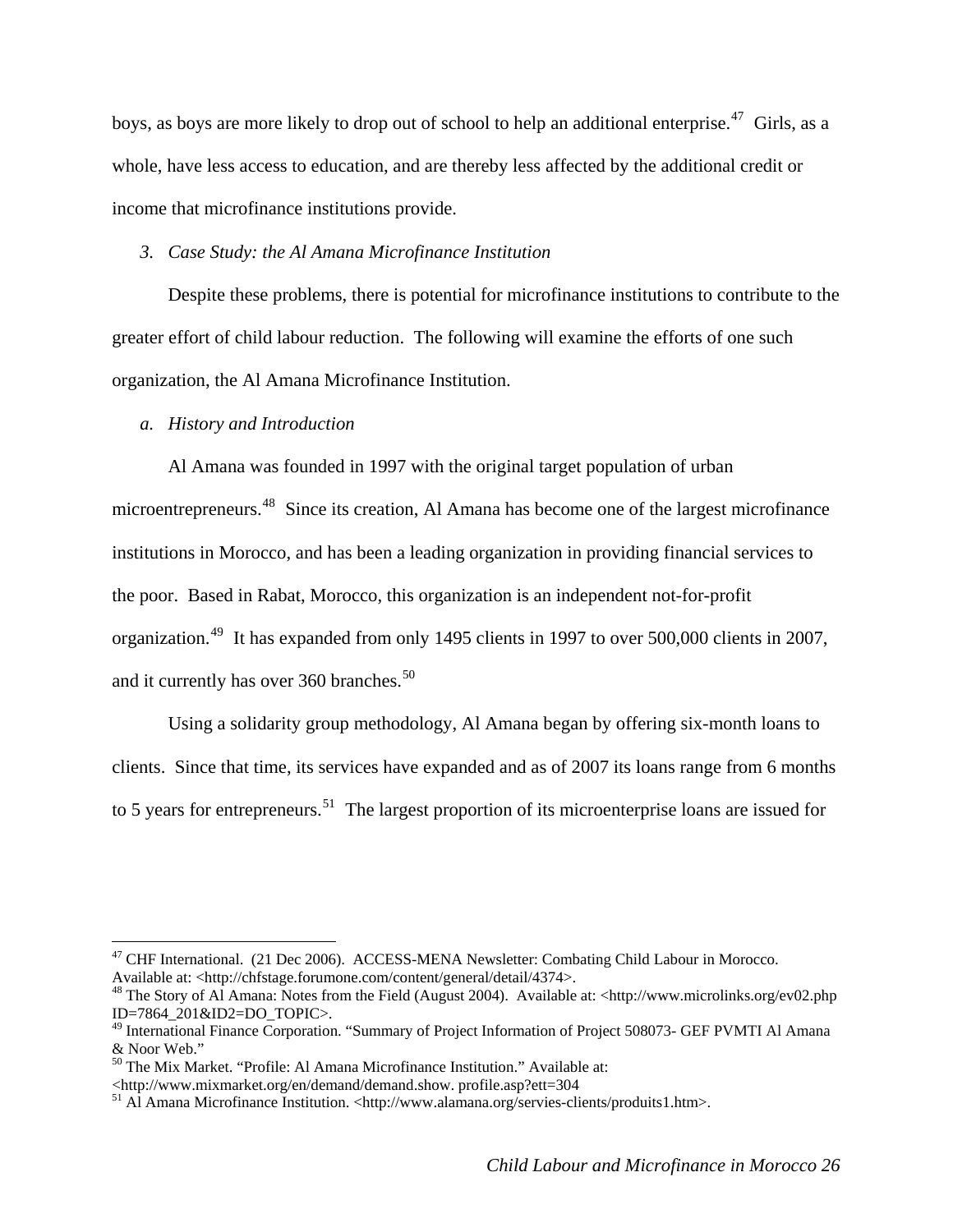commerce-based businesses, which is followed by in percentage by agricultural, artisan and service-based businesses.<sup>52</sup>

Similarly, Al Amana now offers a variety of non-financial services such as medical coverage, and pre and post support for enterprise creation. Another of these services is called the "Fight against the Work of Children with the beneficiaries of Al Amana," and was designed to address child labour issues related to microfinance programs.<sup>[53](#page-26-1)</sup> This has been Al Amana's main vehicle for addressing child labour problems that result from microenterprises.

### *b. Child Labour and Al Amana Program*

On the  $18<sup>th</sup>$  of January, Al Amana began its "Fight against the Work of Children with the beneficiaries of Al Amana" program. Although still in its early stages, this program has already created a system of objectives, including the education, communication and monitoring of its clients to improve the conditions of child labour.

#### *c. Education and Communication*

One of the main objectives of this program is the education of its clients regarding child labour issues. To this end, in February of 2007, Al Amana introduced a media-based educational program for its clients in 20 pilot locations.<sup>[54](#page-26-2)</sup> This program includes a documentary about child labour, and a discussion-based component for clients to talk about what child labour issues. This educational program now consists of a poster, leaflet and a CD.

Although data has not yet been collected on the success of this initiative, the educational program has undoubtedly opened the door for communication between Al Amana and its clients regarding child labour. As a result, Al Amana has created an additional internal system to monitor and encourage continued communication regarding child labour.

<span id="page-26-0"></span><sup>&</sup>lt;sup>52</sup> Al Amana Microfinance Institution. <http://www.alamana.org/Tableau-de-bord-octobre.pdf>.<br><sup>53</sup> Richard Carohoal Interview

<span id="page-26-2"></span><span id="page-26-1"></span><sup>54</sup> Al Amana Microfinance Institution. "Rapport d'activie"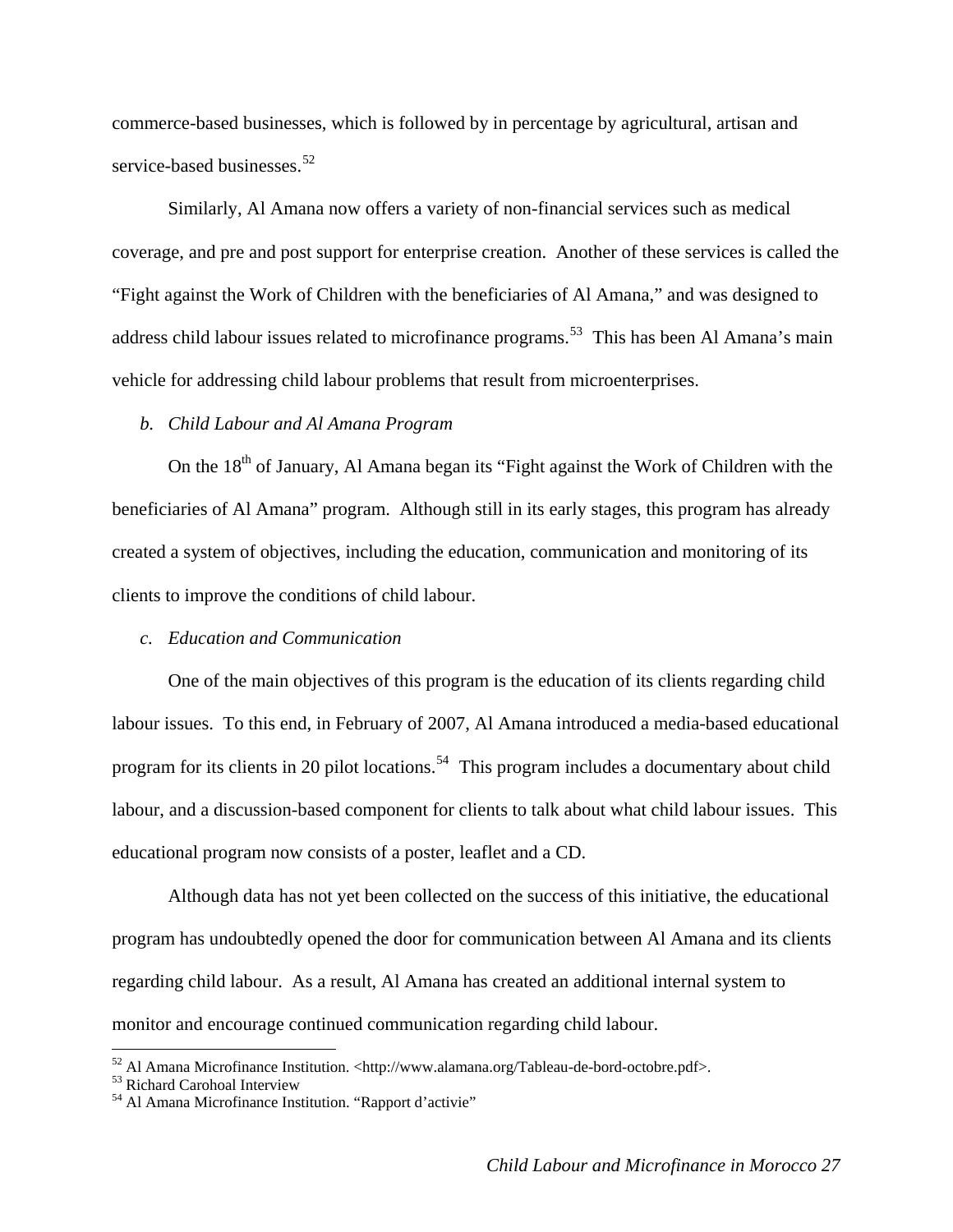Education is also being encouraged within the organization itself. From the  $9<sup>th</sup>$  to  $11<sup>th</sup>$  of May, Al Amana met to discuss the definition and characteristics of exclusive child work. This meeting also reviewed the position of the Al Amana institution in regards to the work of children. Information was complied into a "Formation Guide for Agents," which consists of a book and CD for land agents.

## *d. Monitoring*

Additionally, Al Amana has established a system for monitoring the conditions of work for the children of their clients. Through its program, Al Amana has established 2125 land agents with the purposes of monitoring child labour. The formal positions for these agents are credit agents, support agents, framing agents and regional coordinators.<sup>[55](#page-27-0)</sup> These individuals are in charge of communication with customers, and implementation of activities.

Although this may reduce child labour in the short term, extensive monitoring may actually force children into worse situations long-term.<sup>[56](#page-27-1)</sup> Therefore, the best option is for Al Amana to maintain advisory roles with its clients while adding advice and educational components to its services. This would allow Al Amana to work to improve the conditions of children.

In April of 2007, Al Amana external consultants conducted a study in four of its sites: Azrou, Ifrane, Fez and Khemmisat, to test the feasibility effectiveness of its programs. This study concluded that child labour cannot be treated only by a land agent, as a land agent does not have the authority to forbid child work. Such authority would place the institution at a risk of losing client business.<sup>[57](#page-27-2)</sup> Instead it was concluded that land agents should work with clients to change the mindset of customers about child labour and to help clients look for solutions.

*e. Numerical Results* 

<span id="page-27-1"></span><span id="page-27-0"></span><sup>55</sup> Al Amana Microfinance Institution. "Rapport d'activie" 56 Richard Carothers, Interview

<span id="page-27-2"></span><sup>57</sup> Al Amana Microfinance Institution. "Rapport d'activie" pg 8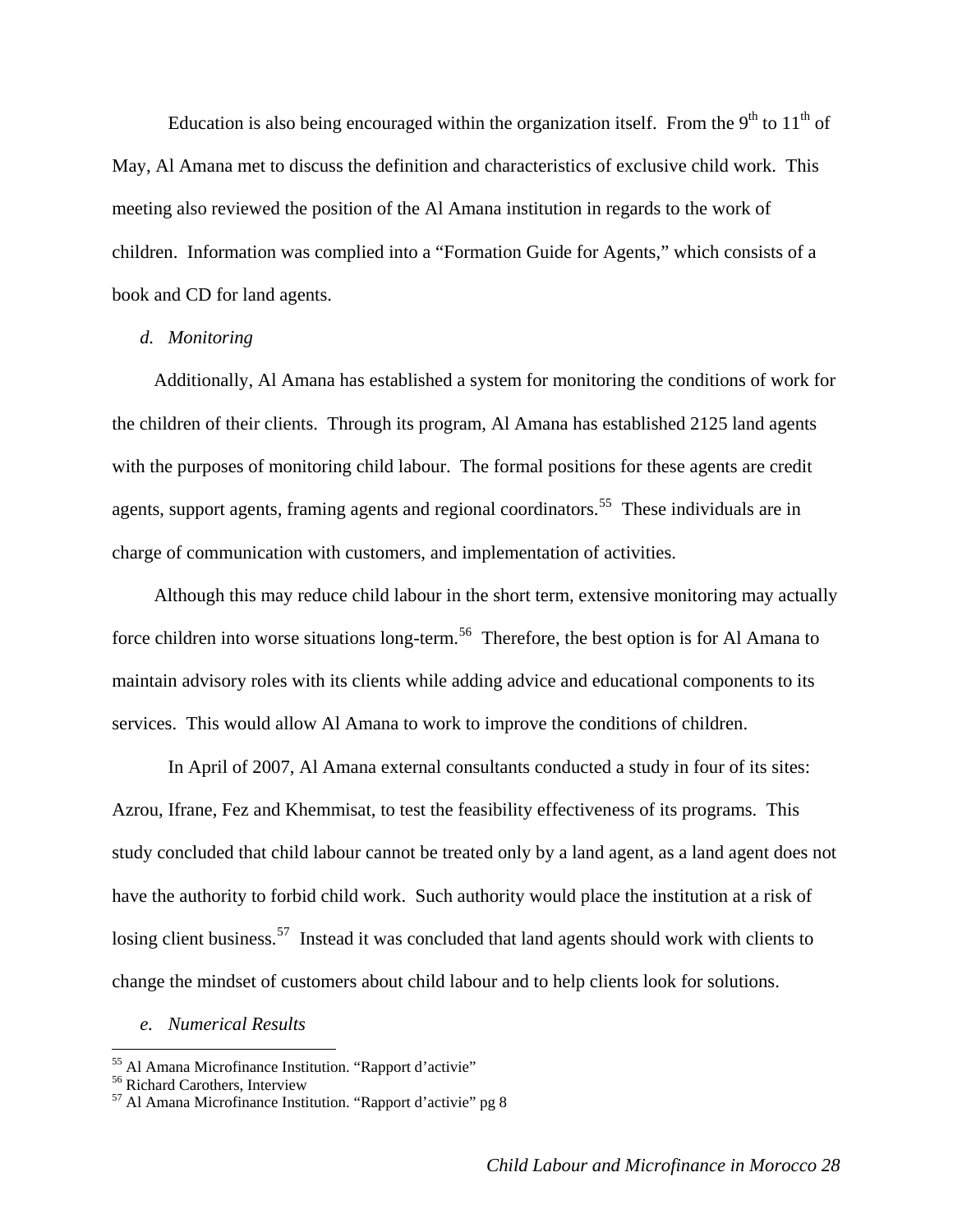<span id="page-28-0"></span> Since its creation in 2007, over 400,000 clients have been educated about potential child labour problems and about children's rights. The 2125 land agents have been trained and established with the duty of reducing child laborers. Additionally, 126,000 clients who were targeted as being associated with child labour violations have since been enrolled in a program to improve the conditions of work for these children.

## *f. Partnerships*

 As child labour is a relatively new initiative for Al Amana, it has sought partnerships from the international community. For example, the Al Amana institution has partnered with USAID on other projects, including a group-based lending and a housing initiative.<sup>[58](#page-28-1)</sup> In regards to child labour, Al Amana has made an effort to be highly visible by the European community, publishing semimonthly letters to supporters in Europe. This partnership is also a priority for Al Amana because a large part of its funding is by the European Union.

Finally, the Al Amana Microfinance Institution has partnered with the Pick Work Regional Promotion and Protecting the Interests of Children who Work, Eygpt. This program supports the idea that microfinance institutions should not act as regulators of child work, but should work to improve the conditions of child work.

### *Conclusion*

 $\overline{a}$ 

Child labour is becoming an increasingly common subject of discussion among the international community, in part due to the efforts of activists, NGOS and governments worldwide. This attention is merited due to the large and growing problem of the child labor.

<span id="page-28-1"></span><sup>&</sup>lt;sup>58</sup> Cohen, Monique. "Notes from the Field: Morocco, Microfinance Opportunities, with Ruth Goodwin-Groen" Available at <http://www.microfinancegateway.org/files/33746\_file\_56.doc >.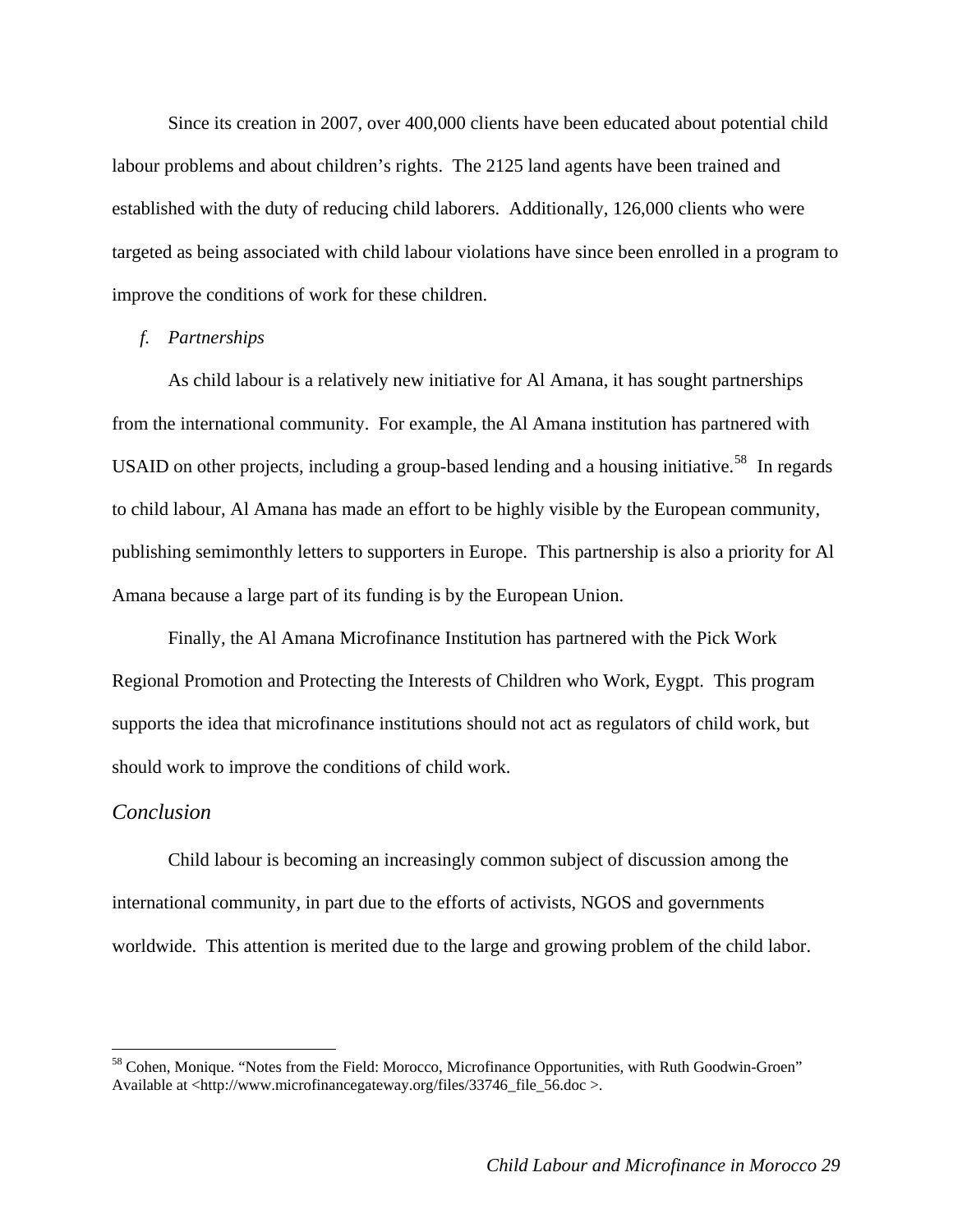Specifically, the conditions of child laborers in Morocco need to be addressed through holistic measures by local, national and international actors.

As such, the Al Amana Microfinance Institution is one of the cutting-edge institutions in this field, as it has been among the first to address the issue of child labour in its programs. Through its "Fight against the Work of Children with the beneficiaries of Al Amana" program, it has effectively started communication with its clients regarding child labour. It has been open to community feedback, and has adjusted its programs accordingly.

Through this program, however, it has become evident that the solution to child labour is more complex than original analysis may suggest. Likewise, the best approach to improve the child labour situation may not be through the immediate elimination of all child work. Instead, the best long-term approach for children by microfinance institutions may be through the education of families and the improving of the working conditions of children.

Therefore, the role of microfinance institutions in resolving this problem is limited. Microfinance services do provide families with additional income and therefore decrease the vulnerability of families. Consequently, microfinance can be used to indirectly reduce child labour and to directly educate clients about child labour. At the same time, however, for a microfinance institution to act as a child labour regulator would require it to cross the lines of its establishment as a financial institution, and actually potentially hurt children long-term. Greater attention and international support is needed on a holistic level in order to change the conditions of child labour worldwide. Microfinance is an important and necessary vehicle for improvement, but it must be supplemented with support from the local, national and international level.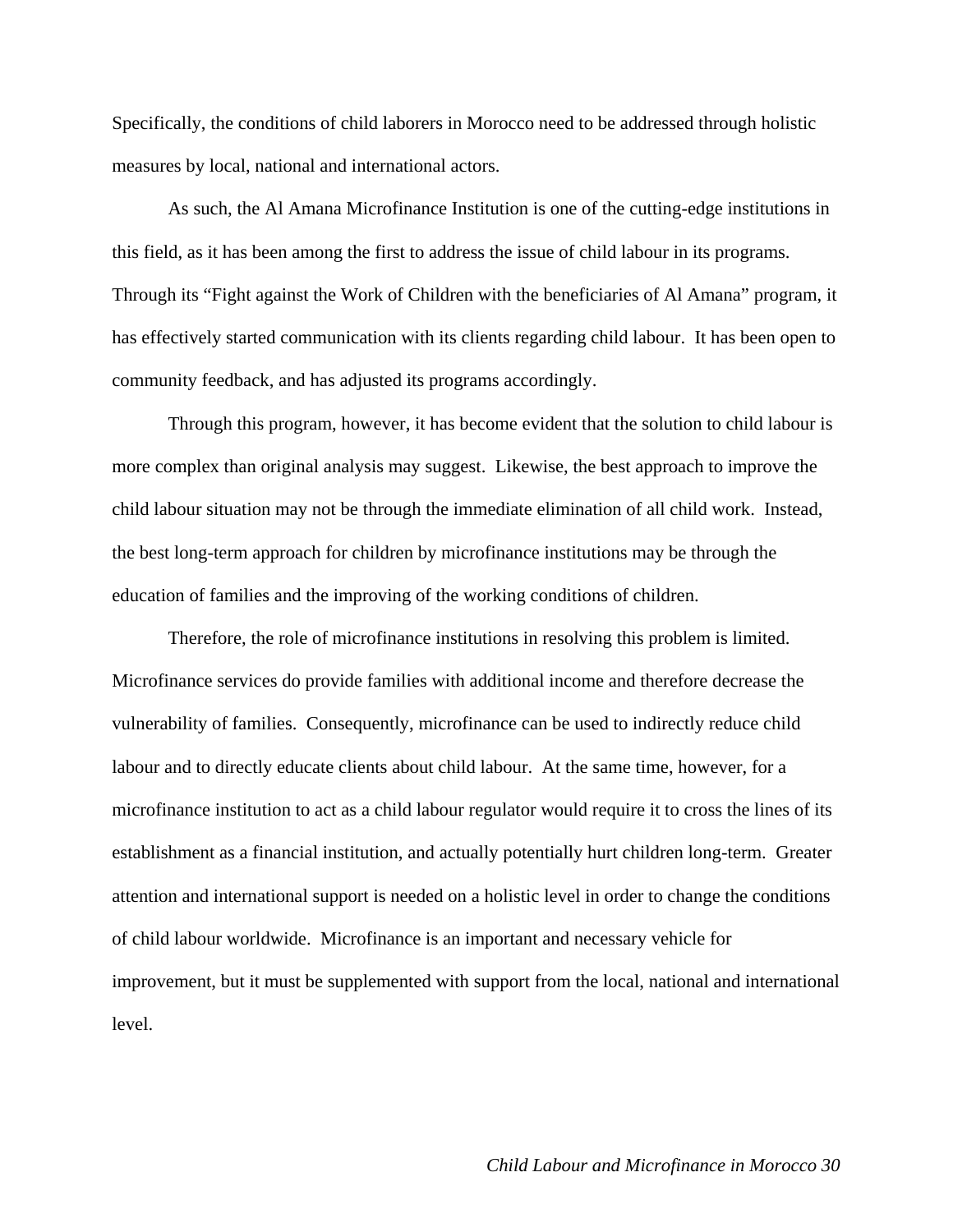## *Bibliography*

- <span id="page-30-0"></span>African Press Agency. October 2007, "Morocco-Japan Cooperation." <http://www.apanews.net>.
- Al Amana Microfinance Institution. <http://www.alamana.org>.
- Al Amana Microfinance Institution. 2007, "Rapport d'activie."
- Baland, J. and J. Robinson, "Is Child Labor Inefficient?" *Journal of Political Economy*, CVIII (2000), 663-679.
- Beegle, Kathleen, Dehejia, Rajeev H. and Gatti, Roberta. June 2003, "Child Labor, Income Shocks, and Access to Credit" (June 2003). World Bank Policy Research Working Paper No. 3075.
- Black, Maggie 1997. *Child Domestic Workers*. Anti-Slavery International's Child Labour Series no. 15. London: Anti-Slavery International.
- Chaudhry, M. S. & Qureshi, H. R. 2007, *Development of micro finance products sensitive to needs of families with child labour/worst forms of child labour*, ILO, Geneva.
- CHF International. 21 Dec 2006, "ACCESS-MENA Newsletter: Combating Child Labour in Morocco." <http://chfstage.forumone.com>.
- Cohen, Monique. "Notes from the Field: Morocco, Microfinance Opportunities, with Ruth Goodwin-Groen" Available at SSRN: <http://www.microfinancegateway.org>.
- Direction de Travail / Departement de l' Emploi & UNICEF 1997: *Les Enfants au Travail: Législation Nationale et Normes Internationals*. Rabat: Imprimerie de la Tour.
- Doorn, J. and Churchill, C. (Feb 2004) "Technical Guidelines: Microfinance Against Child Labour." International Labour Organization (ILO).
- Edmonds, E and Pavcnik, N., 2005. "Child Labor in the Global Economy," *Journal of Economic Perspectives*, American Economic Association, vol. 19(1), pages 199-220, Winter.
- Ersado, L., 2002, Child Labour and School Decisions in Urban and Rural Areas: Cross Country Evidence," International Food Policy Research Institute, Washington, D.C.
- Ersado, L. 2005, Child Labour and Schooling Decisions in Urban and Rural Areas: Comparative Evidence from Nepal, Peru and Zimbabwe," *World Development*, 33 (3): 455- 480. 19.
- Guarcello, S Lyon, F Rosati. 2004, *Understanding Children's Work (UCW) Project*, Working Paper.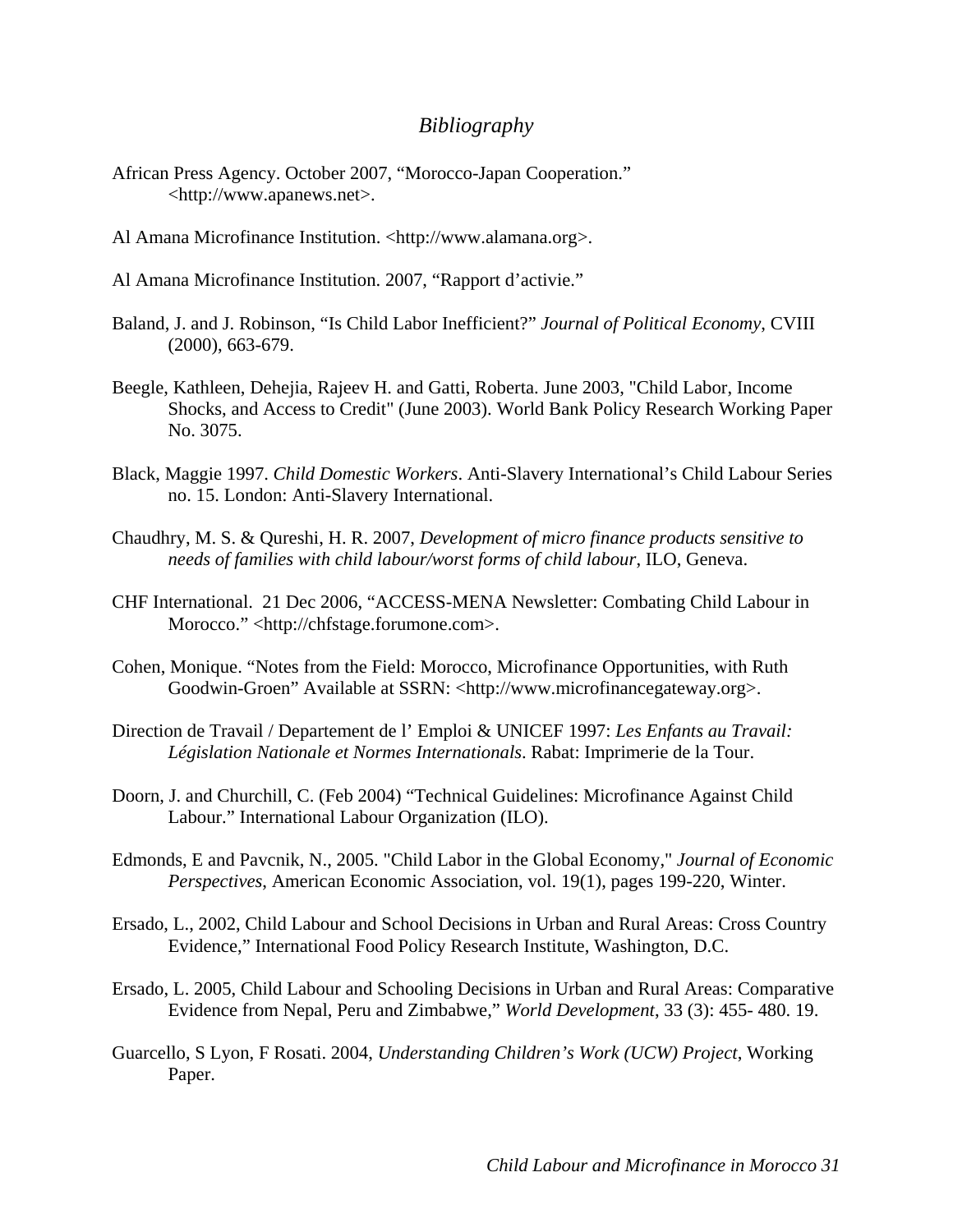- ILO-UNICEF-World Bank. March 2003, *Understanding Children's Work in Morocco*. International Labour Organization (ILO), *Minimum Age Convention, C138*, 26 June 1973. C138 . Online. UNHCR Refworld, available at: http://www.unhcr.org/cgibin/texis/vtx/refworld/rwmain?docid=421216a34 [accessed 28 November 2007].
- Grimsrud, Bjrne, in press. *What can be done about child labor? An overview of recent research and its implications for designing programs to reduce child labor*. World Bank Social Protection Unit Discussion Papers. World Bank.
- Grumiau, Samuel. 22 Jan. 2007, "Spotlight Interview with Judith Ploegman, President of FNV-Jong." International Trade Union Confederations.
- Hagemann, F: Diallo, Y,: Etienne, A: Mehran, F. 2006, *Global Child Labour Trends 2000-2004.*  Statistical Information and Monitoring Programme on Child Labour (SIMPOC). International Labour Organization (ILO) IPEC Program, Geneva.
- Hazarika, Gautam and Sarangi, Sudipta. *Household Access to Microcredit and Child Work in Malawi.* Louisiana State University, Working Paper 2007-09.
- Jean-Marie Baland & James A. Robinson, 2000. "Is Child Labor Inefficient?" Journal of Political Economy, University of Chicago Press, vol. 108(4), pages 663-679, August.
- ILO. *A Future Without Child Labour, Global Report under the Follow-up to the ILO Declaration on Fundamental Principles and Rights at Work*, International Labour Conference, 90th Session, 2002, Report I.
- ILO. *ILO Convention and Recommendation Concerning the Prohibition and Immediate Action for the Elimination of the Worst Forms of Child Labour*. <http://www.oit.org/ public/english/comp/child/standards/ilo\_conv/index.htm>.
- ILO. *Ratifications by Country,* ILOLEX [Online Database] Available at <http://www.ilo.org/ilolex/english/ newratframe@.htm>.

International Federation Terre des Hommes. <http://www.terredeshommes.org>.

- Jacoby, H. and E. Skoufias, "Risk, Financial Markets, and Human Capital in a Developing Country," *Review of Economic Studies*, LXIV (1997), 311-335.
- Jacoby, H. 1994. *Borrowing constraints and progress through school: Evidence from Peru.* Review of Economics and Statistics 76: 151-160.
- Lahlou, Mehdi. *Child Labour in Morocco: the Socio-economic Background of the "Little Maids."* <http://www.araburban.org/childcity/Papers/English/ Lahlou%20Morocco.pdf>.

Ligue Marocaine pour la Protection de l' Enfance & UNICEF 1996. *Journee d'Etude et*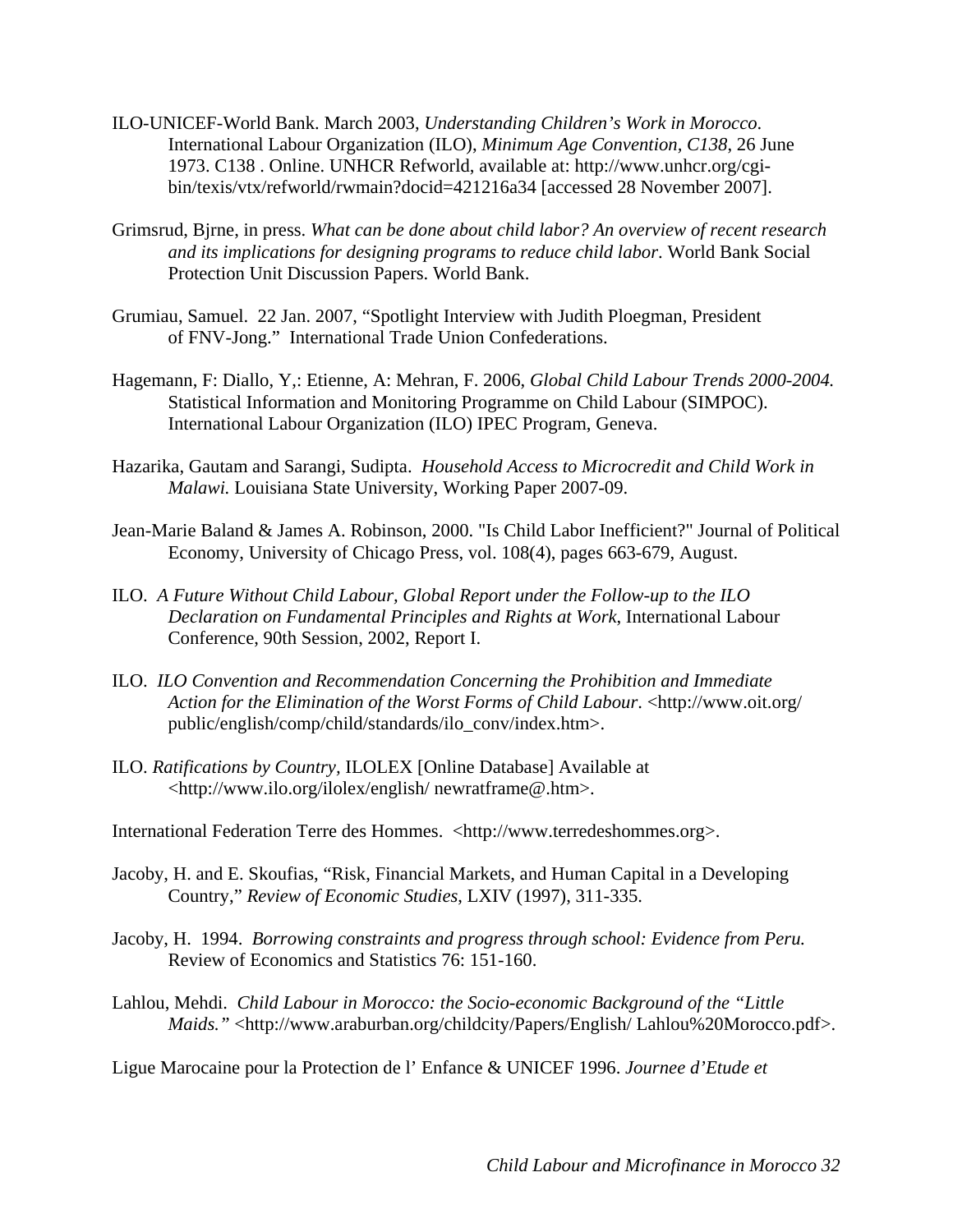*de Reflexion sur les Petites Filles "Bonnes" Travaillant dans les Familles*. Rabat: Ligue Marocaine pour la Protection de l' Enfance & UNICEF.

Lorenzo Guarcello, Scott Lyon, and Furio C. Rosati, *Child Labor and Access to Basic Services: Evidence from Five Countries*, A Joint ILO-UNICEF-World Bank Research Effort, draft, January 2004, [online] http://www.ucwproject.org/pdf/publications/infrastructure.pdf (retrieved September 20, 2005).

Microfinance Gateway <http://www.microfinancegateway.org>.

- Ministère du Développement Social, de la Solidarité, de l' Emploi et de la Formation Professionnelle & BIT/IPEC 1999. *Le Travail des Enfants au Maroc. Diagnostic et Propositions de Plan National et de Plans Sectoriels d'Action*. "Rapport rédigé par: \*Mohammed Mounassif, Abderrahim Molato, Driss Benghabrit" . Rabat: Ministère du Développement & BIT.
- Rabi, M'Barek 1996. "Aspects de mutation dans la société Marocaine: Le cas de la famille et des valeurs" in Ligue Marocaine pour la Protection de l'Enfance & UNICEF: *Journee d'etude et de reflexion sur les petites filles "bonnes" travaillant dans les familles*, pp. 20-32. Rabat.
- Ravallion, Martin & Wodon, Quentin, 1999. "Does child labor displace schooling? evidence on behavioral responses to an enrollment subsidy," Policy Research Working Paper Series 2116, The World Bank.
- Ravallion, Martin & Wodon, Quentin. 2000, "Does Child Labour Displace Schooling? Evidence on Behavioural Responses to an Enrollment Subsidy," Economic Journal, Royal Economic Society, vol. 110(462), pages C158-75, March.
- Regional Office for Greater Casablanca, *Study of Girl Domestics*
- Samira, M. Inside the Home, Outside the Law: Abuse of Child Domestic Workers in Morocco *Human Rights Watch Publications.* December 2005 Vol. 17, No. 12(E)

Sommerfelt, T. 2001, *Domestic Child Labour in Morocco*

Sylvain Dessy & Stéphane Pallage, 2003. "The Economics of Child Trafficking," Cahiers de recherche 0323, CIRPEE

The Mix Market. "Al Amana Profile." <http://www.mixmarket.org>.

UNICEF. *Beyond Child Labour: Affirming Rights.* UNICEF

UN Economic and Social Council, Morocco Available at: <http://www.unicef.org/about/ execboard/files/06-PL21\_Morocco\_ODS.pdf>.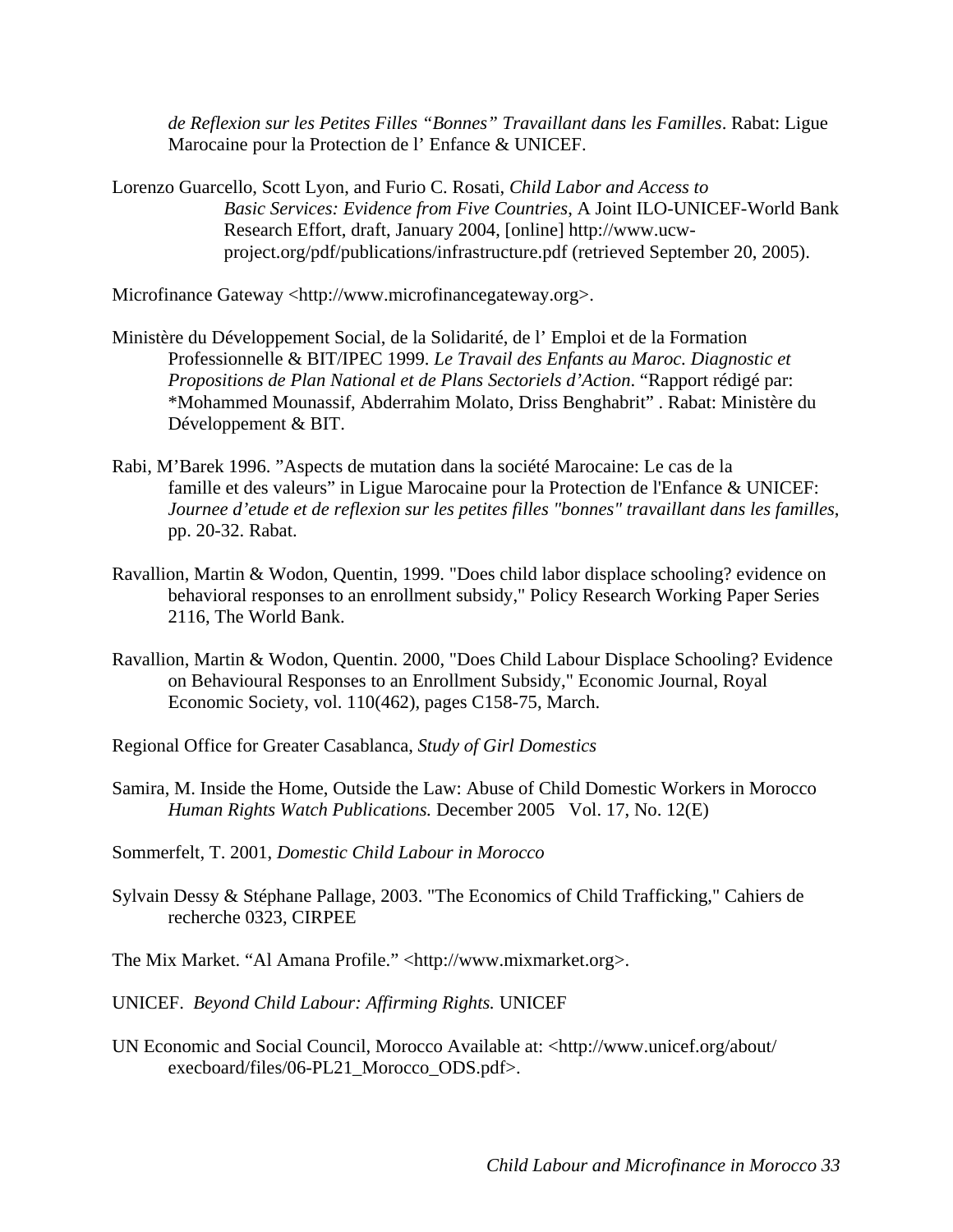- UNICEF. Information by Country: Morocco. 1 June 2007. "Queen Rania, Eminent Advocate for Children, shares Morocco's successes." <http://www.unicef.org/ infobycountry/morocco\_39880.html>.
- UNICEF "Morocco-UNICEF Country Evaluation." Available at: <http://www.mofa.go.jp/ policy/oda/evaluation/2004/morocco.pdf
- UNICEF 1997. *The state of the world's children 1997*. New York: Oxford University Press.
- UNICEF 1999. *Child Domestic Work*. Innocenti Digest no. 5. Siena/Florence: Innocenti Research Centre/UNICEF International Child Development Centre.
- UNICEF. Information by Country: Morocco "The Big Picture" Available at: <http://www.unicef.org/infobycountry/morocco.html>.
- US State Dept. Morocco. 4 March 2002, *Country Reports on Human Rights Practices*, Bureau of Democracy, Human Rights, and Labor.
- US State Dept. 28 Nov 2007, *Morocco* <http://www.dol.gov/ilab/media/reports/ iclp/sweat/morocco.htm>.
- World Bank Group. 2002, "Eliminating Child Labour- What does it mean?" ILO/IPU-Handbooks for Parliamentarians. No. 3.
- World Bank Group. 2003, "Morocco: A Watershed for Education and Health." <http://web.worldbank.org>.
- World Bank Group. "Safety Nets and Transfers." <http://www1.worldbank.org/sp/ safetynets/index5.asp>.
- Wydick, B. Jul 1999, "The Effect of Microenterprise Lending on Child Schooling in Guatemala." *Economic Development and Cultural Change*, 47 (4): 853-869.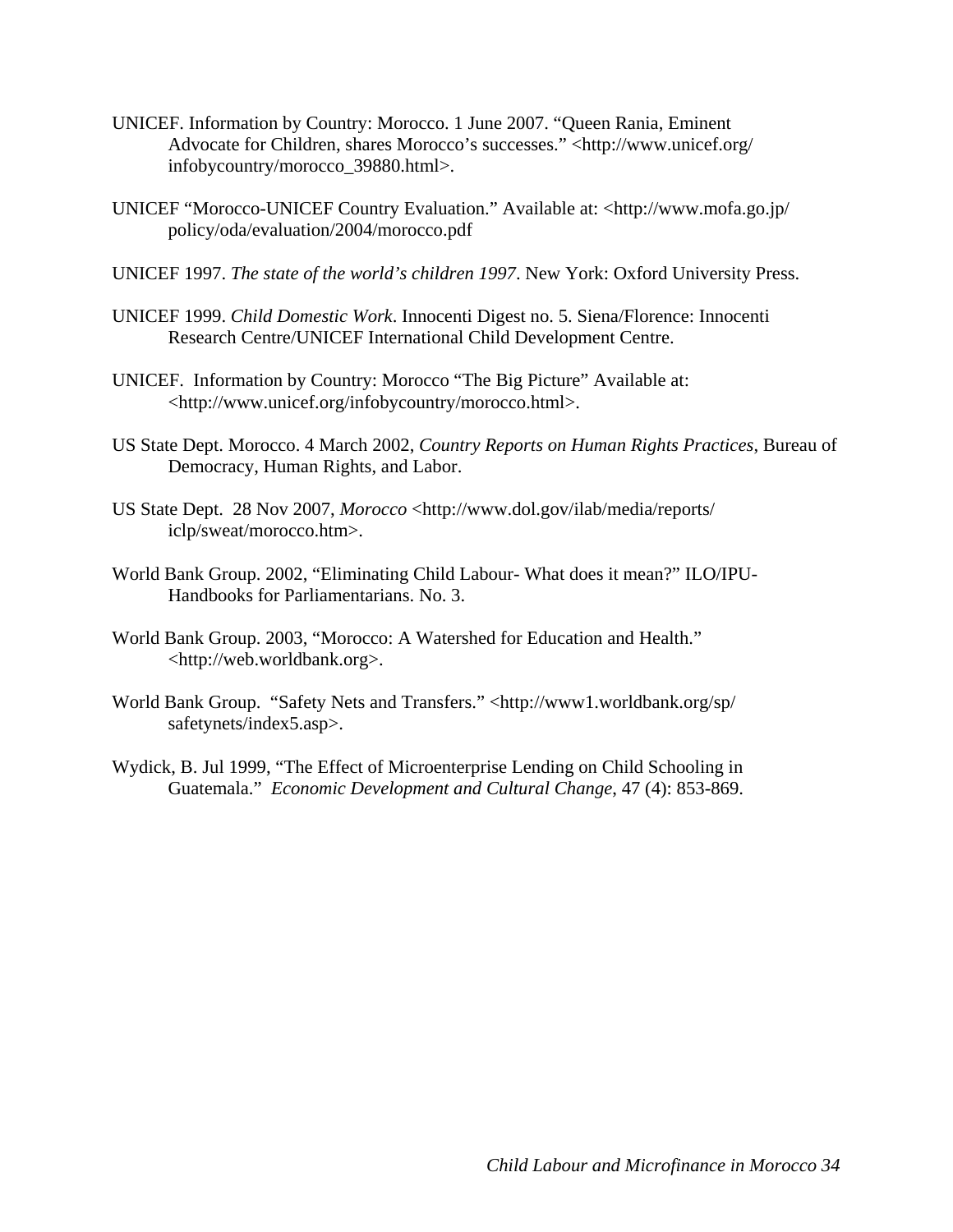# *Work Journal*

| <b>Date</b> | <b>Work Description</b>                   | <b>Place</b>       | <b>Hours</b> |  |
|-------------|-------------------------------------------|--------------------|--------------|--|
| 9/15/07     | <b>Started Research on Microfinance</b>   | <b>UN Library</b>  | 2 hrs.       |  |
|             | Institutions                              |                    |              |  |
| 9/16/07     | <b>Continued Research on Microfinance</b> | <b>UN Library</b>  | $2$ hrs.     |  |
|             | <b>Institutions and Key Topics</b>        |                    |              |  |
| 9/17/07     | <b>Continued Research on Microfinance</b> | <b>UN Library</b>  | 3 hrs.       |  |
|             | Institutions                              |                    |              |  |
| 9/19/07     | <b>Continued Research on Microfinance</b> | Eysins,            | 2 hrs.       |  |
|             | Institutions                              | Switzerland        |              |  |
| 9/20/07     | <b>Continued Research on Microfinance</b> | Eysins,            | 3 hrs.       |  |
|             | Institutions                              | Switzerland        |              |  |
| 9/20/07     | Research on Poorest of the Poor           | Eysins,            | $2$ hrs.     |  |
|             |                                           | Switzerland        |              |  |
| 9/23/07     | Research on the Poorest of the Poor       | Eysins             | 3 hrs.       |  |
|             | in Microfinance                           | Switzerland        |              |  |
| 9/25/07     | Research on ILO and Microfinance          | <b>ILO Library</b> | 3 hrs.       |  |
| 9/26/07     | Research on Microfinance in               | <b>ILO Library</b> | 4 hrs.       |  |
|             | <b>Conflict-Affected Communities</b>      |                    |              |  |
| 9/27/07     | <b>Research on Microfinance</b>           | <b>ILO Library</b> | 3 hrs.       |  |
| 9/28/07     | Research                                  | <b>ILO Library</b> | $3$ hrs.     |  |
| 10/14/07    | Research                                  | Eysins             | 3 hrs.       |  |
|             |                                           | Switzerland        |              |  |
| 10/15/07    | Research                                  | <b>ILO</b> Library | 3 hrs        |  |
| 10/16/07    | Research                                  | Eysins             | $3$ hrs.     |  |
|             |                                           | Switzerland        |              |  |
| 10/17/07    | Research                                  | Eysins             | 3 hrs.       |  |
|             |                                           | Switzerland        |              |  |
| 10/18/07    | Research                                  | <b>ILO Library</b> | 3 hrs.       |  |
| 10/19/07    | Typed up Research Log to Date             | Eysins,            | 2 hrs.       |  |
|             |                                           | Switzerland        |              |  |
| 10/22/07    | Research                                  | Eysins,            | 3 hrs.       |  |
|             |                                           | Switzerland        |              |  |
| 10/23/07    | Research                                  | Eysins,            | 3 hrs.       |  |
|             |                                           | Switzerland        |              |  |
| 10/24/07    | Research                                  | Eysins,            | 3 hrs.       |  |
|             |                                           | Switzerland        |              |  |
| 10/25/07    | Research                                  | <b>ILO</b> Library | $2$ hrs.     |  |
| 10/26/07    | Research                                  | Eysins,            | 3 hrs.       |  |
|             |                                           | Switzerland        |              |  |
| 10/27/07    | Research                                  | Eysins,            | 3 hrs.       |  |
|             |                                           | Switzerland        |              |  |
| 10/28/07    | Research                                  | <b>ILO</b> Library | $3$ hrs.     |  |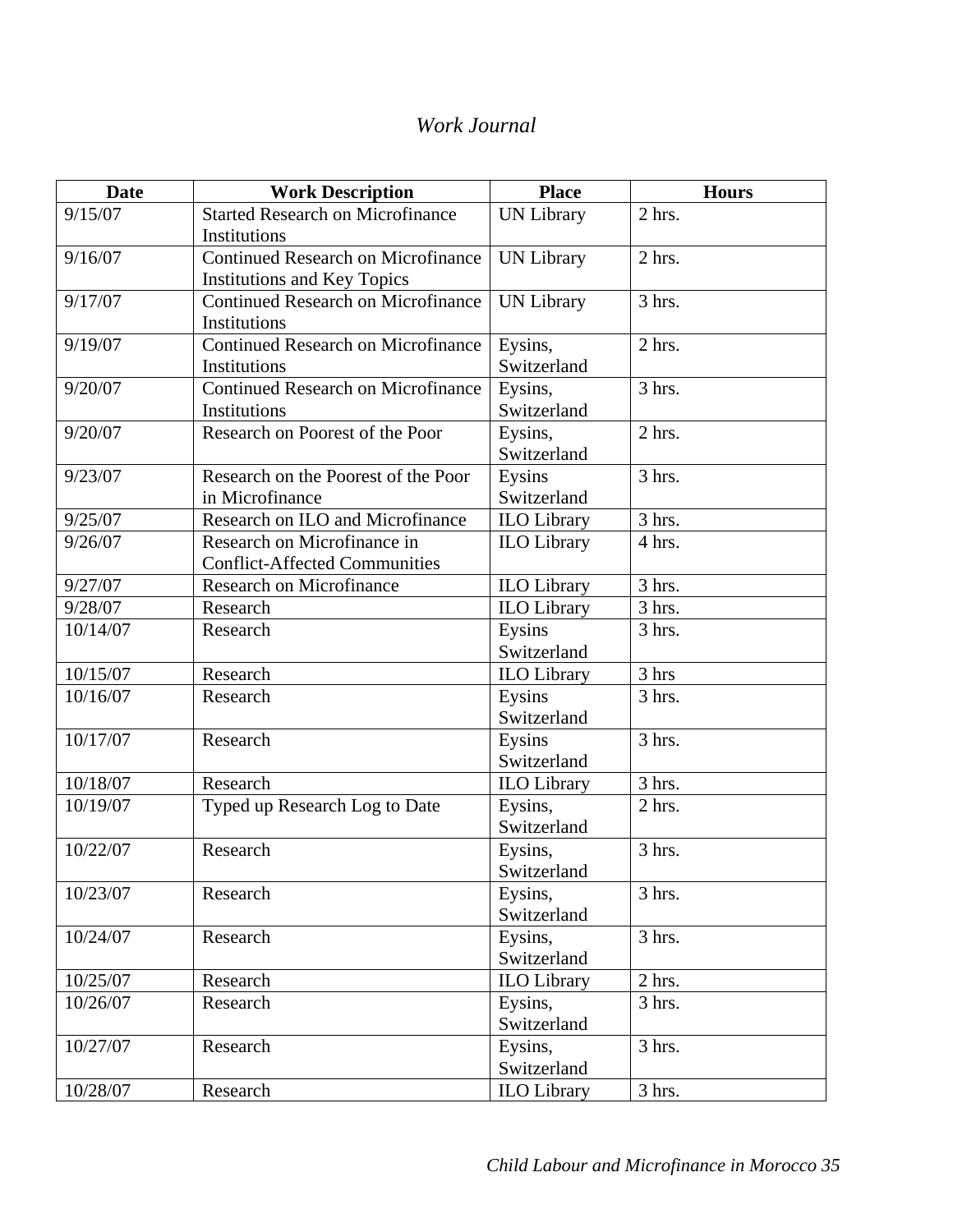| 10/29/07 | Research                                                                               | <b>ILO</b> Library                                 | 2 hrs.          |
|----------|----------------------------------------------------------------------------------------|----------------------------------------------------|-----------------|
| 10/30/07 | Research                                                                               | <b>UN Library</b>                                  | 3 hrs           |
| 11/1/07  | Research                                                                               | <b>UN Library</b>                                  | 3 hrs.          |
| 11/2/07  | Research; Drafted Outline of Paper;<br><b>Translated Documents into English</b>        | UN Library;<br>Eysins,<br>Switzerland              | 5 hrs.          |
| 11/6/07  | <b>Started Paper; First section</b>                                                    | Starbucks,<br>Geneva                               | 6 hrs           |
| 11/7/07  | Trip details to Morocco                                                                | ILO Library;<br>Starbucks,<br>Geneva SIT<br>Office | 8 hrs.          |
| 11/8/07  | Section 2 of Paper                                                                     | Manor<br>Restaurant                                | 2 hrs.          |
| 11/9/07  | Continued typing paper                                                                 | Eysins,<br>Switzerland                             | 5 hrs           |
| 11/12/07 | Continued typing paper                                                                 | Eysins,<br>Switzerland                             | 5 hrs.          |
| 11/13/07 | <b>Started Section 3</b>                                                               | Starbucks,<br>Geneva                               | 5 hrs.          |
| 11/14/07 | Continued typing paper                                                                 | Eysins,<br>Switzerland                             | 5 hrs.          |
| 11/19/07 | <b>Started Introduction and Conclusion</b>                                             | Eysins,<br>Switzerland                             | 5 hrs.          |
| 11/20/07 | Continued typing paper                                                                 | Starbucks,<br>Geneva                               | 2 hrs.          |
| 11/21/07 | Continued typing paper                                                                 | Starbucks,<br>Geneva                               | 4 hrs.          |
| 11/22/07 | Continued typing paper; Revision                                                       | Starbucks,<br>Geneva                               | $3$ hrs.        |
| 11/25/07 | Continued typing paper; Revision                                                       | Starbucks,<br>Geneva                               | 5 hrs.          |
| 11/26/07 | Typed up Final Version of Section 3,<br>Work Journal, Interactive Log,<br>Introduction | SIT Office                                         | 5 hrs.: 150 hrs |
| 11/27/07 | <b>Revision of Paper</b>                                                               | SIT Office,<br>Eysins, Geneva                      | 9 hrs.          |
| 11/28/07 | <b>Revision of Paper</b>                                                               | SIT Office,<br>Eysins, Geneva                      | 5 hrs.          |
| 11/29/07 | Revision of Paper, Finishing<br>Touches                                                | Starbucks,<br>Geneva                               | 5 hrs.          |

# **Total Hours (Excluding Interactive Research Hours): 165**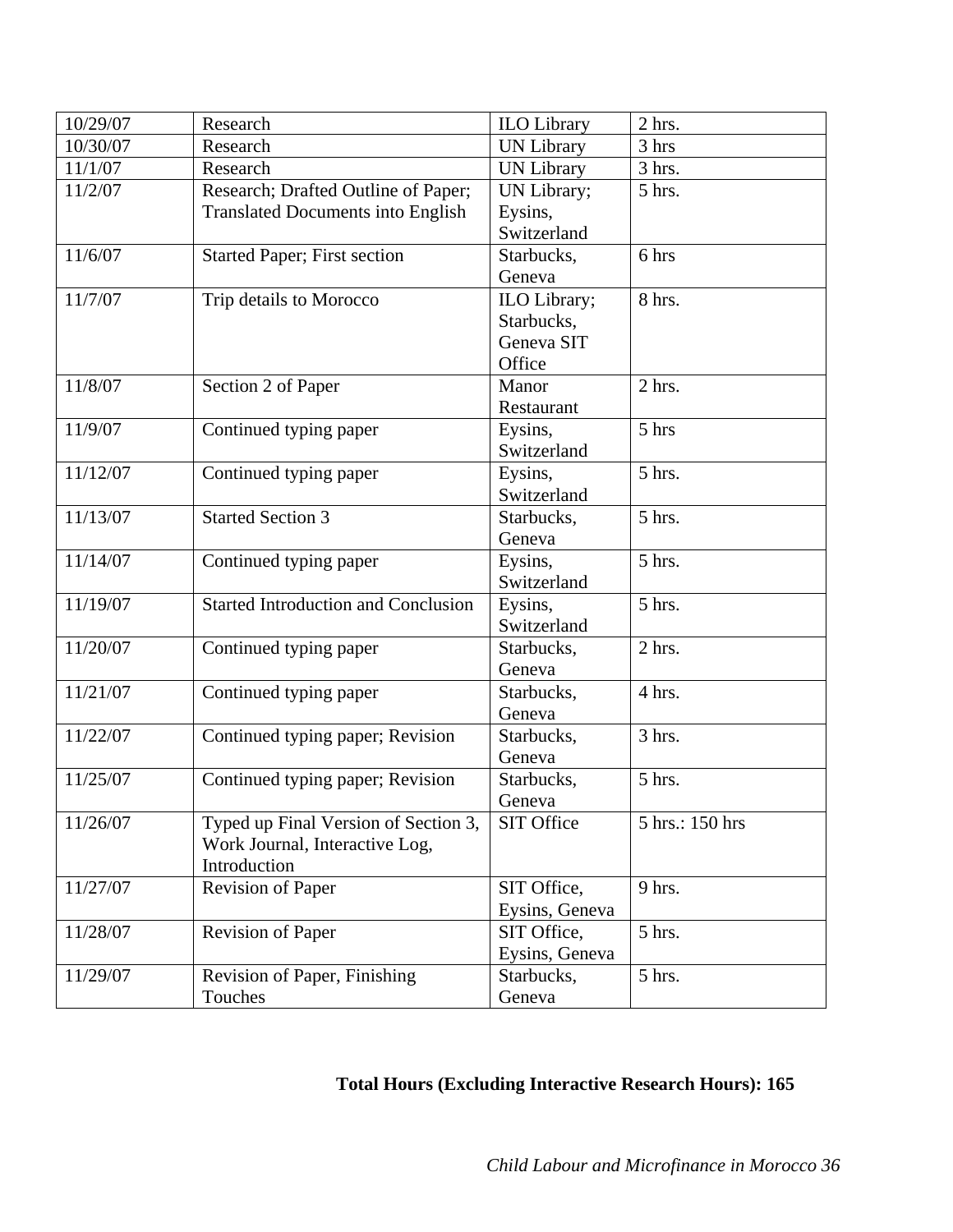# *Interactive Research Log*

| Date    | <b>Event</b>             | <b>Place/Person</b>   | <b>Subject</b>                               | <b>Hours</b>    |
|---------|--------------------------|-----------------------|----------------------------------------------|-----------------|
| 9/14/07 | Email                    | Various               | Microfinance Information                     | 3 hrs           |
|         | Contacts                 | Organizations         |                                              |                 |
| 9/15/07 | Email                    | Various               | Microfinance Information                     | $2$ hrs.        |
|         | Contacts                 | Organizations         | and Ideas                                    |                 |
| 9/16/07 | Email                    | Various               | Microfinance Information                     | 2 hrs.          |
|         | Contacts                 | Organizations         | and Ideas                                    |                 |
| 9/17/07 | Meeting                  | Alexandre             | Discuss Ideas and                            | 30 min.         |
|         |                          | Lambert               | Progress                                     |                 |
| 9/18/07 | Email                    | Various               | Microfinance Information                     | 1 <sub>hr</sub> |
|         | contacts                 | Organizations         |                                              |                 |
| 9/19/07 | Email                    | Various               | Microfinance Information                     | 2 hrs           |
|         | contacts                 | Organizations         |                                              |                 |
| 9/20/07 | Email                    | Various               | Microfinance Information                     | 2 hrs           |
|         | contacts                 | Organizations         |                                              |                 |
| 9/21/07 | Preparation,             | Professor             | Microfinance and Poorest                     | 3 hrs           |
|         | Research                 | Servet                | of the Poor                                  |                 |
|         | and                      |                       |                                              |                 |
|         | Interview                |                       |                                              |                 |
| 9/23/07 | Email                    | Various               | Microfinance and the                         | 3 hrs           |
|         | contacts by              |                       | Poorest of the Poor                          |                 |
|         | Professor                |                       |                                              |                 |
|         | Servet                   |                       |                                              |                 |
| 9/24/07 | Preparation,             | Craig                 | Microfinance and Poorest                     | 3 hrs.          |
|         | Research                 | Churchill,            | of the Poor,                                 |                 |
|         | and                      | <b>ILO</b>            |                                              |                 |
|         | Interview                |                       |                                              |                 |
| 10/2/07 | Email                    | Microfinance          | <b>Microfinance Resources</b>                | 3 hrs.          |
|         | Contacts                 | Club at Duke          |                                              |                 |
|         |                          | University            |                                              |                 |
| 10/5/07 | Preparation,             | Lucy Clark,           | Microfinance and the                         | 3 hrs.          |
|         | Research                 | <b>OECD</b>           | <b>OECD</b>                                  |                 |
|         | and                      |                       |                                              |                 |
|         | Interview                |                       |                                              |                 |
| 10/8/07 | Preparation,<br>Research | Rachel                | Microfinance and<br><b>BRAC's Ultra-Poor</b> | 3 hrs.          |
|         | and                      | Chong,<br><b>BRAC</b> |                                              |                 |
|         | Interview                | Microfinance          | Program                                      |                 |
|         |                          | Institution           |                                              |                 |
| 10/8/07 | Email                    | Mr. Vice Yu,          | Microfinance and the                         | 30 min.         |
|         | Contacts                 | South Centre          | South Centre                                 |                 |
| 10/9/07 | Email                    | Various               | <b>Microfinance Research</b>                 | 2 hrs           |
|         | Contacts,                |                       | and Resource                                 |                 |
|         | Research of              |                       | Suggestions                                  |                 |
|         |                          |                       |                                              |                 |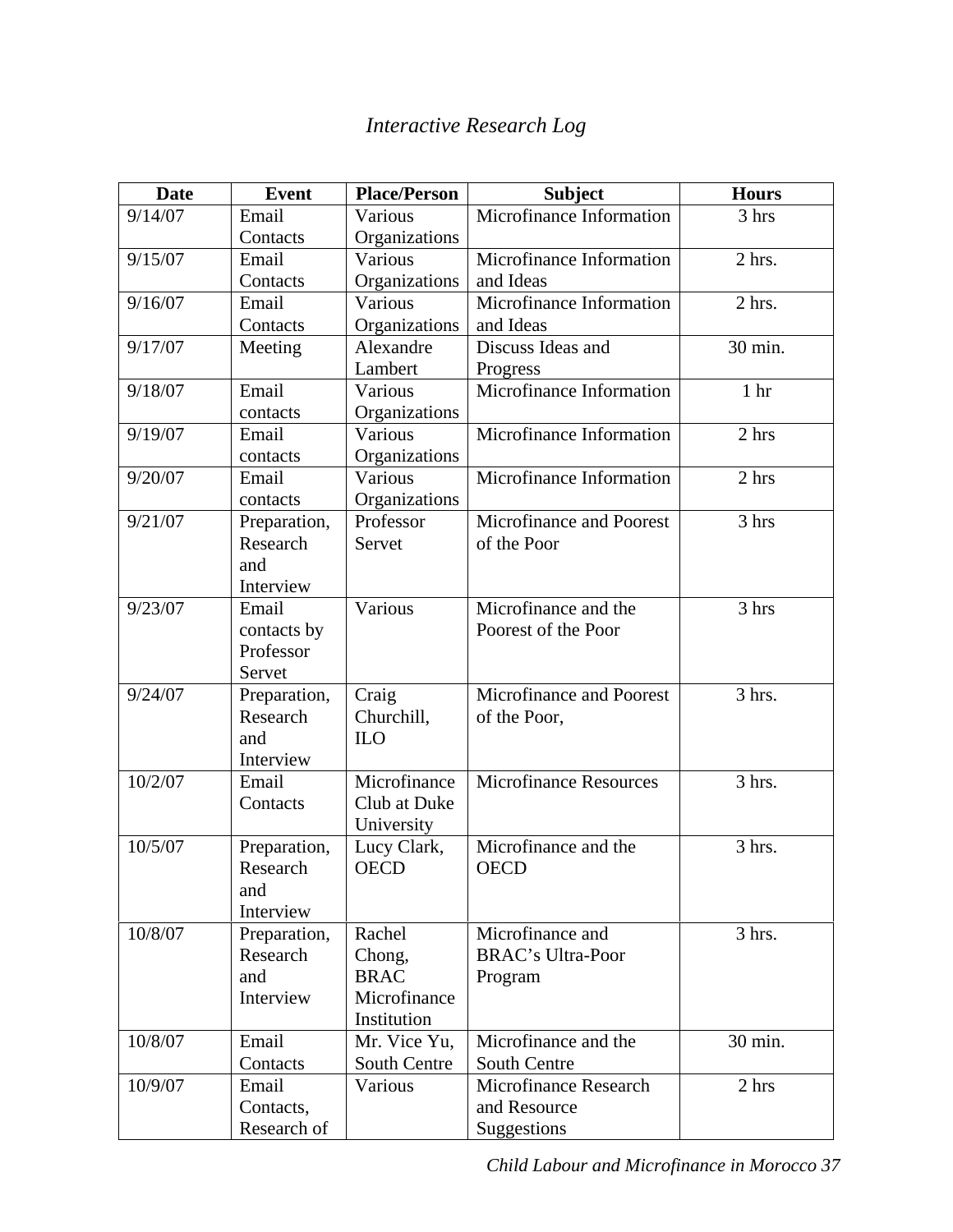|          | Contacts      |                     |                                  |         |
|----------|---------------|---------------------|----------------------------------|---------|
| 10/10/07 | Preparation,  | <b>UNHCR</b>        | <b>UNHCR</b> and                 | 3 hrs   |
|          | Research      |                     | Microfinance                     |         |
|          | and           |                     |                                  |         |
|          | Interview     |                     |                                  |         |
| 10/10/07 | Contact       | Various             | Microfinance Research            | 2 hrs   |
|          | more          | Professionals       | and Resource                     |         |
|          | professionals |                     | Suggestions                      |         |
|          | via e-mail    |                     |                                  |         |
| 10/11/07 | Preparation,  | Mr. Vice Yu,        | Microfinance and the             | 3 hrs   |
|          | Research      | <b>South Centre</b> | <b>South Centre</b>              |         |
|          | and           |                     |                                  |         |
|          | Interview     |                     |                                  |         |
| 10/12/07 | Preparation   | Gyula               | Discuss Topic and                | 1 hr.   |
|          | and Meeting   | Csurgai             | Progress                         |         |
| 10/16/07 | Preparation,  | Aga Khan            | Microfinance and Aga             | 3 hrs   |
|          | Research      |                     | Khan Program                     |         |
|          | and           |                     |                                  |         |
|          | Interview     |                     |                                  |         |
| 10/16/07 | Preparation,  | Julilka             | Microfinance Ideas,              | 3 hrs   |
|          | Research      | Breyer, ILO         | <b>Brainstorm</b>                |         |
|          | and           |                     |                                  |         |
|          | Interview     |                     |                                  |         |
| 10/17/07 | Email         | Julika Breyer       | Establish Ms. Breyer as          | 30 min. |
|          |               |                     | my advisor                       |         |
| 10/17/07 | Preparation,  | <b>Blue Orchard</b> | Microfinance and                 | 3 hrs   |
|          | Research      |                     | <b>Financial Institutions at</b> |         |
|          | and           |                     | <b>Blue Orchard</b>              |         |
|          | Interview     |                     |                                  |         |
| 10/18/07 | Preparation,  | Thierry van         | Microfinance and Save            | 3 hrs.  |
|          | Research      | Bastelear,          | the Children                     |         |
|          | and           | Save the            |                                  |         |
|          | Interview     | Children            |                                  |         |
| 10/18/07 | Class         | International       | Child Labour Idea and            | 3 hrs.  |
|          | Lecture on    | Labour              | <b>ISP</b>                       |         |
|          | Child         | Organization        |                                  |         |
|          | Labour        |                     |                                  |         |
| 10/18/07 | Preparation,  | Gary Waller         |                                  | 3 hrs.  |
|          | Research      |                     |                                  |         |
|          | and           |                     |                                  |         |
|          | Interview     |                     |                                  |         |
| 10/19/07 | Preparation,  | Jennifer            | Microfinance Ideas,              | 3 hrs.  |
|          | Research      | MacDonald,          | Poorest of the Poor vs.          |         |
|          | and           | <b>Boulder</b>      | Child Labour                     |         |
|          | Interview     | Institute of        |                                  |         |
|          |               | Microfinance        |                                  |         |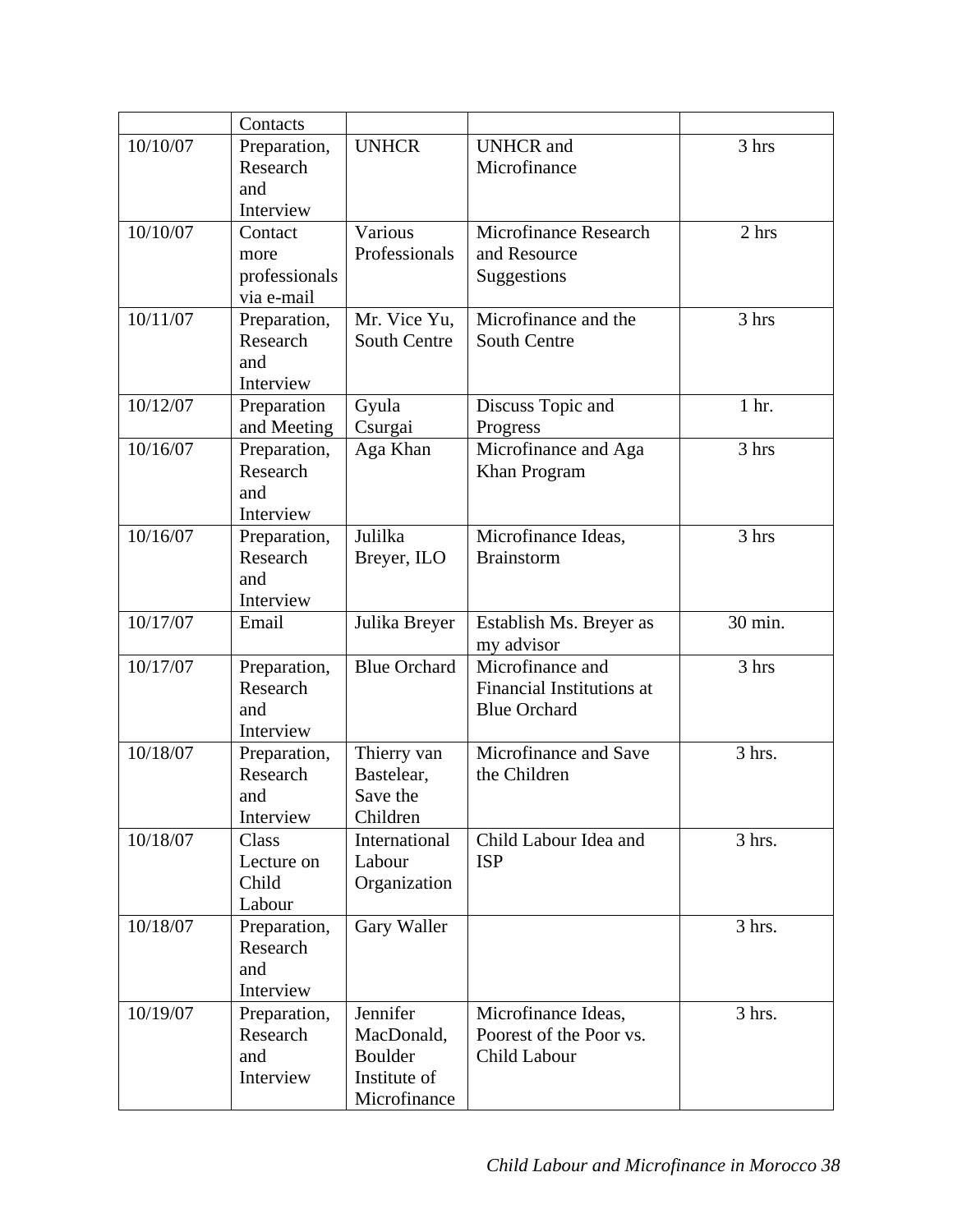| 10/25/07 | Email                    | Various                    | Microfinance and Child                                | 3 hrs.  |
|----------|--------------------------|----------------------------|-------------------------------------------------------|---------|
|          | Contacts                 | Organizations              | Labour                                                |         |
|          |                          | and                        |                                                       |         |
|          |                          | Professionals              |                                                       |         |
| 10/26/07 | Email                    | Al Amana                   | Introduction and Trip                                 | 3 hrs.  |
|          | Contacts                 | Institution<br>and Various |                                                       |         |
| 11/5/07  | Meeting                  | Julika Breyer              | Went over Draft Outline;                              | 3 hrs.  |
|          | with Advisor             |                            | Talk about Morocco;                                   |         |
|          |                          |                            | Gave contacts for                                     |         |
|          |                          |                            | Moroccan UNICEF and                                   |         |
|          |                          |                            | ILO professionals                                     |         |
| 11/5/07  | Email                    | Al Amana                   | Discuss and arrange trip                              | 3 hrs.  |
|          | Contacts                 | Microfinance               | details                                               |         |
|          |                          | Institution                |                                                       |         |
| 11/8/07  | Preparation,             | Rachel                     | <b>BRACs Ultra-Poor</b>                               | 3 hrs.  |
|          | Research                 | Chong                      | Microfinance Institution                              |         |
|          | and                      |                            | Programs                                              |         |
|          | Interview                |                            |                                                       |         |
| 11/14/07 | Email                    | Al Amana                   | Discuss Child Labour                                  | 3 hrs.  |
|          | Contacts                 | Microfinance               | Program; Resources and                                |         |
| 11/14/07 | Email                    | Institution                | <b>Additional Contacts</b><br><b>UNICEF</b> and Child | 1 hrs.  |
|          | Contacts                 | Eva,<br><b>UNICEF</b>      | Labour in Morocco                                     |         |
| 11/15/07 | Preparation,             | Sharon,                    | <b>UNICEF</b> and Child                               | 3 hrs.  |
|          | Research                 | <b>UNICEF</b>              | Labour in Morocco                                     |         |
|          | and                      |                            |                                                       |         |
|          | Interview                |                            |                                                       |         |
| 11/16/07 | Preparation,             | Buchara with               | <b>Information about Child</b>                        | 3 hrs.  |
|          | Research                 | Al Amana                   | Labour and Al Amana                                   |         |
|          | and                      |                            |                                                       |         |
|          | Interview                |                            |                                                       |         |
| 11/17/07 | Email                    | Sharon                     | Child Labour and                                      | 30 min. |
|          | Contacts                 |                            | <b>UNICEF</b>                                         |         |
| 11/19/07 | Email                    | Sharon                     | Child Labour and                                      | 30 min. |
|          | Contacts                 |                            | <b>UNICEF; Additional</b>                             |         |
| 11/20/07 |                          |                            | Contacts                                              |         |
|          | Preparation,<br>Research | Sharon                     | Child Labour and<br><b>UNICEF; Additional</b>         | 3 hrs.  |
|          | and                      |                            | Contacts                                              |         |
|          | Interview                |                            |                                                       |         |
| 11/20/07 | Talk with                | Julika                     | Send Section one of                                   | 1 hr.   |
|          | Advisor                  |                            | paper                                                 |         |
| 11/20    | Email                    | Various                    | Microfinance and Child                                | 3 hrs.  |
|          | Contacts                 |                            | Labour                                                |         |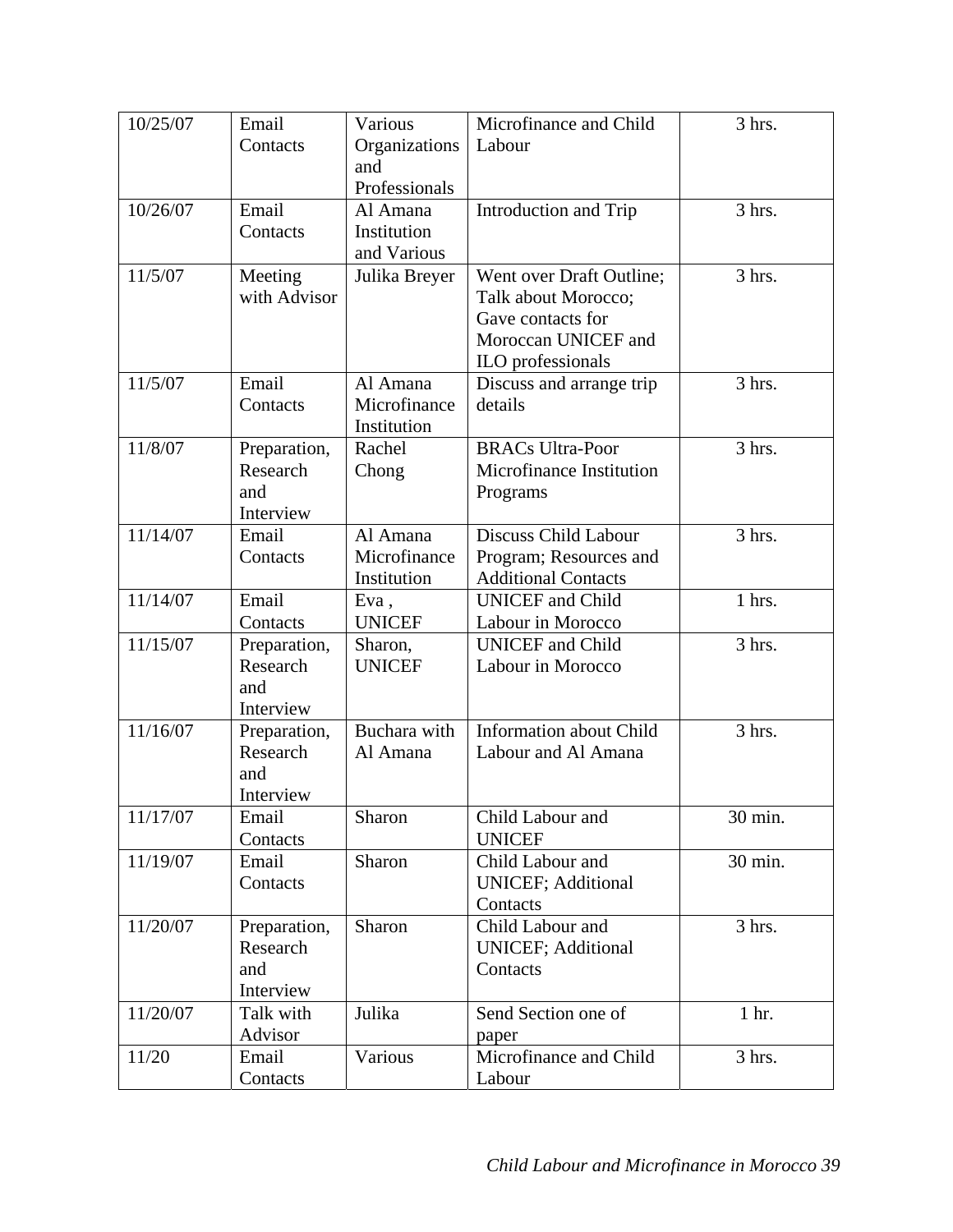| 11/20/07 | Email        | Bouchra       | Al Amana Institution        | 3 hrs.  |
|----------|--------------|---------------|-----------------------------|---------|
|          | Contacts     |               |                             |         |
| 11/20/07 | Email        | Various       | Microfinance and Child      | 3 hrs.  |
|          | Contacts     | Contacts      | Labour in Morocco           |         |
|          |              | from          |                             |         |
|          |              | UNICEF,       |                             |         |
|          |              | ILO and       |                             |         |
|          |              | <b>IPEC</b>   |                             |         |
| 11/21/07 | Preparation, | Richard       | Microfinance and Child      | 3 hrs.  |
|          | Research     | Crothers      | Labour, Al Amana            |         |
|          | and          |               | Microfinance Institution    |         |
|          | Interview    |               |                             |         |
| 11/25/07 | Email        | Julika Breyer | Sent Section two of paper   | 30 min. |
|          | Contacts     |               |                             |         |
| 10/26/07 | Email        | Julika Breyer | Discussion of Paper         | 30 min. |
|          | Contacts     |               |                             |         |
| 11/27/07 | Email        | Julika Breyer | Send entire rough draft     | 30 min. |
|          | Advisor      |               |                             |         |
| 11/28/07 | Email        | Julika Breyer | <b>Continued Discussion</b> | 30 min. |
|          | Advisor      |               | about paper                 |         |
| 11/29/07 | Email        | Julika Breyer | Final paper discussion      | 30 min. |
|          | Advisor      |               |                             |         |

# **Total Interactive Research Hours: 109**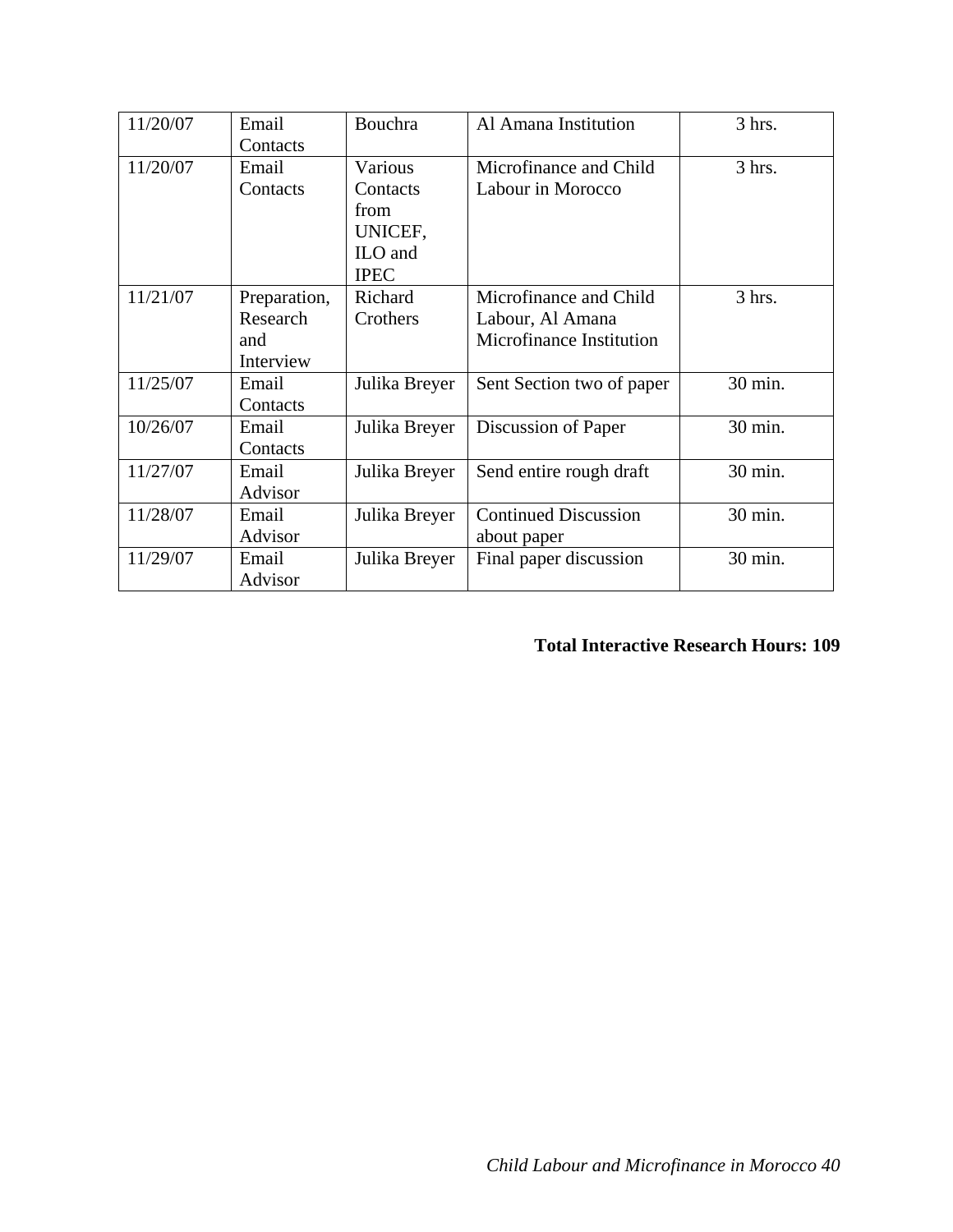## *Human Resources*

*Note: As I contacted hundreds of professionals during the course of this paper, only those personally interviewed or most helpful are listed here.* 

Name: Aga Khan (+41 22) 909 7200 Email: Caroline.monod@akdn.org

Name: Thierry van Bastelaer Position: Microfinance Department at Save the Children Organization: Save the Children Email: tvanbastelaer@savechildren.org

Name: Julika Breyer Position: Social Finance Programme Organization: International Labour Organization (ILO) Email: breyer@ilo.org

Name: Susan Bissell Position: Implementation of International Standards on Children's Rights Senior Project Officer, Innocenti Research Center Organization: UNICEF Email: sbissell@unicef.org

Name: Richard Carothers Position: President and Founder of Partners in Technology Exchange Ltd Organization: Partners in Technology Exchange, Ltd. Email: richardcarothers@rogers.com

Name: Rachel Chong Organization: BRAC Microfinance Institution Email: rchong.bracusa@gmail.com

Name: Craig Churchill Position: Social Finance Programme Chair of CGAP Working Group Author and editor of over 30 articles, papers and training materials Organization: International Labour Organization (ILO) Phone: +41-22-799-6242 Email: churchill@ilo.org

Name: Lucy Clark Position: Secretary of Partners Club Organization: Organization for Economic Cooperation and Development (OECD)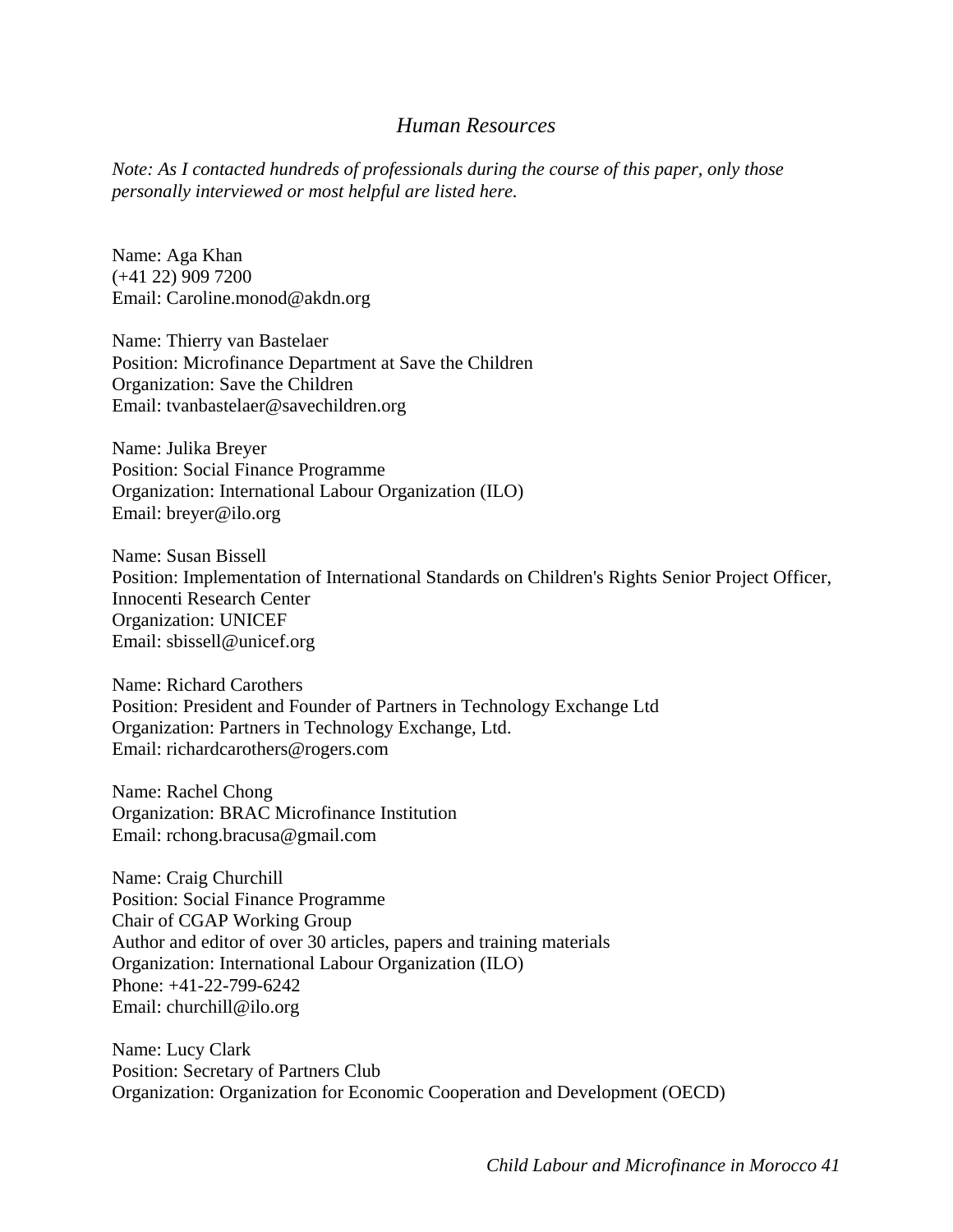Fax: +33 (0) 1 44 30 62 67 Email: Lucy.Clarke@oecd.org

Name: Ms. Elizabeth Gill Position: Internship Coordinator for Geneva Organization: Duke University Phone: +1 919 613 7328 Email: Elizabeth.gill@duke.edu

Name: Eva Jespersen Position: Child Poverty and Social and Economic Policy Responses Chief, Innocenti Research **Center** Organization: UNICEF Email: ejespersen@unicef.org

Name: Jennifer McDonald Position: Board of Boulder Institute of Microfinance Organization: Boulder Institute of Microfinance Phone: +1 303 800 0825

Name: Mia Mikic Organization: UNESCAP, Asia Email: mikic@un.org

Name: Bouchra Mountanabi Position: Department of Credit Organization: Al Amana Microfinance Institution Phone: (+212) 037 77 01 41 Fax: (+212) 037 77 77 45 Email: dccpa@alamana.org.ma

Name: Jonathan Potter Organization: OECD Phone: 33 1 45 24 89 77 Fax: 33 1 44 30 52 57

Name: Research and Evaluation Division (RED) Organization: BRAC Addrses: 75 Mohakhali, Dhaka 1212, Bangladesh Phone: (880-2) 988 1265 72

Name: Professor Jean-Michel Servet Position: Professor Organization: Graduate Institute of Development Phone: 0041 22 908 45 40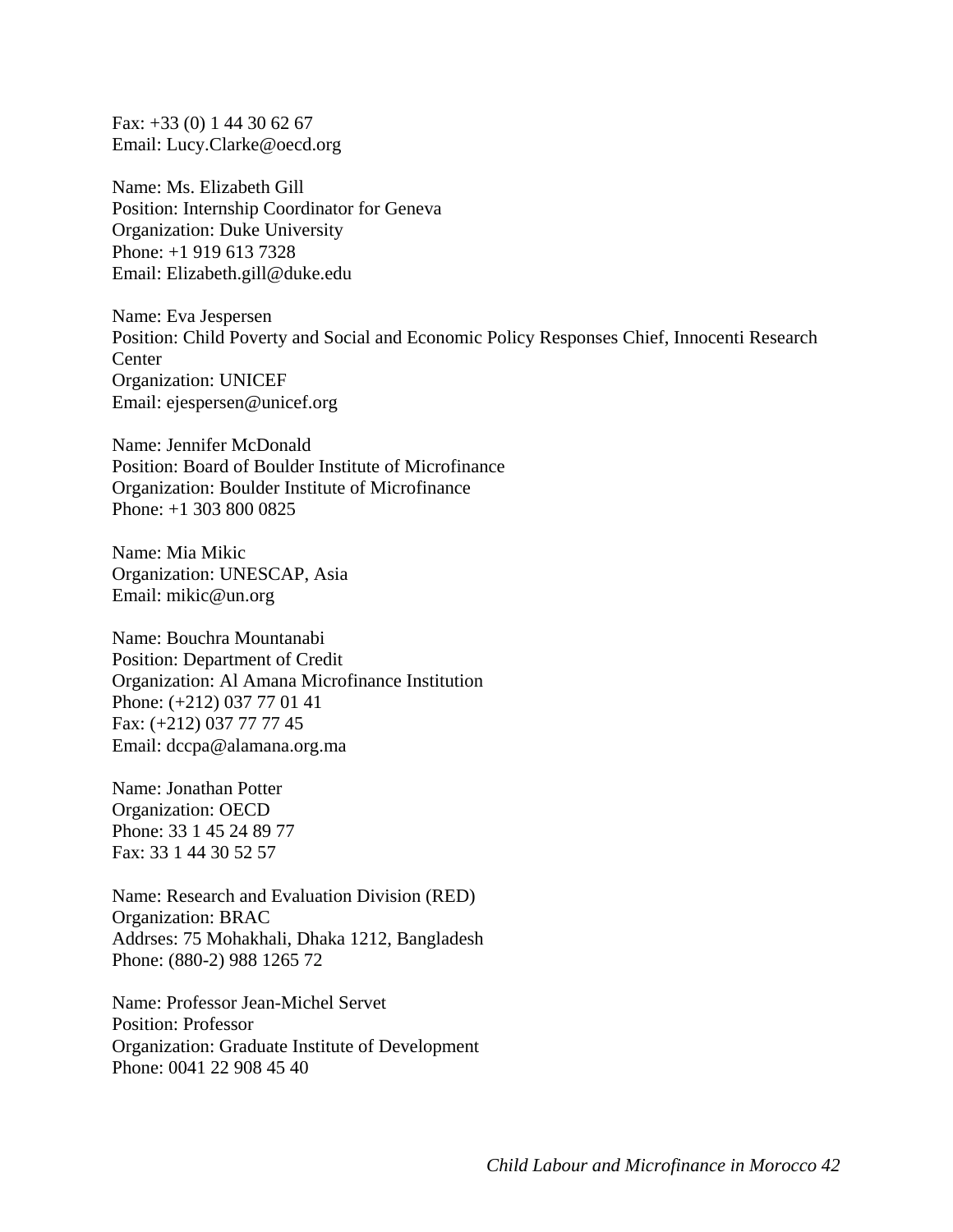E-mail: research@brac.net

Name: Dr. Gary Woller Position: President Organization: Woller and Associates E-mail: woller@yahoo.com

Name: Mr. Vice Yu Position: Global Governance for Development, Coordinator Organization: South Centre Email: yu@southcentre.org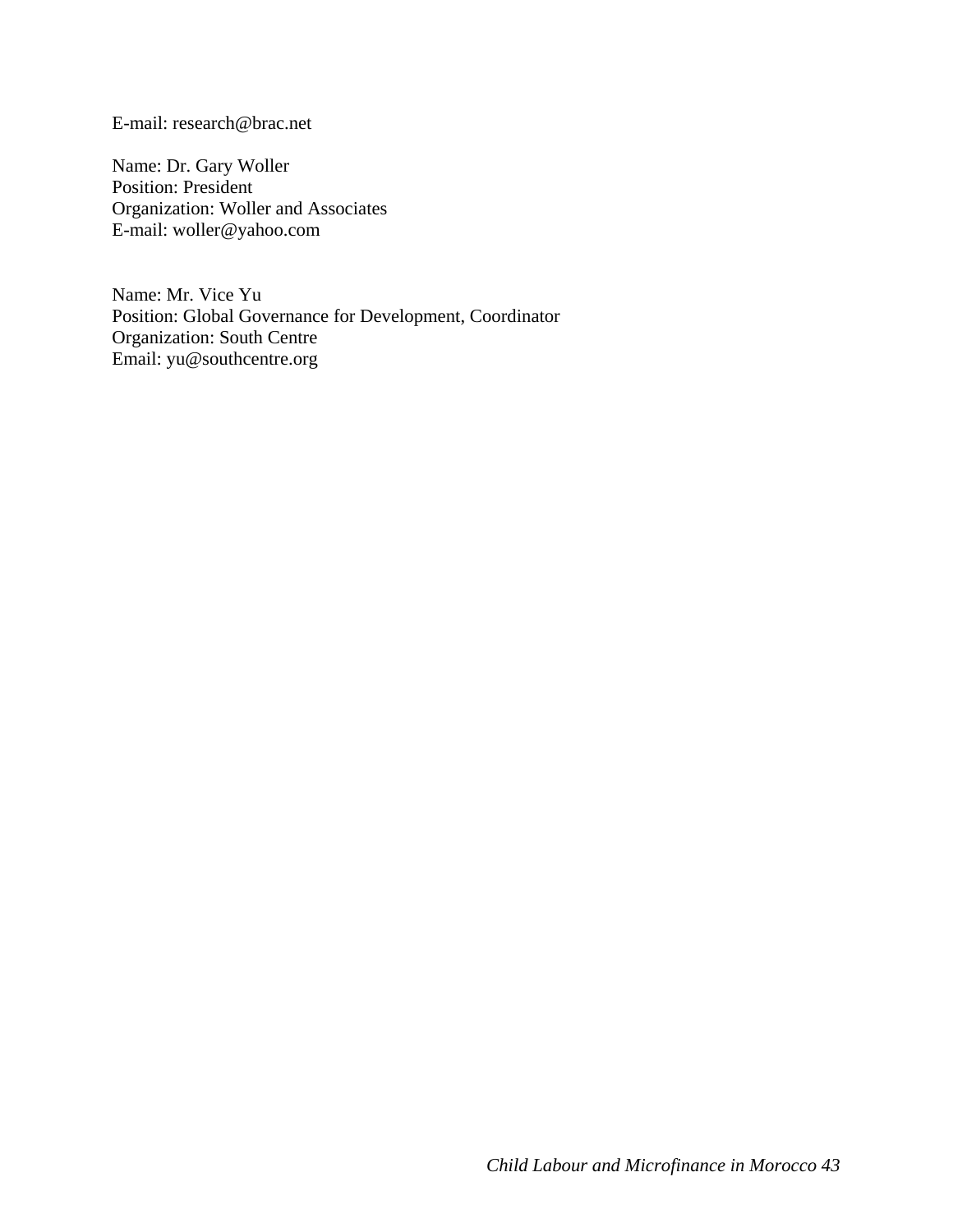## *Interactive Research Interview Questions and Summaries*

## Blue Orchard- Interview Questions and Summary

- What is BlueOrchard's role in microcredit programs?

- What is Blue Orchard's approach of reaching the vulnerable and the socially excluded?

- How does Blue Orchard view microfinance as a means to help women? Refugees? HIV/AIDS individuals? The Poorest of the poor?

- What role does Blue Orchard play in microinsurance?

Blue Orchard is not a good organization for my research. It is in charge of funding microfinance institutions, not actually working as one. They directed me to other organizations.

## Susan Bissell, UNICEF- Summary

Susan Bissell spoke about UNICEF programs in Morocco and referred me to Richard Caraothers. She also gave me research documents.

## Richard Carothers, Partners in Technology Exchange, Ltd.- Summary

Mr. Carothers gave me additional contact information for the Al Amana Microfinance Institution and spoke of the program highlights and weaknesses.

## Rachael Chong Interview, BRAC New York- Interview Questions and Summary

- 1. BRAC has started a program called the "Challenging the Frontiers of Poverty Reduction: Targeting the ultra poor programme," which has been repeated in Haiti. What have been the successes and failures of this program?
- 2. IGVGD (Income Generation for Vulnerable Group Development)
	- a. Special Investment Programme (SIP)- Asset transfer and intensive support covering a wide range of constraints
	- b. Asset transfer
- 3. Can you tell me about the selection process for the ultra-poor program and how that differs from other BRAC programs?
- 4. What are the main reasons for poverty for microcredit clients?
- 5. What are the main social barriers that clients face?
- 6. What are the main reasons for lack of success in loan repayment?
	- a. Lack of finance- 44%
	- b. Social barriers- 15%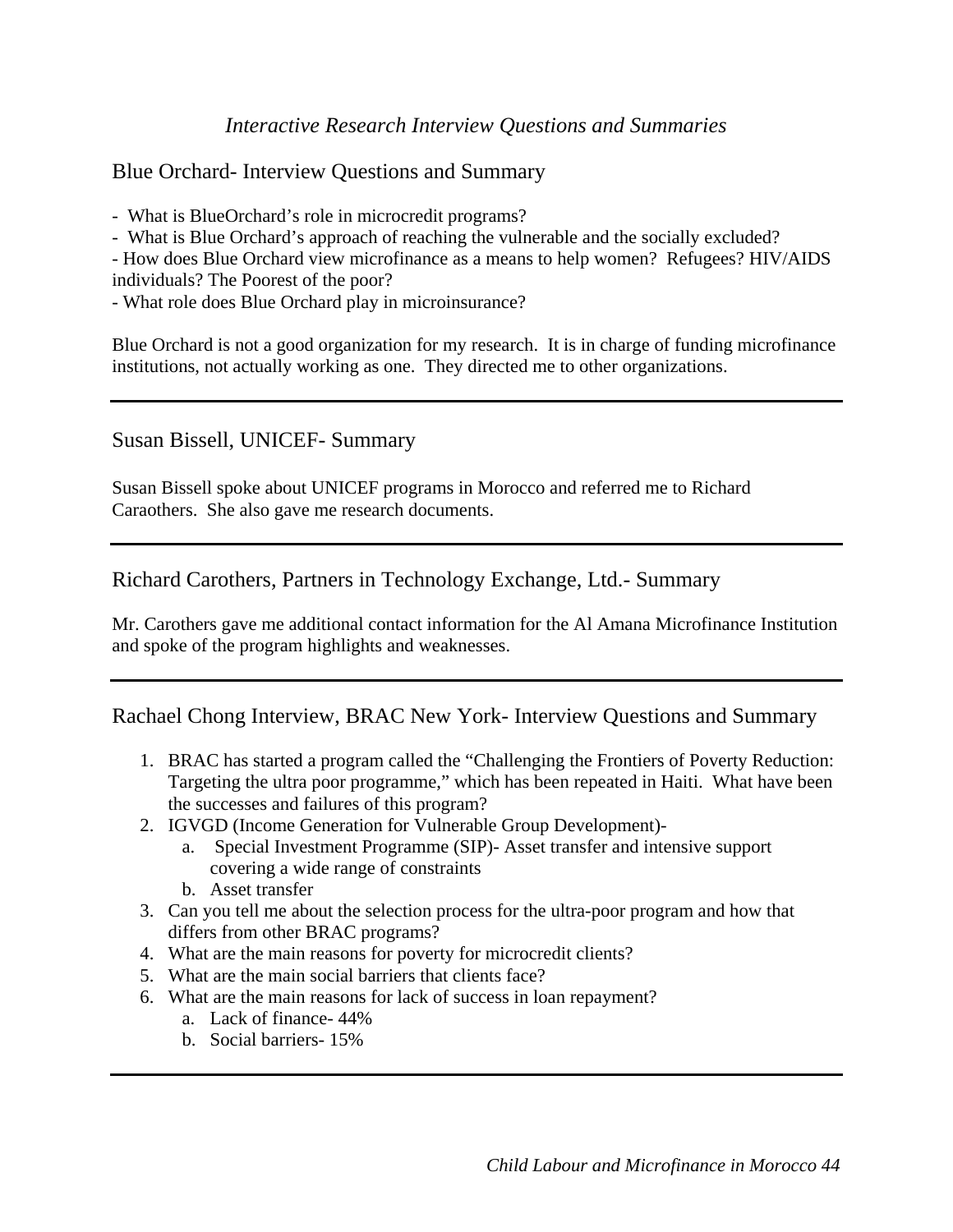# Craig Churchill, ILO- Interview Questions and Notes

- 
- What do you see as the biggest areas of vulnerability of the poor?<br>How does microfinance and microinsurance held with the daily expenses/food consumption issues of their lives?
- What does microfinance do to address these?
- Microinsurance- do the poor really want this?
- In what areas are clients most vulnerable
- Microinsurance- You said in one of your articles that a major problem of microfinance is "educating the market and overcoming its bias against insurance." How do you think this could be accomplished, and what has been done?
- Vulnerability depends on many things: including the frequency of occurrence, the associated costs (or loss of income), and the duration or permanence of the effect
- Crisis affects loans
- Reducing vulnerability in the form of saving- Poorer households have a difficult time with saving money anyway because it they are concerned with daily expenditures. What can be done for them?
- What are the limitations of the insurance companies in providing care.
- Stresses- school fees and food consumption
- For low-income households, habitual cash flow pressures, and the resulting psychological vulnerability, elevate these concerns to nearly the same level as the more significant and potentially more expensive shocks associated with illness and death.
- These results suggest that, if MFIs could find ways of helping clients to cope with these risks, the organisations might experience corresponding improvements to their business loan portfolio.

Craig directed me toward either microfinance as it relates to conflict-affected communities, or to a specific group such as orphans, women, HIV+ individuals, etc. He also gave me contact information for this.

# Lucy Clarke, OECD LEED Program- Interview Questions and Summary

- 1. To start, can you tell me a little about the LEED program and what it does in economic development and entrepreneurship?
- 2. What would you say are the major factors inhibiting the access of the "poorest of the poor" to business creation?
- 3. The OCED website says that it serves as a 'best practices' thinktank, in many respects. What/where have 'best practices' been seen regarding reaching the poorest of the poor?
- 4. The worst?
- 5. What can OECD do to help other governments implement similar projects, and what potential problems do you see in the implementation of these programs. For example, culture differences, etc.
- 6. Work with other organizations?
- 7. What can poor countries and governments do to encourage this growth?
- 8. Case studies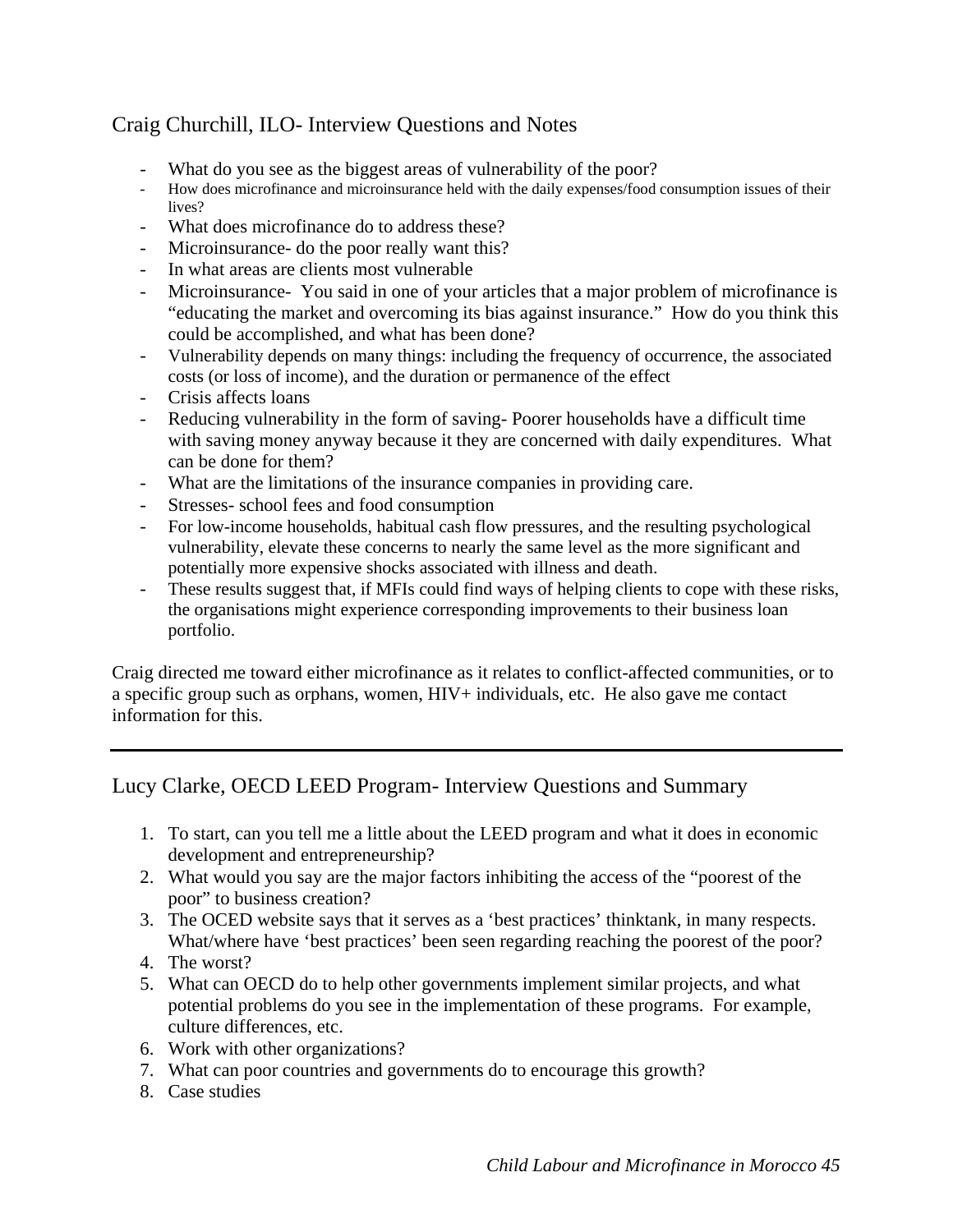Summary- Lucy Clarke gave me contact information for many people at the OECD, as well as documentation about its programs involving microcredit. She is not personally involved in these programs, and referred me to additional experts.

Thierry van Bastalear, Save the Children- Interview Questions and Transcript:

- What/where have 'best practices' been seen regarding reaching the poorest of the poor? The worst?

- It is often argued that microfinance fails to target the poorest. Is this the case?

- Has the BRAC IGVGD program been an effective way to reach the socially excluded, and to financially target and aid the poorest?

- Social exclusion- has microfinance been used in the Save the Children program to bring the socially excluded back into society?

- What has it lacked?

- Does village banking exclude the most vulnerable, and what can be done to reverse that trend?

Transcript of Interview:

After the Nobel peace prize was won by a man in the field of microfinance, there has been a growing notion that microfinance cannot reach the poorest of the poor.

Whether under a bed or in a bank, people have money, and they want to protect their money. The difference is that not everyone has credit; they need savings. The most effective programs in reaching the poorest of the poor are those savings programs that have credit programs. In Africa, individuals are giving their income to deposit collectors who are very risky. Some run away with their money. Despite this, the poor has started to realize the importance of investing, even in the case of deposit collectors where there are negative interest rates. The risks of deposit collectors is greater than sticking the money under a mattress, yet it is becoming the more valued approach.

Finance as a portfolio of products, with a greater array of flexibility, allows ace In many areas, access is not the issue, nor is it an issue of interest rates. In some cases, where no microfinance institution exists, access may be an issue, but as a whole, it is the fact that the government is not comfortable with savings, and the public protection and legal environment of microfinance institutions is jeopardized.

Microfinance programs, especially village banking programs, work because the group of individuals involved are committed to work. In the village banking system, many individuals are excluded from this application process as they are not deemed by society to be socially reliable.

Although this may be seen from a social perspective as "mean," for financial reasons it may be the best option, as village banking is a group of self-selected individuals.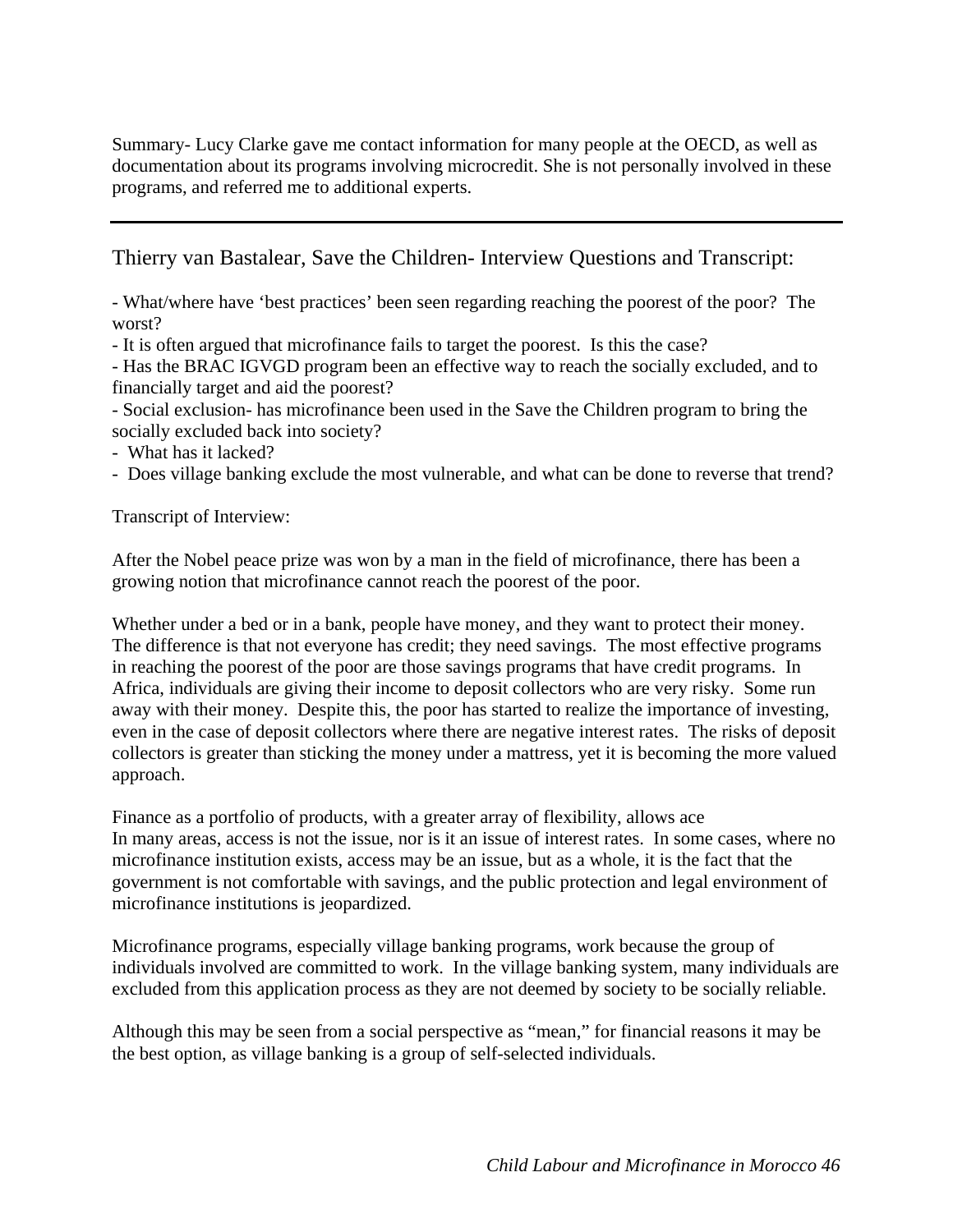On the other hand, to target the poorest of the poor, groups such as BRAC Bangladesh have created a short of charity group, whereby the system is run on more of a subsidies basis than a sustainable microfinance institution. As a result, these programs have the possibility of pushing individuals into society and creating for them the social capital to be welcomed into village banking systems. Microfinance was, indeed, created by a group of academics, and thus in practice is may not always be "nice."

Save the Children has a two-pronged approach whereby it wants to aid in the already existing organizations to supply for the needs of those who are not already being helped. Its goal is to provide financially services to the roughly 625,000 persons that do not have access to it currently, including health, education access to capital, information sharing, etc.

The goal of microfinance is that it will eventually disappear, as persons will no longer need the help an MFI of to get out of poverty because there will be no poverty.

Thierry van Bastelaer is a political economist and expert in social capital, collective action, and microenterprise. He is Director of Economic Opportunities at Save the Children/US, where he works on strategy development for the organization's microenterprise programs. He was previously Director of the Enterprise Development Group at the University of Maryland's IRIS Center, where he developed and managed a number of projects in the area of enterprise growth, including the development of user-friendly poverty assessment tools, an applied research program to identify the role of micro-enterprises in growth and poverty alleviation, toolkits for legal and regulatory reform for microfinance, and enterprise development programs in Nepal and Bangladesh.

Next steps:

- Microfinance Gateway
- Research Adviser?
- Specific Issues

# Jennifer McDonald, Boulder Institute of Microfinance Interview Questions and Summary

10/19/07- 3:00 PM

- Has microfinance been affective in targeting the poorest of the poor?

- Which organizations have shown best practices in targeting and effectively including the poorest into society?

- What components these programs have been highly effective?
- Least effective?
- What is the role of microcredit in child labour?
- Is there a link between microfinance and child labour, as it relates to the poorest of the poor?

Jennifer helped to redirect my focus on child labour and microcredit, and offered additional resources and contact persons.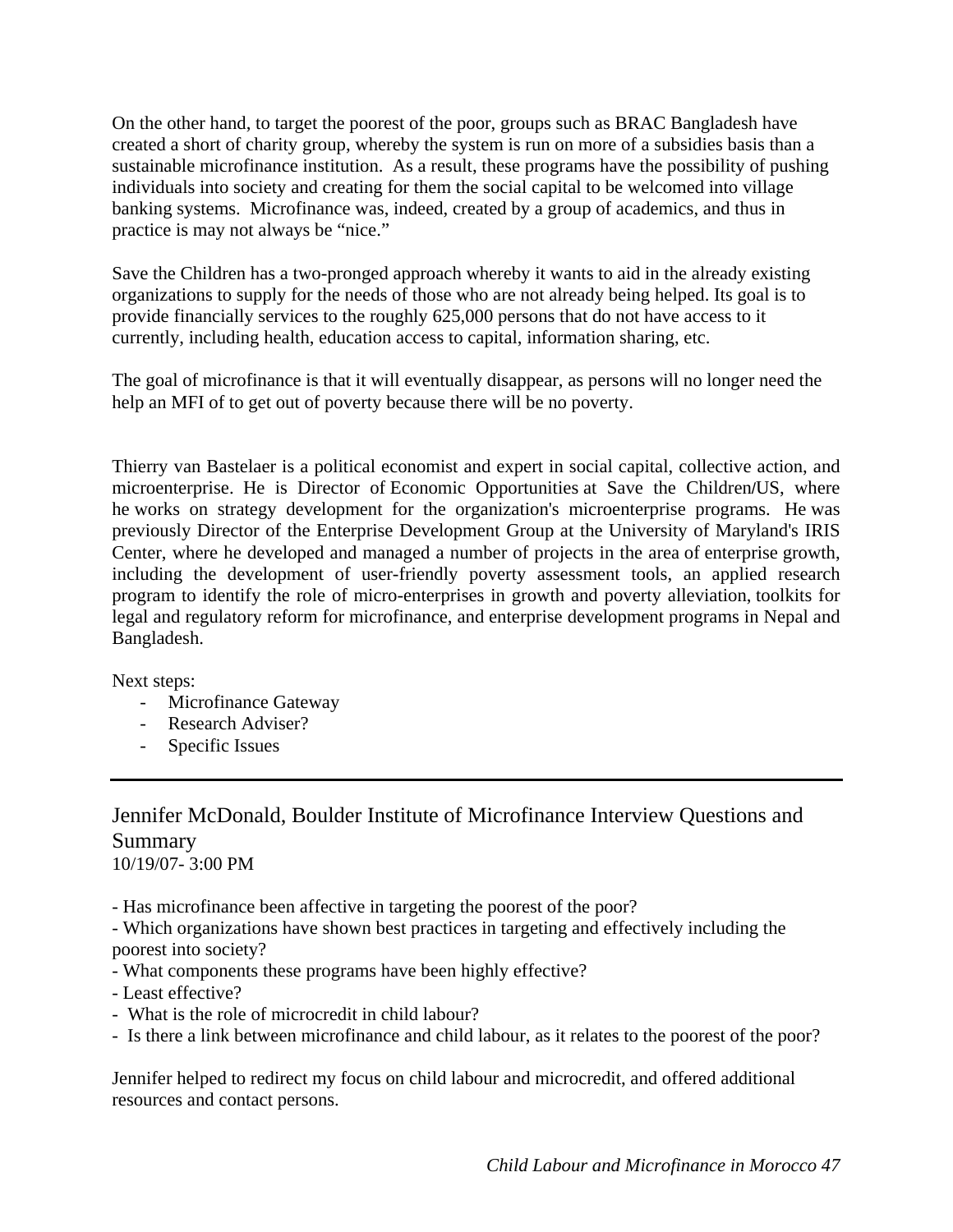# Mia Mikic, UNESCAP- Interview Questions and Summary

- In one of your articles, you spoke of how impoverished populations really need creditbecause they prefer to start their own businesses rather than earn wages, thus creating a need for microlending institutions. What is the future vehicle for credit creation?
- In the future, what do you see as the main vehicle for lending (will it be microlending institutions)? How will these institutions be promoted, created, etc.? What do you see the future of these institutions as being?
- How do major multinational organizations corporations play into microeconomics? In the growing trend of globalization, do you see this helping or hurting the main objectives for microfinance?
- How does China's economy play into microcredit and microeconomics?
- How does microfinance work into the cultural differences? For example, in Asian culture as a whole. How does microfinance relate to the culture?
- Is the future then in microcredit or microfinance? Is it most productive to invest in the lending institutions themselves, or in the of the actual microfinance entrepreneurial activities?
- The future of microcredit in Asia? Africa? Most powerful in which regions?
- The relationship between microfinance and women has been shown. In many Asian countries where education is not permitted for women, how is this a factor? What about cultural disruption? In HIV/AIDS education, it has been seen to, on occasion, cause the abuse of women from their husbands. Whenever women are empowered, there is side effects. What do you see as the potential externalities of this?

Mia Mikic directed me to other organizations and explained of her work in Asia

# OHCHR Interview Questions

- 1. What are the greatest vulnerabilities of refugees from an economic perspective? What factors contribute to refugees becoming the "poorest of the poor" as they are relocated?
- 2. How are refugees, especially those displaced for extended amounts of time, placed into the workforce?
- 3. What barriers to stability do they face in the workforce?
- 4. How is the homelessness of refugees handled in terms of economic stability?
- 5. What is needed to better target the "poorest of the poor" within the refugee population?
- 6. What has been most successful in aiding the refugees financially? Least effective?

# Johanthan Potter, OECD- Interview Questions